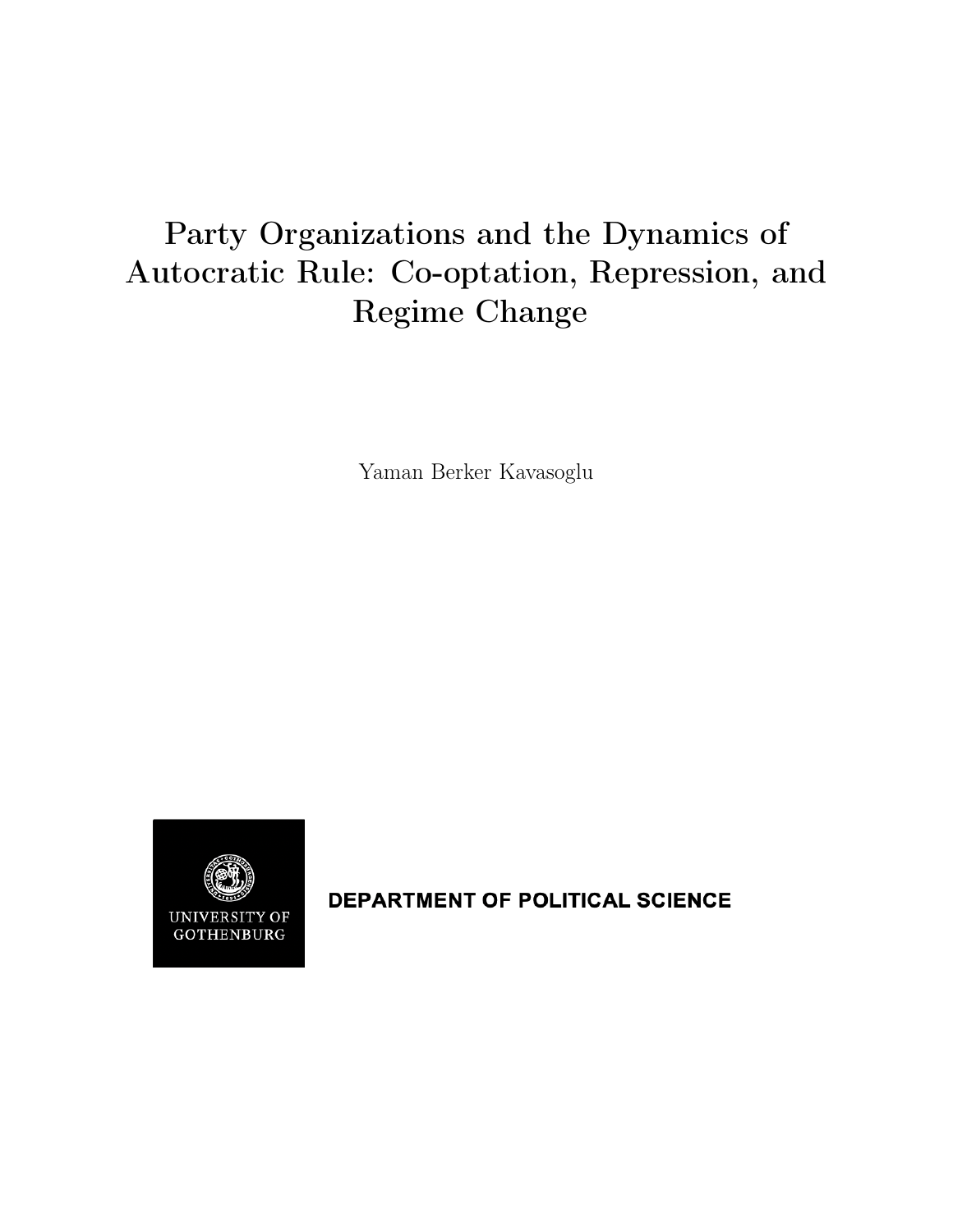Doctoral Dissertation in Political Science Department of Political Science University of Gothenburg 2022

©Yaman Berker Kavasoglu Printing: Stema, Borås, 2022 ISBN: 978-91-8009-819-9 (print) ISBN: 978-91-8009-820-5 (pdf) http://hdl.handle.net/2077/71420

Published articles have been reprinted with permission from the copyright holders. This study is included as number 174 in the series Göteborg Studies in Politics, edited by Johannes Lindvall, Department of Political Science, University of Gothenburg.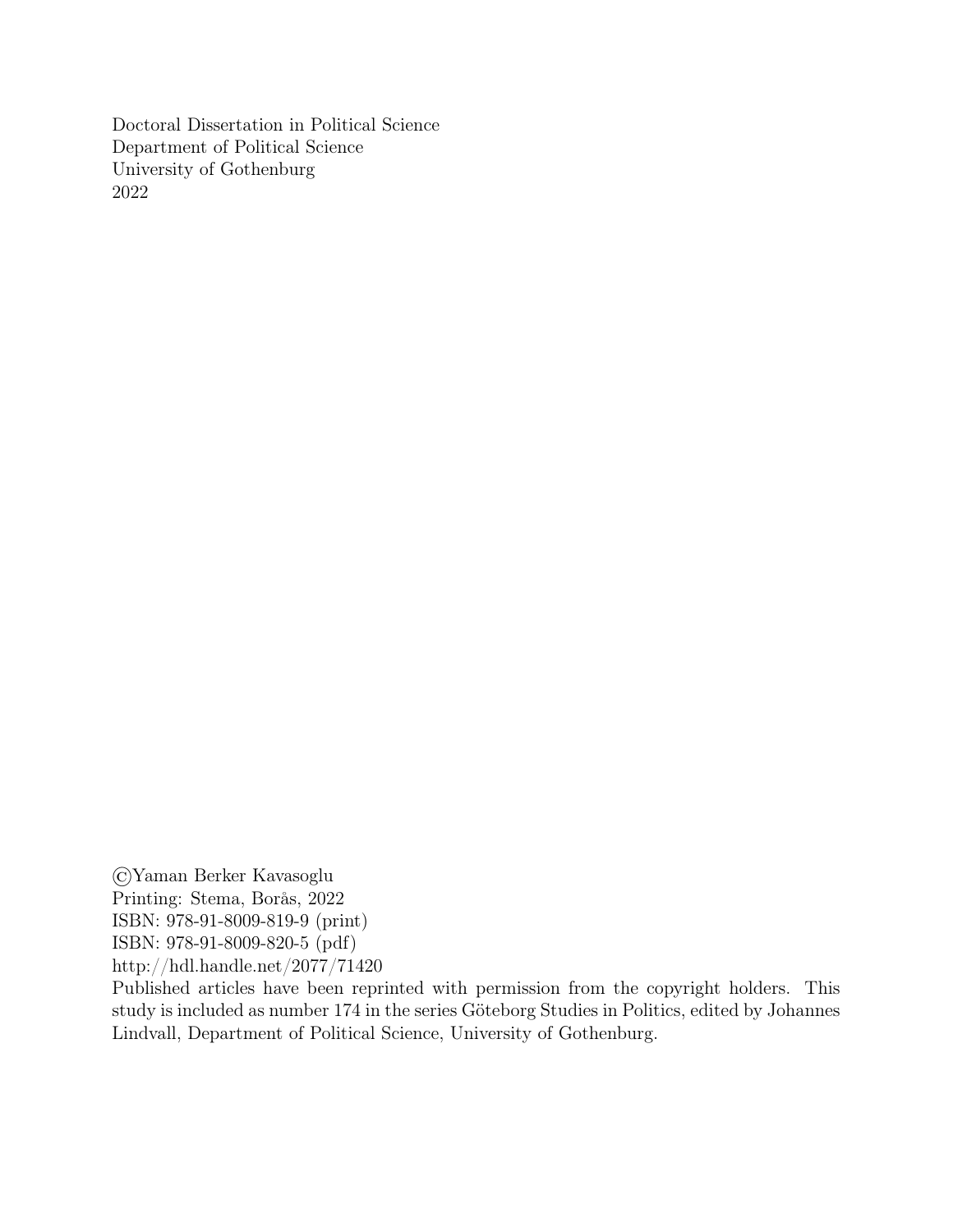To Günseli and Sinem.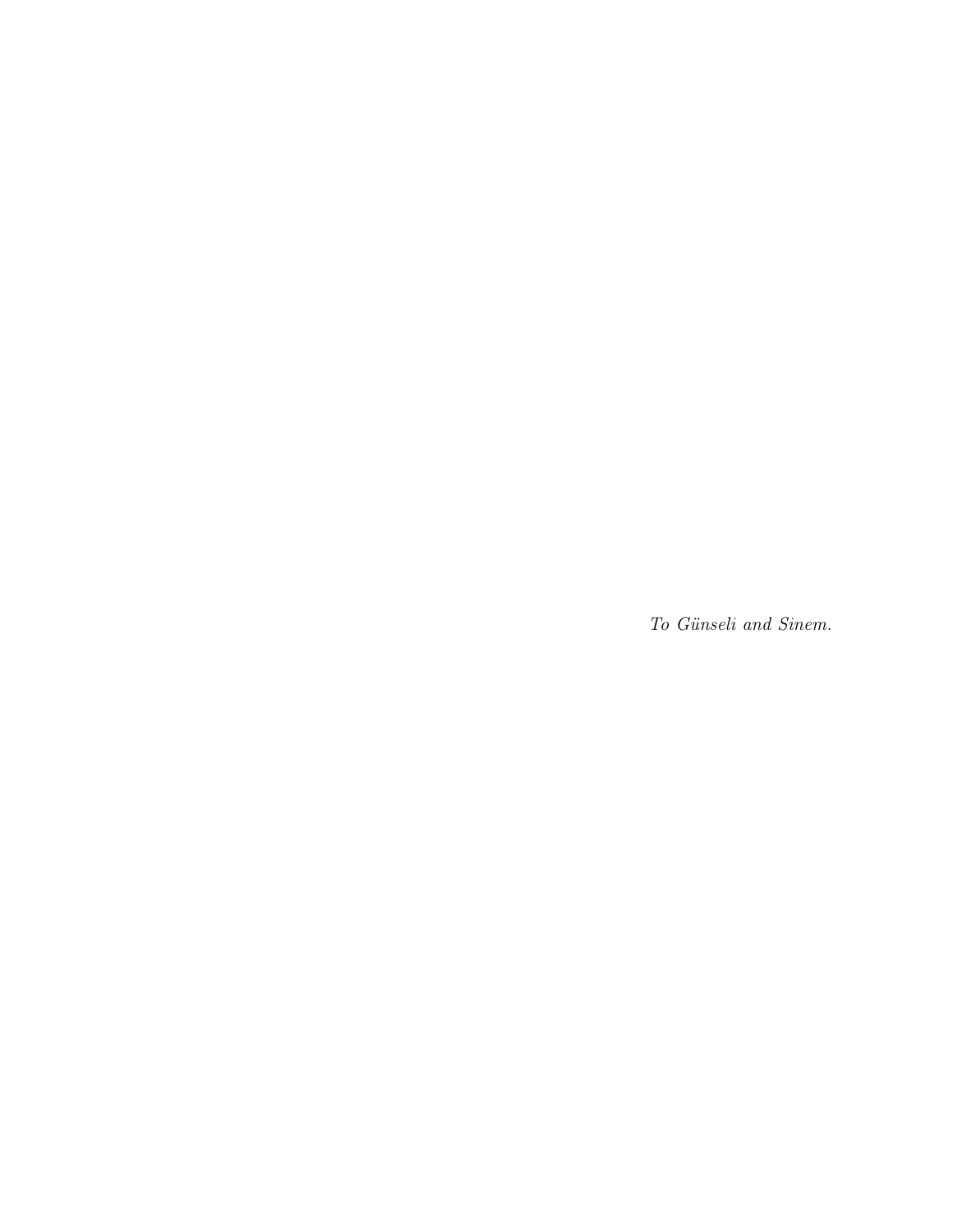#### Abstract

This dissertation is about political parties in autocracies. The recent institutionalist turn in comparative authoritarianism has renewed attention to the role of political parties by highlighting the strategic value of these institutions for autocratic leaders. Scholars suggest that political parties in autocracies enable autocrats to credibly commit to sharing power with or channeling state benefits to political elites and the masses, thereby helping autocrats to mitigate potential elite and mass dissent. Yet, research largely overlooks the issue that not all political parties have organizational features that can help autocrats achieve these objectives. Despite important advancements in the literature, scholars of autocracy have so far paid insufficient attention to the variation in explicit organizational features of political parties. By introducing the most comprehensive data set on party organizations covering more than 600 parties from 134 autocracies between 1970 and 2019, this dissertation addresses this gap. In individual articles, I theorize that the variation in party organizational features shapes autocrats' incentives and abilities to co-opt support, violently repress opponents, and institute democratizing reforms to maintain themselves in power. Taken together, individual articles demonstrate the importance of focusing on the organizational features of parties to fully understand how parties shape substantial political outcomes in autocracies.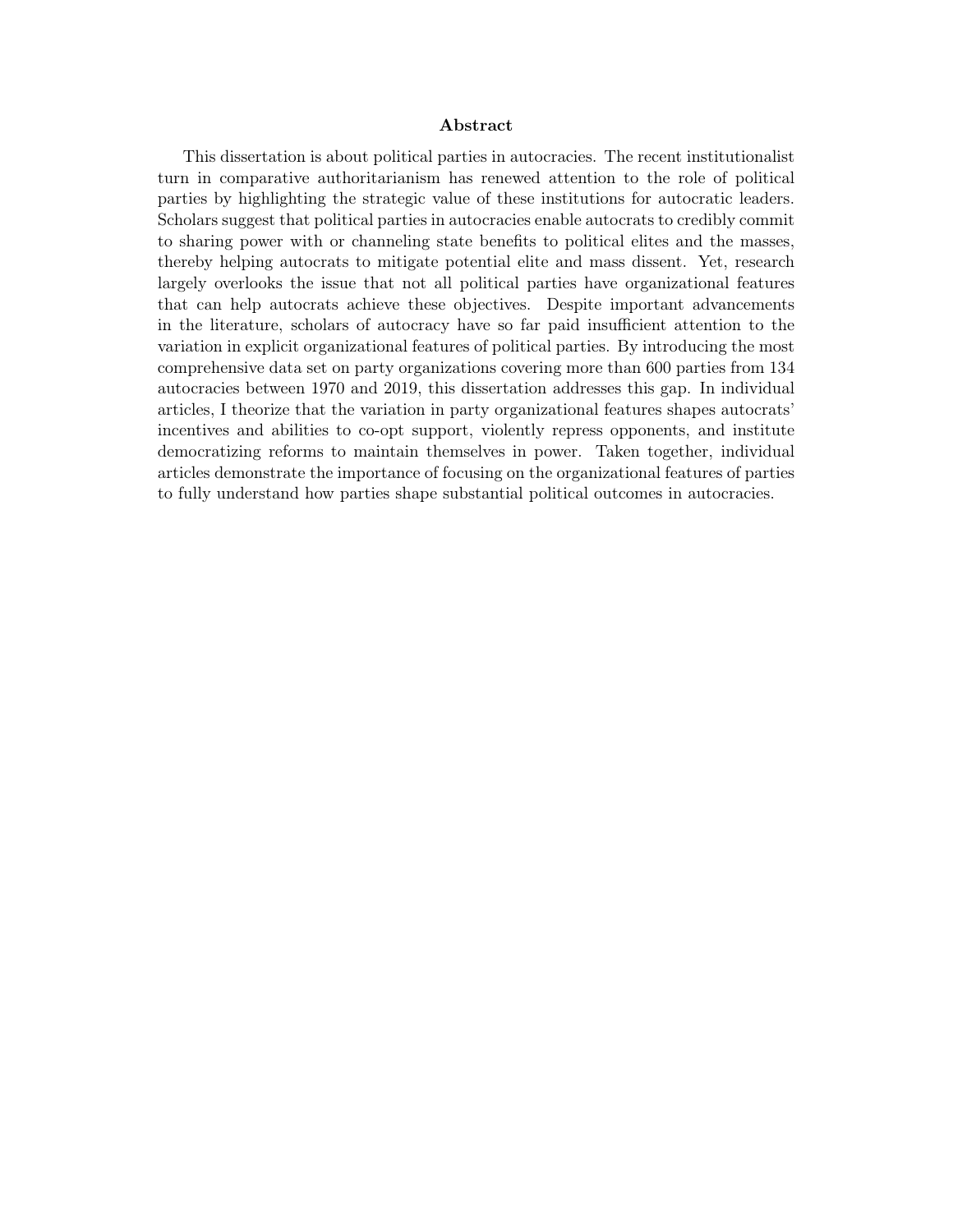#### Svensk sammanfattning

Denna avhandling handlar om politiska partier i autokratier. Svängen mot institutionalism som skett under senare år inom jämförande auktoritärism har förnyat intresset för politiska partier och vilken strategisk roll dessa spelar för autokratiska ledare. Tidigare forskning pekar på att politiska partier i autokratier gör det möjligt för autokrater att trovärdigt förbinda sig att dela makten med, eller kanalisera statliga fördelar till, politiska eliter och folket, och att därigenom hjälpa autokrater att minska missnöje bland både eliter och folket. Tidigare forskning har dock i stort sett bortsett från det faktum att inte alla politiska partier har organisatoriska förutsättningar som kan hjälpa autokrater att uppnå dessa mål. Viktiga framsteg i litteraturen till trots har forskare inom autokratiområdet hittills ägnat otillräcklig uppmärksamhet åt variation i politiska partiers organisatoriska struktur. Genom att introducera det mesta omfattande dataset om partiorganisationer, som täcker mer än 600 partier från 134 autokratier mellan 1970 och 2019, syftar avhandlingen till att fylla denna kunskapslucka. De enskilda artiklarna bygger på teorin om att att variationen i partiers organisatoriska drag formar autokraternas incitament och förmåga att adjungera stöd, att våldsamt förtrycka motståndare och att inrätta demokratiserande reformer för att behålla makten. Sammantaget visar artiklarna vikten av att fokusera på partiernas organisatoriska drag för att till fullo förstå hur partier påverkar substantiella politiska resultat i autokratier.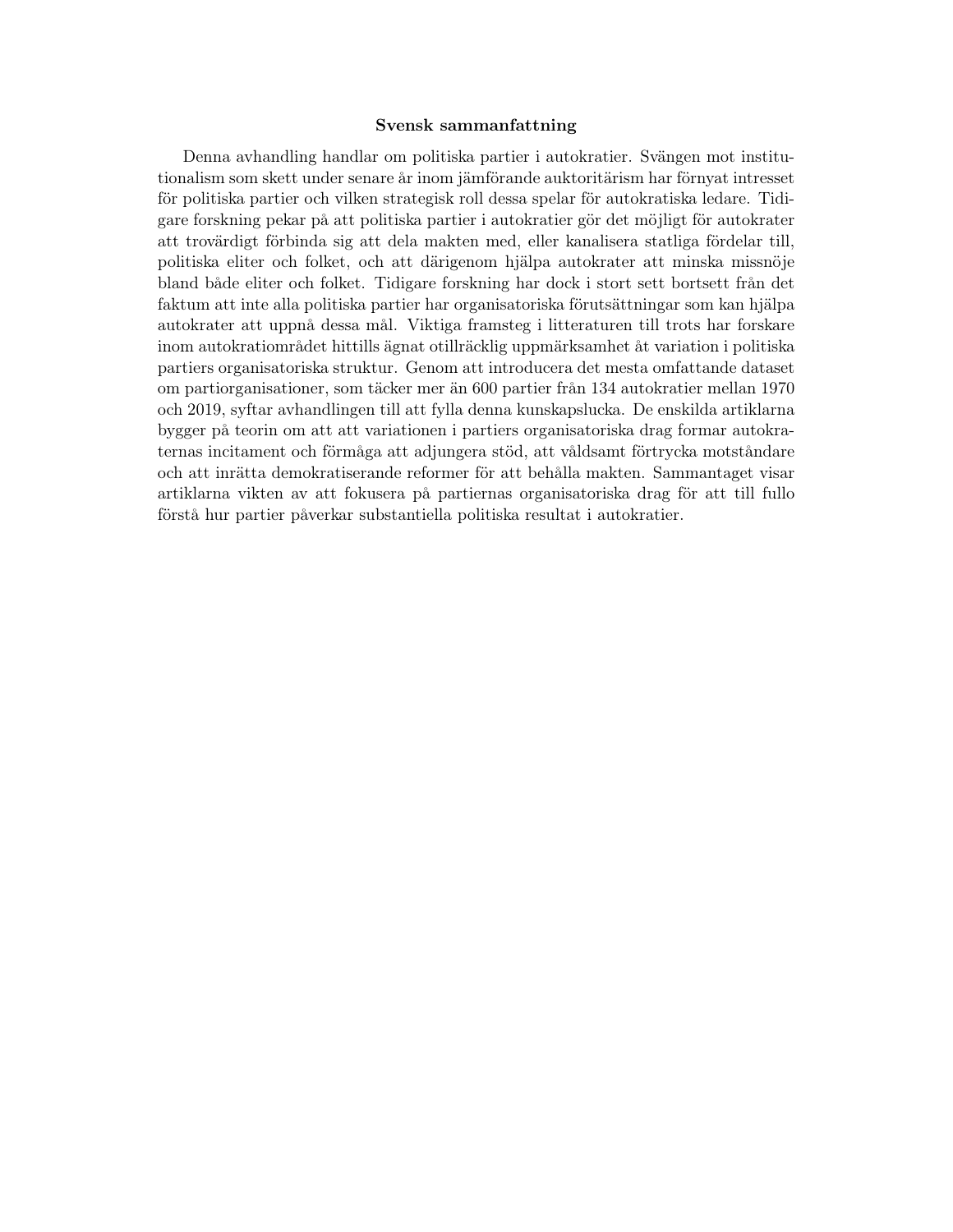## Acknowledgements

Pursuing a Ph.D. has been both rewarding and challenging. There were many times I seriously doubted whether I will be able to complete this dissertation. But in the end, the result was better than I have ever imagined. I am indebted to my supervisors Staffan I. Lindberg and Jonathan Polk for their support and encouragement. Their detailed and insightful comments have been crucial to my academic and intellectual development. Thank you for believing in me and supporting me at all stages. I am also grateful to Anna Lührmann who generously helped me collect data on party organizations and invited me to join Varieties of Party Identity and Organization Project (V-Party). Without her support, this dissertation would not have been possible. I am also thankful to Nils Düpont and Ora John Reuter who have contributed to this dissertation by being co-authors of one of the articles.

During my studies, I was lucky to be a part of Varieties of Democracy Institute where I had the privilege to learn from world-class researchers. I want to thank Juraj Medzihorsky for always being available to answer my methodological questions. I would also like to thank Vaneessa Boese, Amanda Edgell, Sebastian Hellmeier, Jean Lachapelle, Seraphine Maerz, and Kyle Marquardt for providing me with invaluable feedback on various parts of my dissertation at internal presentations.

I would also like to thank Nic Cheeseman, Sverker Jagers, Ann-Kristin Kölln, Andreas Bågenholm, Lena Wagnerund, Victor Lapuente, Ellen Lust, Marcia Grimes, Pedro Riera Sagrera, Yaprak Gürsoy, and Anders Sundell for their helpful comments on my dissertation project at different stages.

A special thanks to Carl Dahlstrom and Mikael Persson for organizing this excellent Ph.D. program by serving as directors of graduate studies at different stages of my studies. I am also grateful to Lena Caspers who has made my life in the department easier.

Life as a graduate student can be gloomy at times, but I had the fortune of being a part of an excellent Ph.D. cohort consisting of Dragana Davidovic, Stephen Dawson, Ezgi Irgil, Prisca Jöst, and Nicholas Sorak. Thank you all for being such good friends. During my studies, I was lucky to work alongside an extremely talented group of Ph.D. students. I would like to thank Marcus Tannenberg, Oskar Ryden, Love Christensen, Valeriya Mechkova, Felix Hartmann, Felix Dwinger, Adea Gafuri, Eva Hoxha, Elena Leuschner, Laura Lungu, Felicia Robertson, Taiwo Ahmed, Daniel Carelli, Magnus Åsblad, Elin Bergman, and Sofia Wiman for being a part of such a great group.

Last but not least, I will always be indebted to my family. I am especially grateful to my mother, Günseli Kavasoglu, for her constant support and belief in my abilities. I am also thankful to Sevinc Sezik and Müge Duruman for supporting me whenever I needed. To my wonderful wife, Sinem Kavasoglu, thanks for your love and for reminding me that there is more to life than academia.

Istanbul, April 2022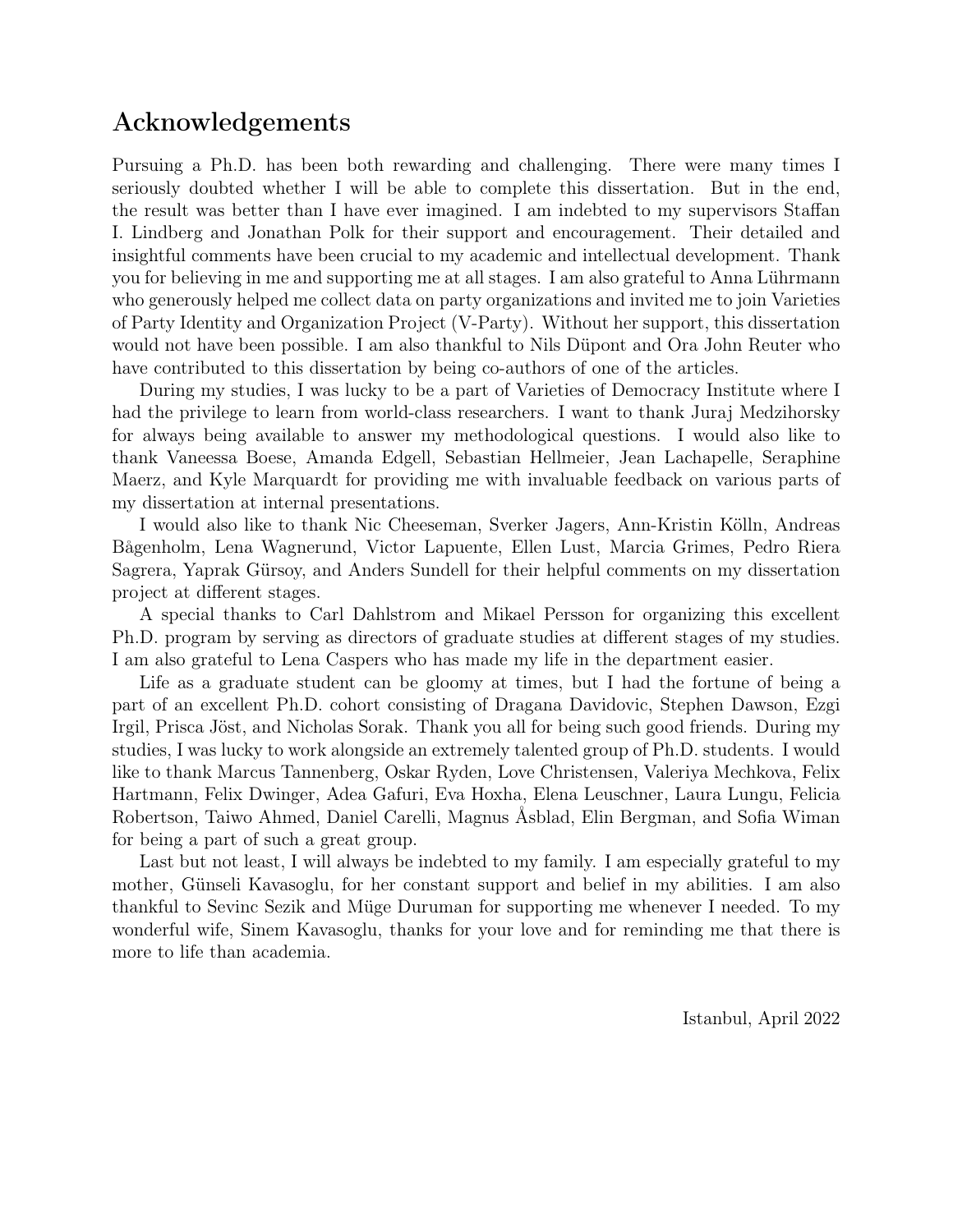## Contents

| $\mathbf{1}$            |            | Introduction                                                                                                                                                             | $\mathbf 1$                                                      |
|-------------------------|------------|--------------------------------------------------------------------------------------------------------------------------------------------------------------------------|------------------------------------------------------------------|
| $\overline{2}$          | 2.1        | The Strategic Value of Parties for Autocrats<br>Regime threats, parties, and autocratic survival<br>2.1.1<br>2.1.2                                                       | $\overline{\mathbf{4}}$<br>$\overline{5}$<br>$\overline{7}$<br>9 |
| 3                       |            | <b>Theoretical Framework</b>                                                                                                                                             | 11                                                               |
|                         | 3.1<br>3.2 | Conceptualizing the key features of party organizations $\ldots \ldots \ldots$<br>Linking party organizational features to autocratic survival                           | 11                                                               |
|                         |            | strategies                                                                                                                                                               | 17                                                               |
|                         |            | Political parties and the co-optation of opposition party elites $\ldots$ .<br>3.2.1                                                                                     | 17                                                               |
|                         |            | 3.2.2<br>The process of democratization: Political parties and democratic con-<br>3.2.3                                                                                  | 20                                                               |
|                         |            |                                                                                                                                                                          | 23                                                               |
|                         | 3.3        | Summary of the argument $\dots \dots \dots \dots \dots \dots \dots \dots \dots \dots \dots$                                                                              | 28                                                               |
| $\overline{\mathbf{4}}$ |            | <b>Research Design</b>                                                                                                                                                   | 28                                                               |
|                         | 4.1        |                                                                                                                                                                          | 29                                                               |
|                         | 4.2        | New data on party organizational features $\dots \dots \dots \dots \dots \dots \dots$                                                                                    | 31                                                               |
| $\overline{5}$          |            | Articles in brief                                                                                                                                                        | 39                                                               |
|                         | 5.1        | Article 1: A global perspective on party organizations. Validating the Vari-<br>eties of Party Identity and Organization Dataset (V-Party) $\ldots \ldots \ldots$        | 39                                                               |
|                         | 5.2        | Article 2: Opposition party organizational features, ideological orientations,                                                                                           | 40                                                               |
|                         | 5.3        | Article 3: Ruling parties and repression in autocracies                                                                                                                  | 43                                                               |
|                         | 5.4        | Article 4: Autocratic ruling parties during regime transitions: Investigating<br>the democratizing effects of strong ruling parties $\ldots \ldots \ldots \ldots \ldots$ | 45                                                               |
| 6                       |            | Conclusions                                                                                                                                                              | 50                                                               |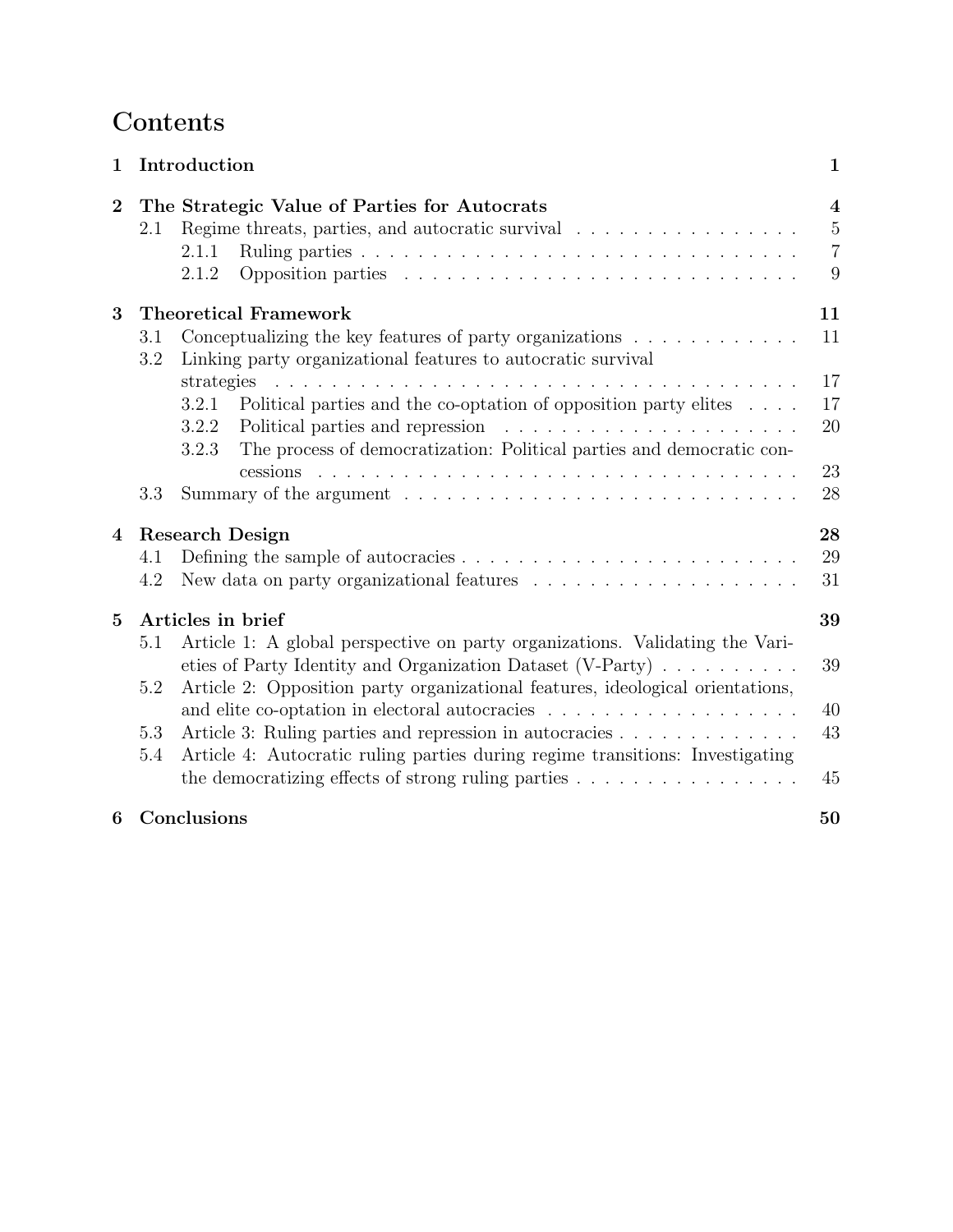## List of Tables

| 1 V-Party survey questions. $\ldots \ldots \ldots \ldots \ldots \ldots \ldots \ldots \ldots \ldots \ldots \ldots$ 33 |  |
|----------------------------------------------------------------------------------------------------------------------|--|
|                                                                                                                      |  |

# List of Figures

| The proportion of autocratic countries with political parties, $1940 - 2015$  | -31 |
|-------------------------------------------------------------------------------|-----|
| Comparison of the V-Party items with the GWF items. $\dots \dots \dots \dots$ | -35 |
| Ruling party strength by the GWF regime typology and party origins            | -38 |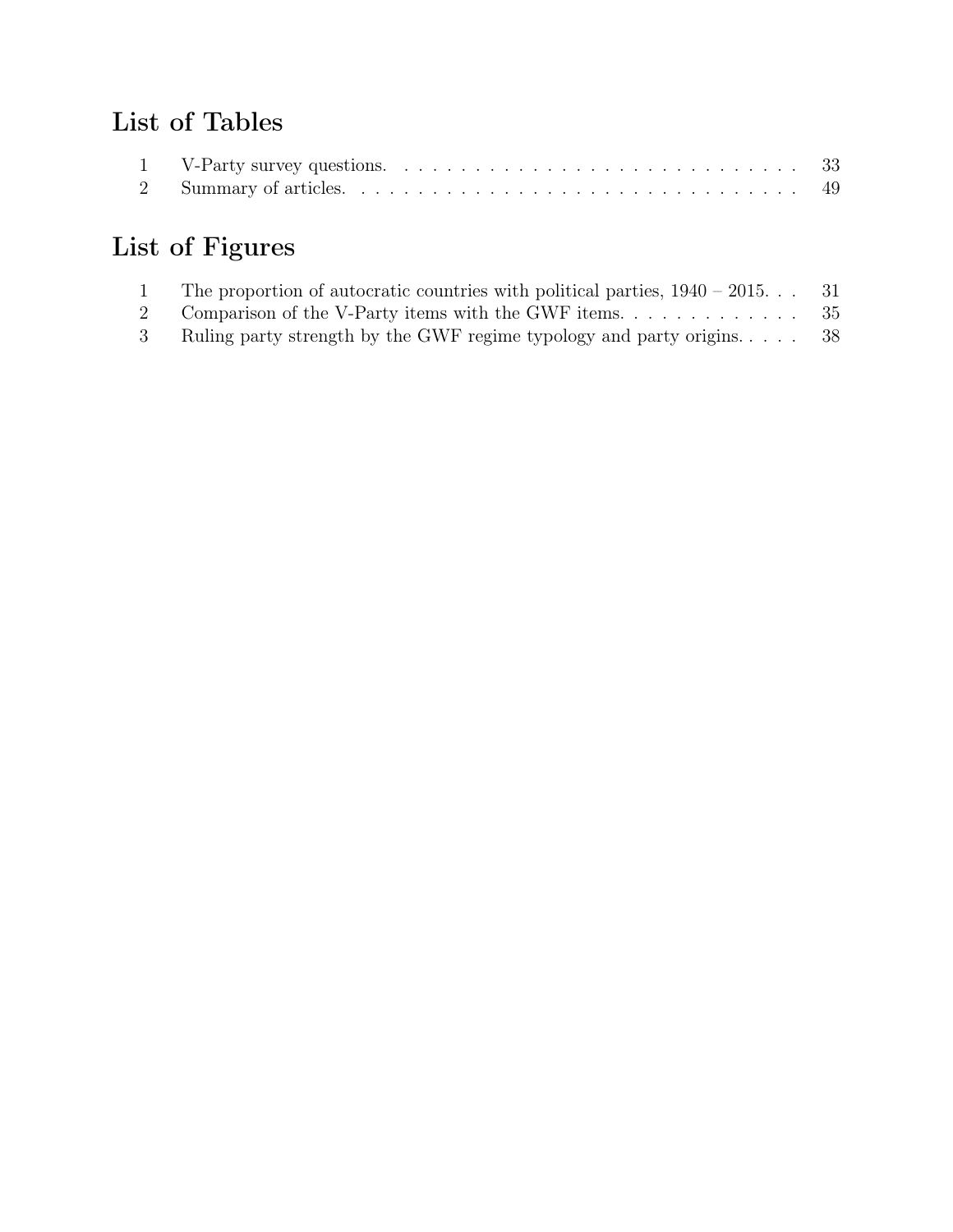## 1 Introduction

While not new to the history of authoritarianism, political parties, the central institutions of representative democracy, have now become an integral part of contemporary authoritarian regimes. Single-party autocracies that proscribe opposition parties' participation in elections (e.g., Tanzania before 1995 or Vietnam today) constituted the dominant form of autocracy from the aftermath of World War II until the 1990s. Today, most autocracies also allow for multiple parties to contest elections (e.g., Cambodia or Zimbabwe). Partyless autocracies like contemporary Saudi Arabia, Swaziland, or Uruguay under the military regime (1973-1984) have become increasingly rare. The proliferation of parties in autocratic settings has sparked an engaging research agenda on their causes and consequences. Unlike earlier studies, recent works hold that parties in autocratic regimes are more than mere window dressing institutions, having important consequences for substantial political outcomes. Research shows that autocracies with parties are more durable (Brownlee, 2007; Geddes, 2003; Magaloni, 2008); more likely to be replaced by democracies (Brownlee, 2009; Wright & Escribà-Folch, 2012); engage in fewer armed conflicts (Fjelde, 2010); enjoy higher economic growth (Gehlbach & Keefer, 2011); and provide more public goods than those without (Gandhi, 2008; Miller, 2015).

This dissertation contributes to the growing body of literature on the ways in which parties shape political outcomes in autocracies. Specifically, it investigates the consequences of party organizations for two well-known autocratic survival strategies (i.e., co-optation and repression) and one relatively less well-understood strategy: the implementation of substantial democratic reforms by autocrats and their allies to improve their prospects for clinging to power. Taken together, individual articles of the dissertation address the following overarching question: How and to what extent do organizational features of both ruling and opposition parties affect autocratic survival strategies?

The recent neo-institutionalist turn in the study of autocracy has renewed attention to the functions of political parties in autocracies by highlighting the strategic value of these institutions for autocratic leaders. Research suggests that political parties in autocracies enable autocrats to credibly commit to sharing power with or channeling state benefits to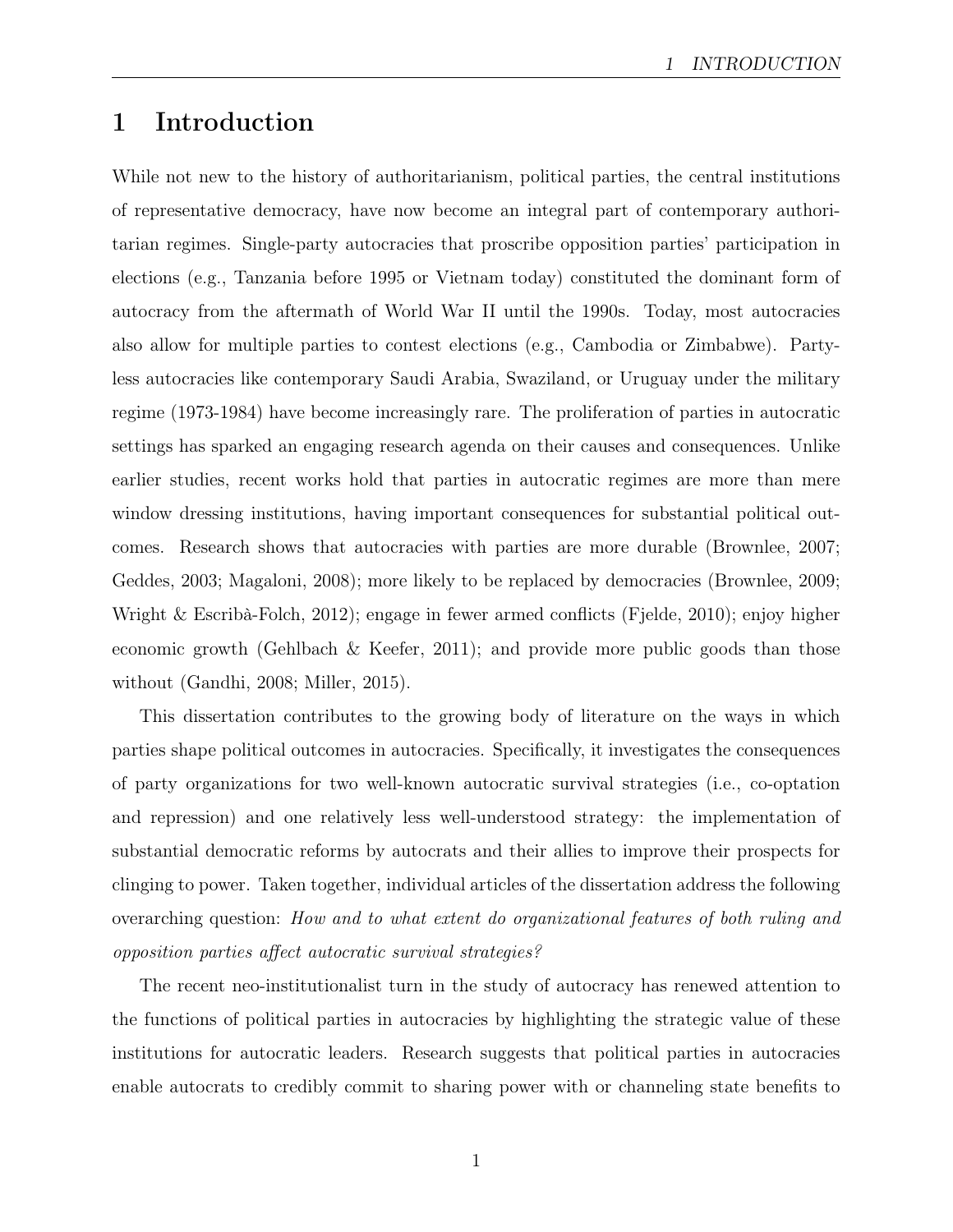political elites and the masses, thereby helping autocrats to mitigate potential elite and mass dissent (Boix & Svolik, 2013; Brownlee, 2007; Gandhi, 2008; Magaloni, 2008; Magaloni & Kricheli, 2010; Reuter, 2017). Yet, the conventional wisdom predominating in the neo-institutionalist literature largely assumes that both ruling and opposition parties have organizational attributes enabling them to function in ways that help autocrats maintain support from regime insiders and outsiders (i.e., ordinary citizens and opposition elites). For example, the literature generally assumes that all ruling parties have necessary organizational qualities that enable autocrats to credibly share power with or distribute rents to elites or the masses.<sup>1</sup> Similarly, the literature typically treats opposition parties as organizationally weak entities that operate primarily as institutions that help autocrats credibly distribute rents to opposition elites and constituencies they represent.<sup>2</sup> On the contrary, this dissertation demonstrates that both ruling and opposition parties vary substantially in key organizational features, and as a result, they do not always allow autocrats to co-opt elites and the masses. The dissertation shows that this has important consequences for how and to what extent parties contribute to autocratic stability and survival.

This dissertation is the first to demonstrate and exploit substantial variation in organizational characteristics of both ruling and opposition parties across autocratic regimes. The primary thesis of this study is that the variation in party organizational features such as decision-making structures, internal cohesion, and organizational extensiveness is key to understanding autocrats' incentives and abilities to co-opt support, repress opponents, or make substantial democratic concessions to appease dissidents as a strategy of survival.

The first article (Düpont, Kavasoglu, Lührmann, & Reuter, 2022) of the dissertation presents the V-Party data set and validates new measures that relate to parties' decisionmaking structures, internal cohesion, and grassroots organizations. The article follows Adcock and Collier's (2001) three-pronged validation approach, looking at content, criterion, and construct validity, to showcase and emphasize the potential of V-Party.

After validating V-Party indicators, Article 2-4 theorize and empirically demonstrate

<sup>&</sup>lt;sup>1</sup>Levitsky and Way (2010), Morse (2018), and Meng (2021) are notable exceptions.

<sup>2</sup>The literature on opposition party organizations in autocracies is still in its infancy. There are only a handful of works on organizational features of opposition parties in autocracies (e.g., Buckles, 2019; Greene, 2007; LeBas, 2014; Wegner, 2011).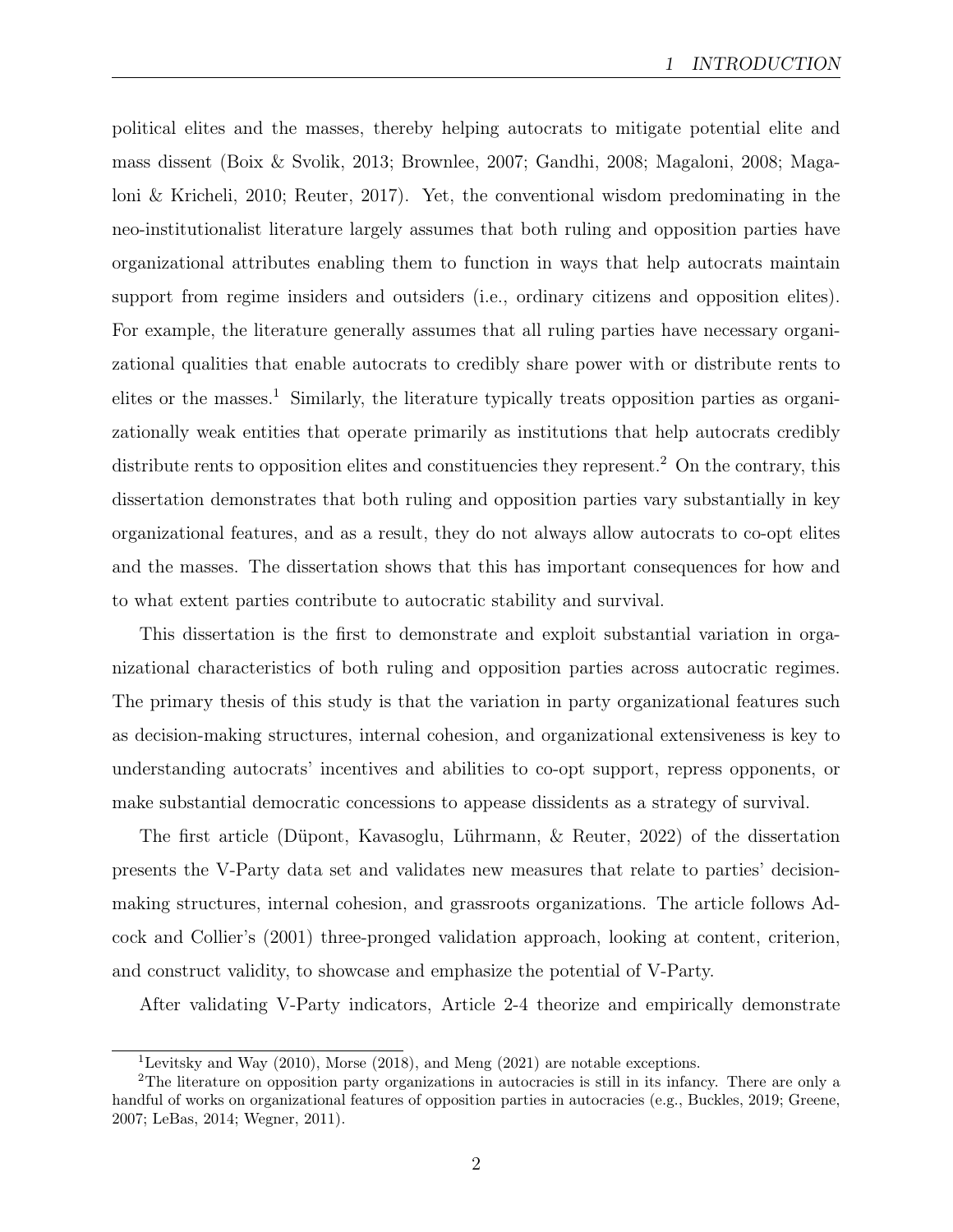how ruling and opposition party organizational features shape autocratic survival strategies. Article 2 (Kavasoglu, 2021) investigates why some opposition parties are successfully co-opted by autocrats but not others. I argue that opposition parties' organizational characteristics and their ideological positioning in an autocratic party system should significantly alter the strategic calculus of autocrats and opposition party elites in deciding whether or not to cooperate. Specifically, my argument suggests that organizationally extensive opposition parties and those that devolve internal decision-making authority from the party leadership to lower cadres are less likely to be co-opted, especially when they are ideologically distant from ruling elites. Empirical evidence corroborates this theory and sheds further light on the conditions under which opposition parties can facilitate or undermine the co-optation of opposition elites by autocrats.

Article 3 explains how ruling party organizational features shape autocrats' incentives and abilities to violently repress (potential) opponents to remain in power. Scholars have found that repression is more likely in the absence of power-sharing institutions such as ruling parties that are capable of constraining autocrats and co-opting support (Davenport, 2007b). Article 3 expands on this finding by specifying which organizational features of ruling parties reduce autocrats' use of repression. The article argues that where ruling parties have institutionalized collective-decision making structures and are endowed with extensive grassroots organizations, autocrats should rely less on repression to remain in power, because a) under such parties, autocrats should face greater constraints that raise the cost of repression and b) they should experience fewer instances of elite and mass dissent that necessitate repression. In addition, the article theorizes about the interactive effect of these two ruling party organizational features, suggesting that low levels of institutionalization combined with extensive grassroots structures should be associated with more repression. Article 3 provides empirical evidence in support of these theoretical expectations.

Article 4 (Kavasoglu, 2022) explains how parties shape prospects for democratization. An extensive set of contributions argue that strong ruling party organizations promote autocratic regime durability (e.g., Brownlee, 2007; Geddes, 2003; Levitsky & Way, 2010). Yet, we know little about how ruling parties shape the likelihood of a transition to democracy given a regime breakdown. Proceeding from existing insights suggesting that autocrats often choose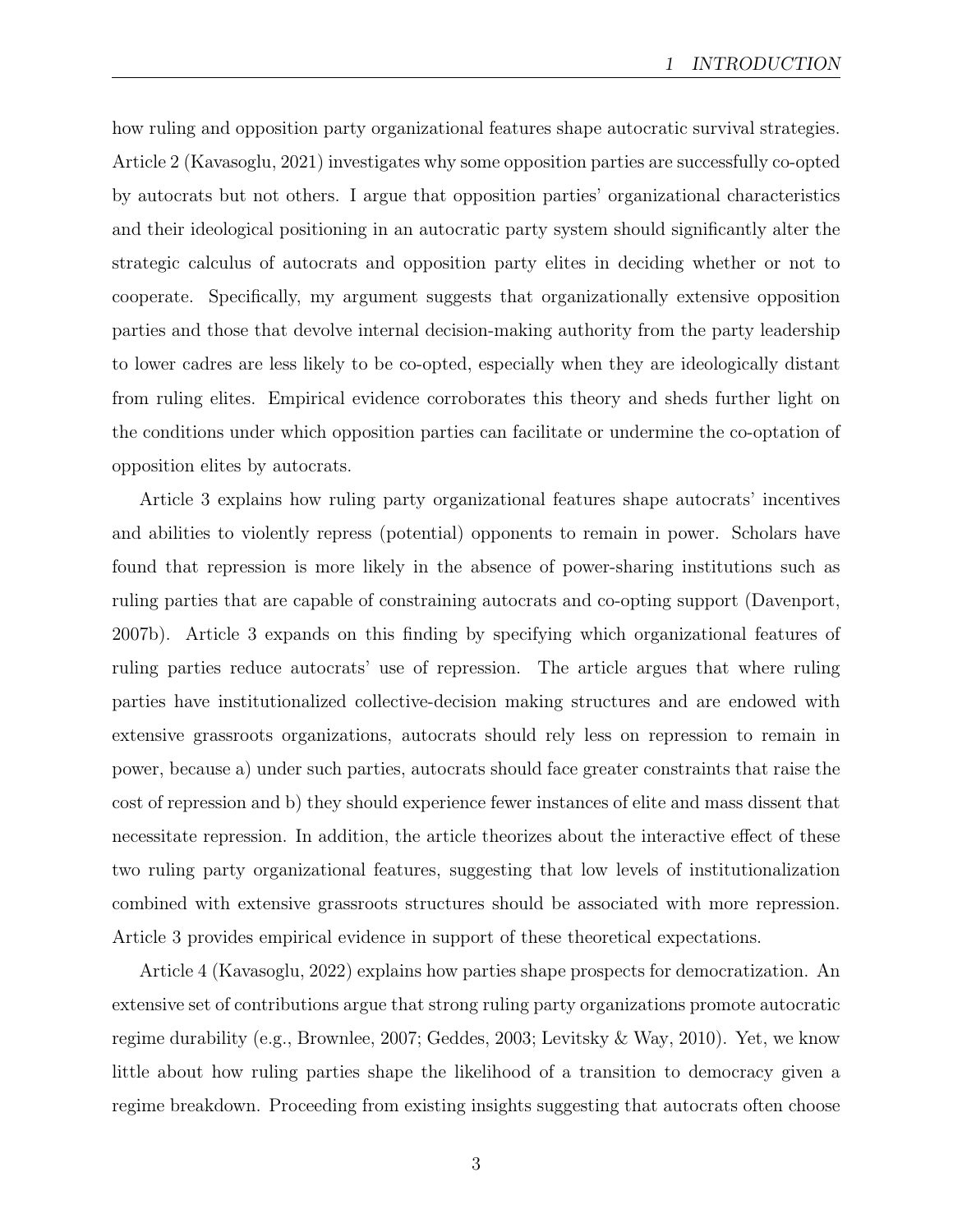to democratize from a position of strength rather than weakness (Albertus & Menaldo, 2018; Riedl, Slater, Wong, & Ziblatt, 2020), Article 4 theorizes that ruling party strength is both a regime-stabilizing force and a democratizing force. Although strong ruling parties generally stabilize regimes, in the context of regime change, they tend to function as catalysts for the implementation of substantial democratizing reforms by autocrats in a top-down fashion to preempt opponents. This study augments recent work by Riedl et al. (2020) by theorizing about which features of ruling party organizations can help autocrats and factions among regime insiders to coordinate their efforts in leading democratization without descending into internal struggles or acquiescing to pressures from outsiders. The key point is that autocrats tend to be more willing and capable of making democratic concessions if they can rely on a strong ruling party organization that reduces the costs of embracing democracy for them and their accomplices. Article 4 lends further support to this expectation by providing the first quantitative evidence in favor of potentially democratizing effects of strong ruling parties.

The following sections situate the articles within the literature, introduce key concepts of the dissertation, summarize each article's theoretical arguments and findings, and provide an overview of the V-Party indicators that I utilize in individual articles. The chapter also aims to bring individual articles together by explaining how the dependent variables of each article are interconnected.

### 2 The Strategic Value of Parties for Autocrats

A key argument that has emerged in the literature is that parties play a critical role in promoting the survival of autocratic leaders and stability of their rule, primarily by helping them to co-opt elites and masses. This section reviews this literature.<sup>3</sup> I highlight that the existing research on parties in autocracies largely overlooks the organizational features of parties fundamental to explain whether and how parties help autocrats survive in power. In addressing this gap, the individual articles of the dissertation jointly establish that the overlooked variation in party organizational features has important consequences for auto-

<sup>3</sup>The functions of parties highlighted in this review such as mass mobilization also apply to parties in democracies, but my review here is limited to the roles played by parties in autocratic contexts.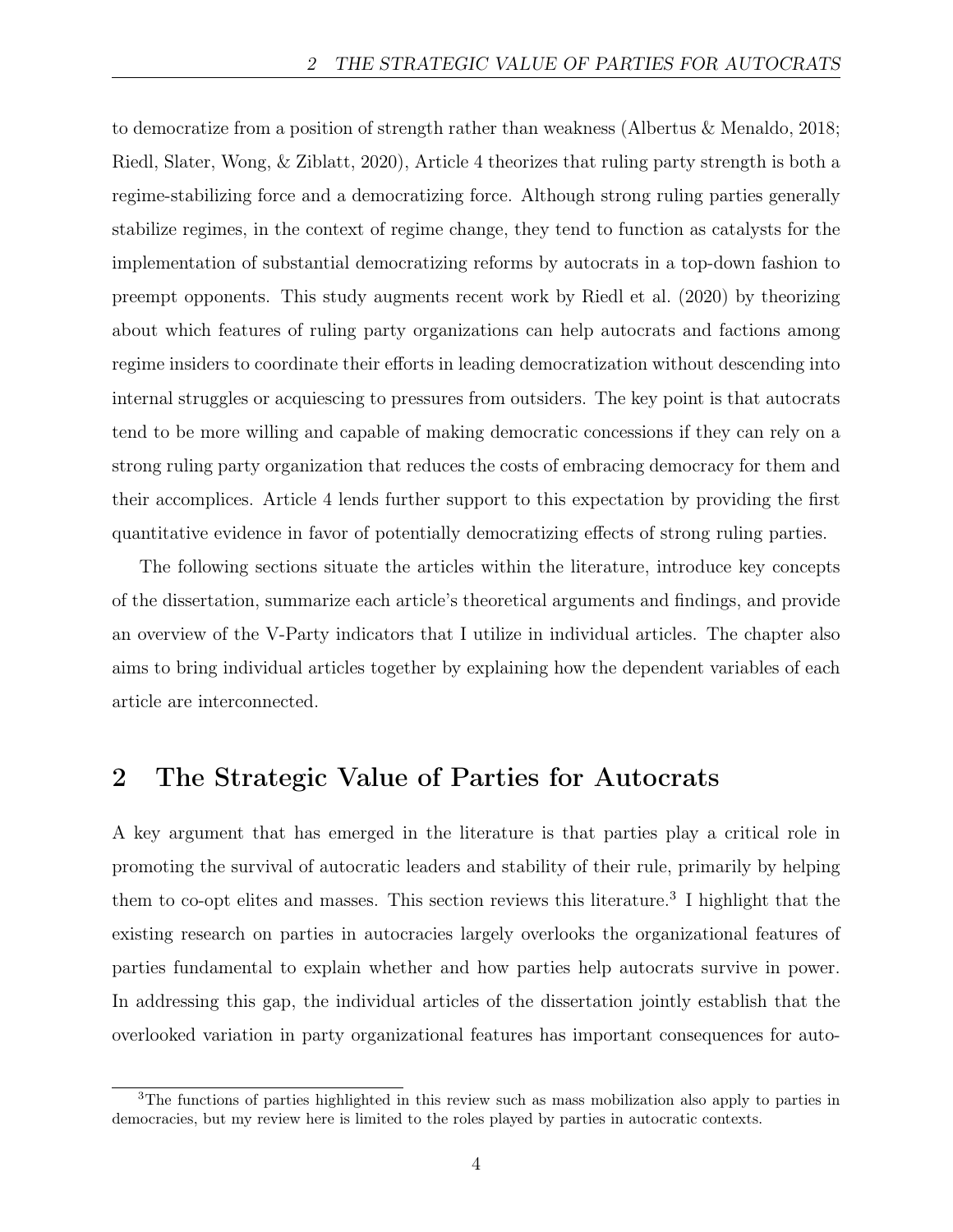crats' strategic incentives and abilities to co-opt support, repress dissidents, or implement democratizing reforms to remain in power.

#### 2.1 Regime threats, parties, and autocratic survival

The ultimate desire of all autocrats is to stay in power. To achieve this aim, autocrats need to maintain the support of powerful elites.<sup>4</sup> These elites typically play a central role in initiating the autocratic regime and placing the autocrat in power–as soldiers, economic elites, or members of a political party (Geddes, Wright, & Frantz, 2018; Svolik, 2012). For autocrats, ensuring the support of powerful elites is important because these groups generally have access to resources and networks that can be effectively utilized to push for a leadership change (Haber, 2006; Roessler, 2011; Svolik, 2012). Indeed, the majority of autocratic leaders fall because of coups organized by insider elites (Geddes et al., 2018; Svolik, 2012). At the same time, autocrats also need to contain potential threats from outsiders (i.e., opposition elites, ordinary citizens) to prevent anti-regime collective action in society: the failure to do so can make them vulnerable to mass protests, civil wars, or opposition election victories (Bunce & Wolchik, 2011; Kim & Kroeger, 2019; Roessler, 2011; Schedler, 2013). Hence, mitigating potential threats from both within the regime and within society at large is vital for autocratic survival.

Autocrats can repress societal forces by restricting civil liberties such as freedom of speech, or assembly, raising costs of collective action on the part of opponents, or they can use security forces to violently crackdown on the masses (Davenport, 2007a). To prevent threats from regime insiders, they can use tactics such as targeting threatening elites through purges, imprisonments, or executions (Svolik, 2012, p. 59; Geddes et al., 2018, p. 68; Bokobza, Krishnarajan, Nyrup, Sakstrup, & Aaskoven, 2021). While research finds that, on average, repression lowers the likelihood of a leader's overthrow (Escribà-Folch, 2013), scholars also show that it can be a costly strategy on the part of autocrats. Repression can incite mass rebellions (Moore, 1998) or elite defections resulting in coups (Bove & Rivera, 2015). It can also provoke international sanctions against the regime (Way & Levitsky, 2006), and reduce

<sup>4</sup>Throughout the dissertation, I use powerful elites, regime insiders/insider elites, regime elites interchangeably.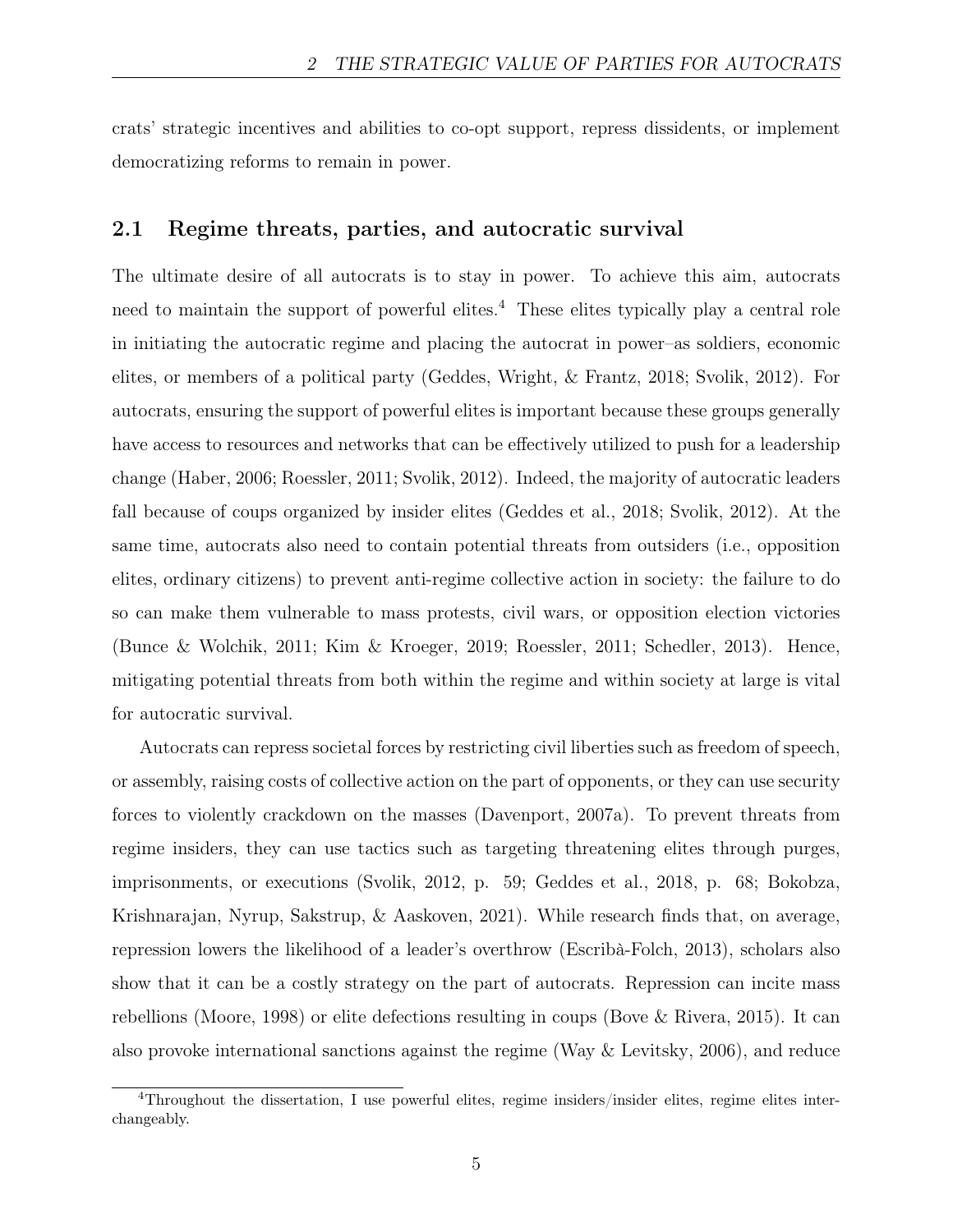economic productivity (Nafziger & Auvinen, 2002), limiting the regime's revenue streams and the extent of rents autocrats can extract from society. Furthermore, the use of repression usually requires autocrats to allocate sufficient power to the security services, which can eventually undermine their hold on power (Svolik, 2012; Wintrobe, 1998). Repression may work well for autocrats on the brink of overthrow, but it is rarely a long-term solution.

Few autocrats can survive by relying solely on repression. Given the risks of repression, most autocrats also seek to ensure support from powerful elites and larger segments of society. Even the most powerful or charismatic leaders need to secure the cooperation of political and economic elites, bureaucrats, and ordinary citizens to maintain order, implement policy decisions, and extract rents (Gandhi, 2008). As a result, autocrats frequently focus their efforts on co-opting key individuals and groups to reduce their reliance on the costly use of repression. In broad terms, co-optation entails the extension of political and material benefits–such as rents, access to positions of power, and policy concessions–to specific actors in exchange for their support and collaboration (Frantz & Kendall-Taylor, 2014; Gandhi, 2008).

Nevertheless, autocrats' ability to succeed in co-opting support may be limited due to commitment problems. Autocracies inherently lack an impartial, third-party authority that can enforce agreements among key actors, including the autocrat, ruling elites, and the masses (Svolik, 2012). Consequently, when an autocrat shares political and material benefits with potential opponents, there is no guarantee if his rivals will use these benefits to conspire against him. By co-opting political rivals, he may unintentionally make them more powerful and enable them to threaten his survival (Roessler, 2011). Moreover, an autocrat may promise to share power and resources with opponents in exchange for their collaboration but he may subsequently renege on that promise. Such commitment problems are pervasive in autocratic settings.

A prominent intuition developed by the recent scholarship is that autocratic institutions, in particular political parties, serve to alleviate commitment problems, thereby helping autocrats to survive in power.<sup>5</sup> Specifically, the recent neo-institutional accounts hold that

<sup>&</sup>lt;sup>5</sup>See Brancati (2014) and Gandhi and Lust-Okar (2009) for an overview of how autocratic legislatures and elections also play an important role in autocratic survival.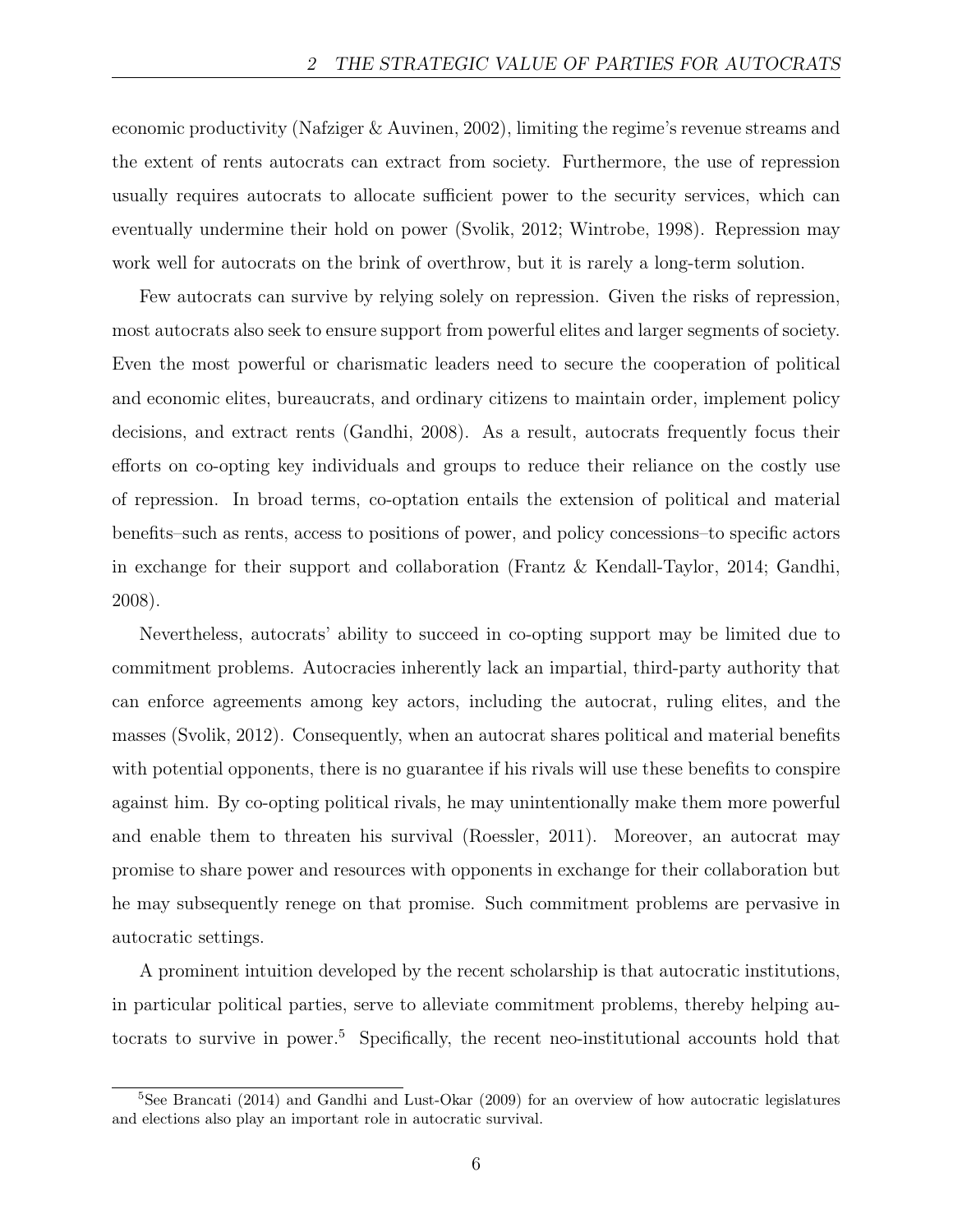political parties are critical institutions that promote autocrats' ability to survive in power by enabling them to co-opt key actors (e.g., Boix & Svolik, 2013; Brownlee, 2007; Gandhi, 2008; Gandhi & Przeworski, 2007; Geddes et al., 2018; Magaloni, 2008; Svolik, 2012). The next section overviews the research on ruling and opposition parties by paying special attention to how parties help autocrats to survive in power.

#### 2.1.1 Ruling parties

A key insight in the literature is that political parties facilitate the co-optation of regime elites by functioning as commitment devices. Boix and Svolik (2013, p. 301) argue that ruling parties help alleviate problems of credible commitment by providing a venue for institutionalized interaction between the autocrat and regime elites. They suggest that ruling parties facilitate transparency by providing an institutional forum for regular interaction between elites, which enables both regime elites and an autocrat to monitor each other's compliance with the power-sharing arrangement. Similarly, Magaloni (2008, p. 723) holds that autocrats can only encourage elites to invest in the regime if they can credibly promise them a sizable share of power over the long run. She suggests that autocrats make their promise credible by delegating their absolute authority over appointments to power positions to the ruling party. In doing so, "the autocrat credibly ties his hands to reward those who invest in the existing autocratic institutions by sharing power with them over the long run" (Magaloni, 2008, p. 723). Brownlee (2007) argues that ruling parties generate incentives for long-term loyalty by regulating individual ambitions within a set of explicit rules and norms. As Svolik (2012) notes "co-optation via [ruling] parties breeds an enduring rather than momentary stake in the regime's survival" (p. 164). Ruling parties provide elites with dependable access to spoils and career advancement in exchange for their persistent investments of time and resources to the party. In this way, ruling parties encourage sunk political investments by party members and thus induce greater loyalty to the regime (Svolik, 2012, ch. 6).

In addition to binding autocrats and powerful elites to a joint rule, the literature suggests that ruling parties also facilitate the co-optation of ordinary citizens. One important mechanism by which ruling parties co-opt masses is patronage distribution. Ruling parties provide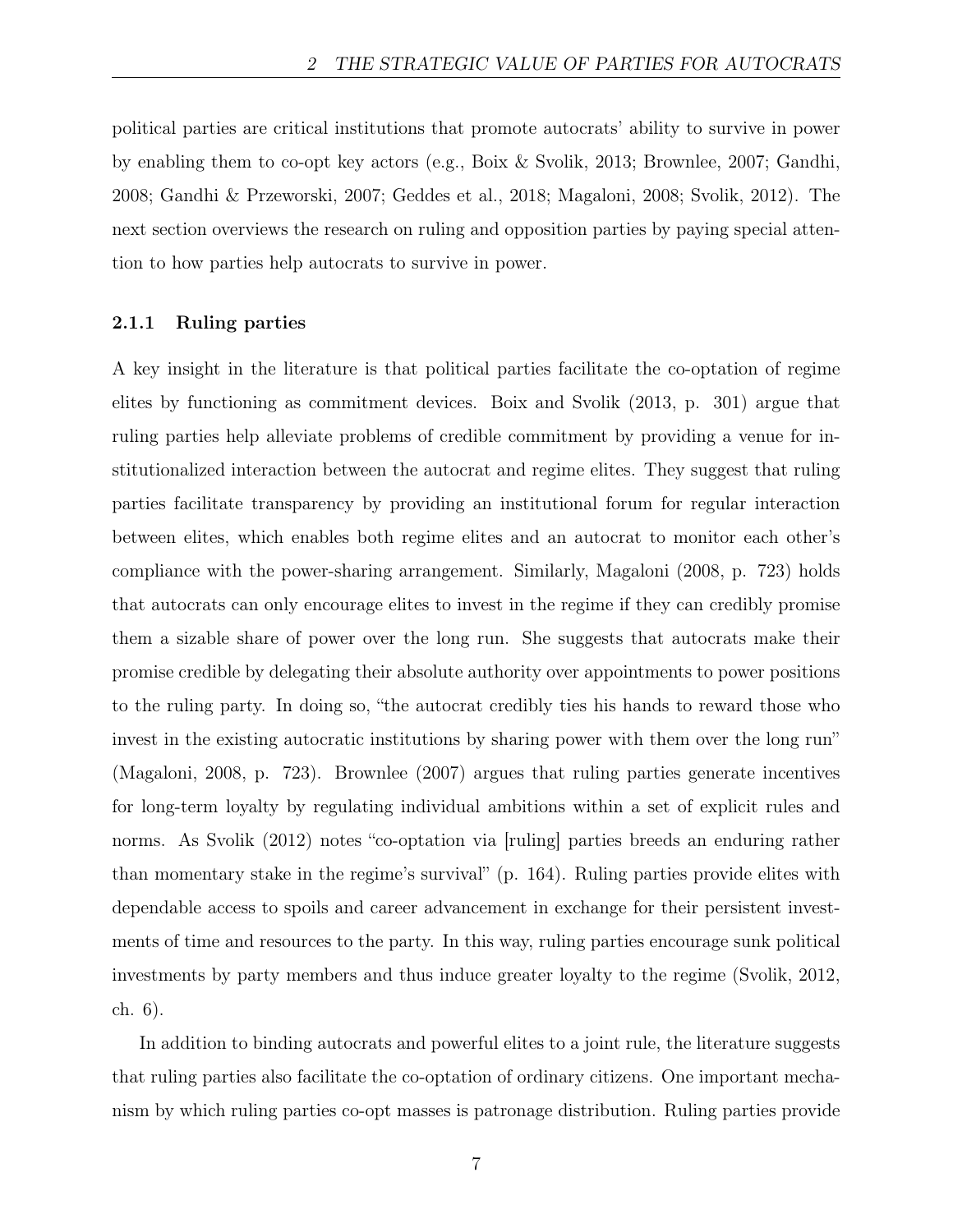autocrats with an enhanced ability to channel state resources to citizens. They typically do so by helping autocrats and their allies in gathering information about the geographic distribution of regime supporters and by routinizing the allocation of benefits to supporters through networks of local branches and their monopoly over state institutions (Geddes et al., 2018; Greene, 2007; Levitsky & Way, 2010; Magaloni, 2006; Magaloni & Kricheli, 2010). By threatening to block their future access to benefits or snitching on those that refuse to support the party, party members can turn out ordinary citizens to demonstrations of support. The effective execution of such "a punishment regime" through party machinery creates further incentives for citizens to remain loyal to the regime or even become party members to gain privileged access to benefits (Magaloni, 2006).

However, not all ruling parties can co-opt elites and masses. Most existing works implicitly assume that all ruling parties have organizational features that enable autocrats and powerful elite factions to credibly commit to a joint rule. However, as Meng (2021) recently demonstrates not all ruling parties have organizational features making them capable of promoting power-sharing between autocrats and regime insiders. Some ruling parties such as The Popular Movement of the Revolution (MPR) under Mobutu Sese Soko in Congo or The Cameroon People's Democratic Movement (CPDM) under Paul Biya in Cameroon simply amplify the authority of their leaders, rather than to make their commitment to sharing power with ruling elites credible. Many ruling parties also lack extensive, functional grassroots structures that can help autocrats co-opt support and maintain it in the long run. In such cases, ruling parties often function as an extension of state repressive apparatus rather than binding elites or citizens to the party (Levitsky & Way, 2010; Morse, 2018).

With few exceptions focusing on specific cases (e.g., Levitsky & Way, 2010; Morse, 2018), little has been done to investigate the variation in individual ruling parties' organizational features fundamental to the co-optation of elites and masses. Thus, it is unclear how and to what extent ruling parties can help autocrats to survive in power. This dissertation seeks to fill this gap by accounting for the variation in explicit ruling party organizational features. Article 3 and 4 jointly demonstrate that where ruling parties lack organizational features that facilitate elite and mass co-optation, autocrats tend to rely more on repression as an alternative strategy of survival, and have fewer incentives and abilities to make democratic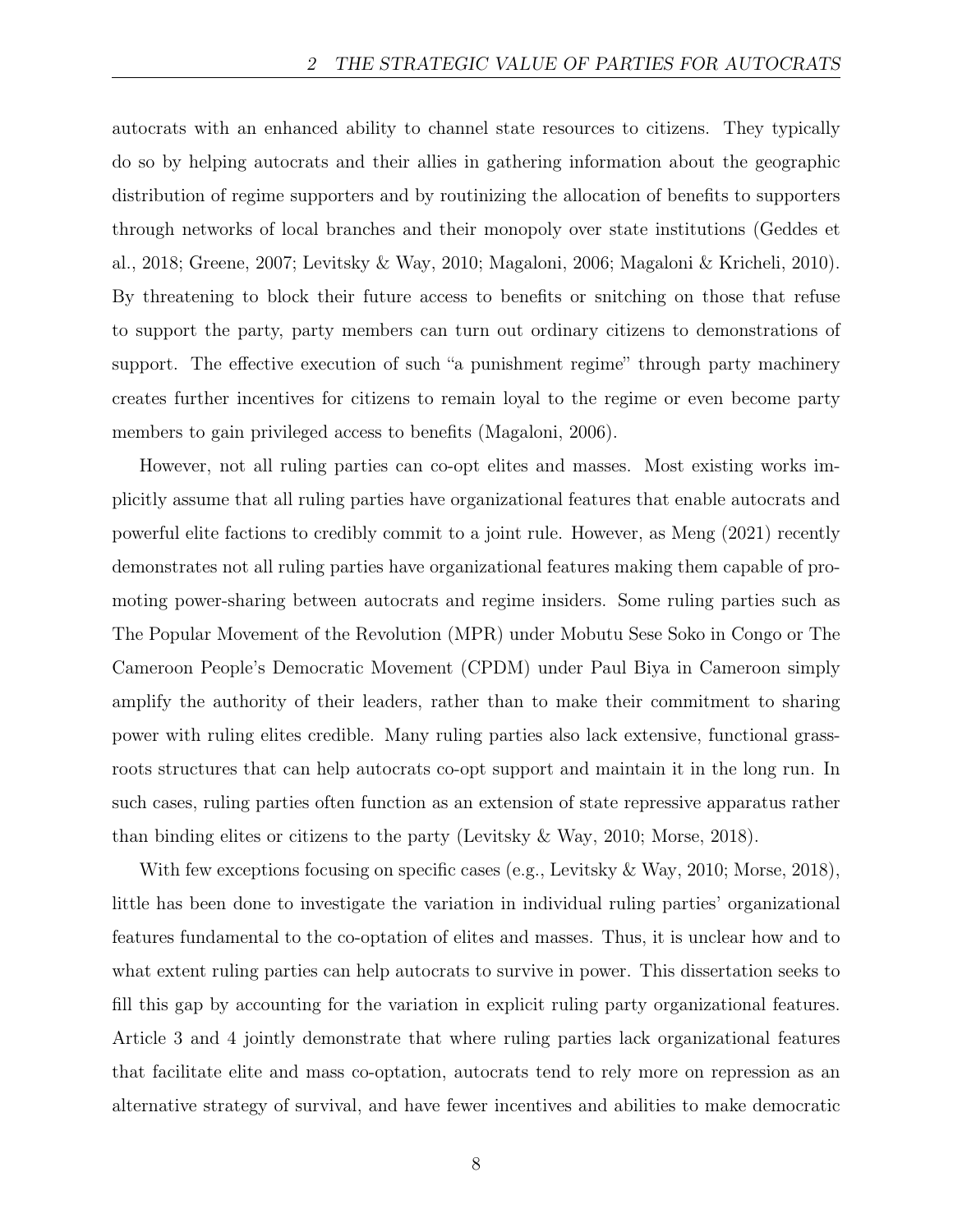concessions in the face of growing probability of regime change.

Before discussing my arguments in detail, the next section demonstrates that the literature on opposition parties in autocracies also has paid insufficient attention to variations in individual parties' organizational features. As a result, scholars often consider opposition parties as institutions that contribute to autocratic survival by enhancing autocrats' ability to control outsider elites and constituencies whom they represent.

#### 2.1.2 Opposition parties

Research has highlighted that commitment problems also hinder autocrats' ability to credibly promise outsiders that they will receive a steady stream of benefits into the future (Gandhi, 2008; Gandhi & Przeworski, 2007; Lust, 2005). The conventional wisdom holds that autocrats use opposition parties to further solicit the cooperation of regime outsiders. Gandhi (2008), for example, argues that ruling parties may not suffice to co-opt a sufficient range of the opposition, so autocrats often allow outsiders to form opposition parties through which they can participate in partisan legislatures and voice their demands via formal channels instead of mobilizing on the streets. Gandhi and Przeworski (2007) note that "participation in the legislature absorbs [opposition party activity] into the institutional framework of the regime, according to the rules established by the ruler. Legalized opposition becomes domesticated opposition" (p. 1283). By granting opposition parties access to formal politics, autocrats present outsiders with an opportunity for advancing their careers within a stable system of patronage (Blaydes, 2010; Gandhi, 2008; Gandhi & Przeworski, 2007; Lust, 2005). In return, opposition parties are expected to refrain from seriously challenging the regime (Lust, 2005).

Most neo-institutionalist accounts of autocracy, therefore, hold that opposition parties have a strategic value for autocrats as they primarily function as institutions of co-optation. According to this view, participation in formal politics presents notable benefits to opposition elites, including financial subsidies, access to parliamentary perks and state resources, and legal immunity for those who win legislative seats. But since these benefits are realized by demonstrating loyalty to the autocratic status quo, not by establishing mass-mobilizing party organizational structures, opposition elites have little incentives to invest in party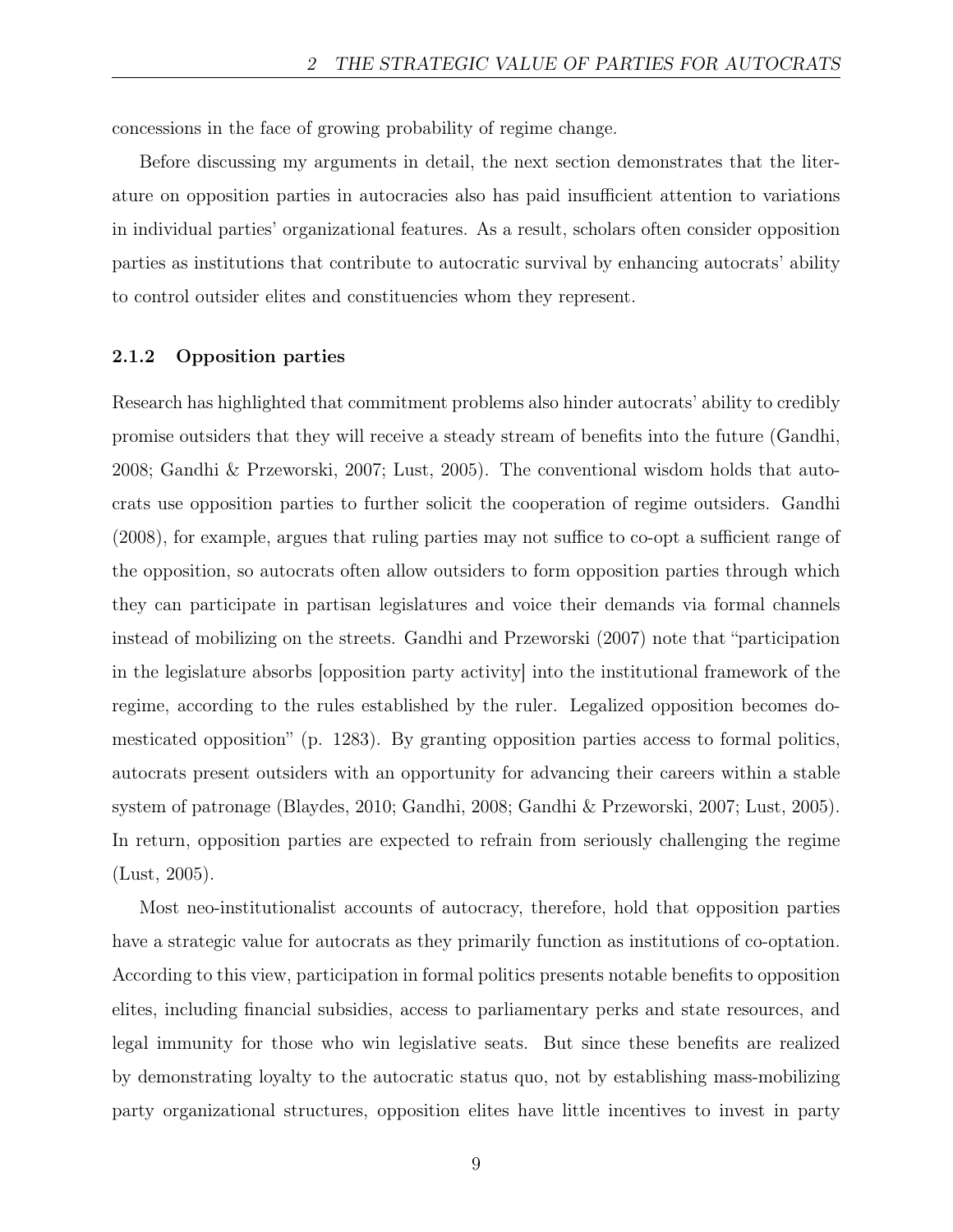organizations and to challenge the regime (Albrecht, 2005; Lust, 2005). Accordingly, the result is organizationally weak parties serving opposition elites' aim to gain access to rents and patronage by collaborating with autocrats.

These are important insights on opposition parties, but they are drawn primarily from a relatively small set of cases. Many opposition parties are indeed weak. In many autocracies, limited economic liberalization and biased electoral institutions mean opposition elites have few opportunities to invest in party organizations and attract a mass following, which incentivizes them to collaborate with autocrats (Arriola, 2013; Greene, 2007; Levitsky & Way, 2010). Yet, opposition party elites sometimes refuse to align with autocrats and instead follow strategies that can overthrow them. Opposition parties sometimes expose electoral manipulation by refusing to participate in elections (Beaulieu, 2014; Lindberg, 2006), organize mass protest (Bunce & Wolchik, 2010; LeBas, 2014), or join their forces by building pre-electoral coalitions against incumbents (Arriola, 2013; Bunce & Wolchik, 2010; Howard & Roessler, 2006). Such observations demonstrate that opposition parties do not always contribute to autocratic survival by operating as institutions of co-optation. They may be motivated by patronage, but sometimes may prefer more direct control over patronage. In some instances, they may be motivated by democratizing their countries. Moreover, although it is true that many opposition parties are weak, studies examining individual opposition parties in a handful of autocratic countries highlight that there are important variations in opposition party organizational features (Bruhn, 2010; LeBas, 2014; Paget, 2019; Rigger, 2001; Wegner, 2011). Existing approaches that consider opposition parties as uniformly lacking mass-mobilizing structures or as personalized vehicles of opposition elites overlook the variation in opposition party organizational features, and thus cannot fully explain how and to what extent they function as regime-stabilizing institutions. This dissertation addresses this gap by taking a closer look into opposition party organizational features.

To sum up, the literature suggests that autocratic leaders use parties to protect themselves against potential threats from both within the regime and within society at large. Research holds that by enabling autocrats to credibly commit to sharing political and material benefits with elites and masses, parties promote autocrats' ability to co-opt support and survive in power. However, research has paid insufficient attention to the variation in explicit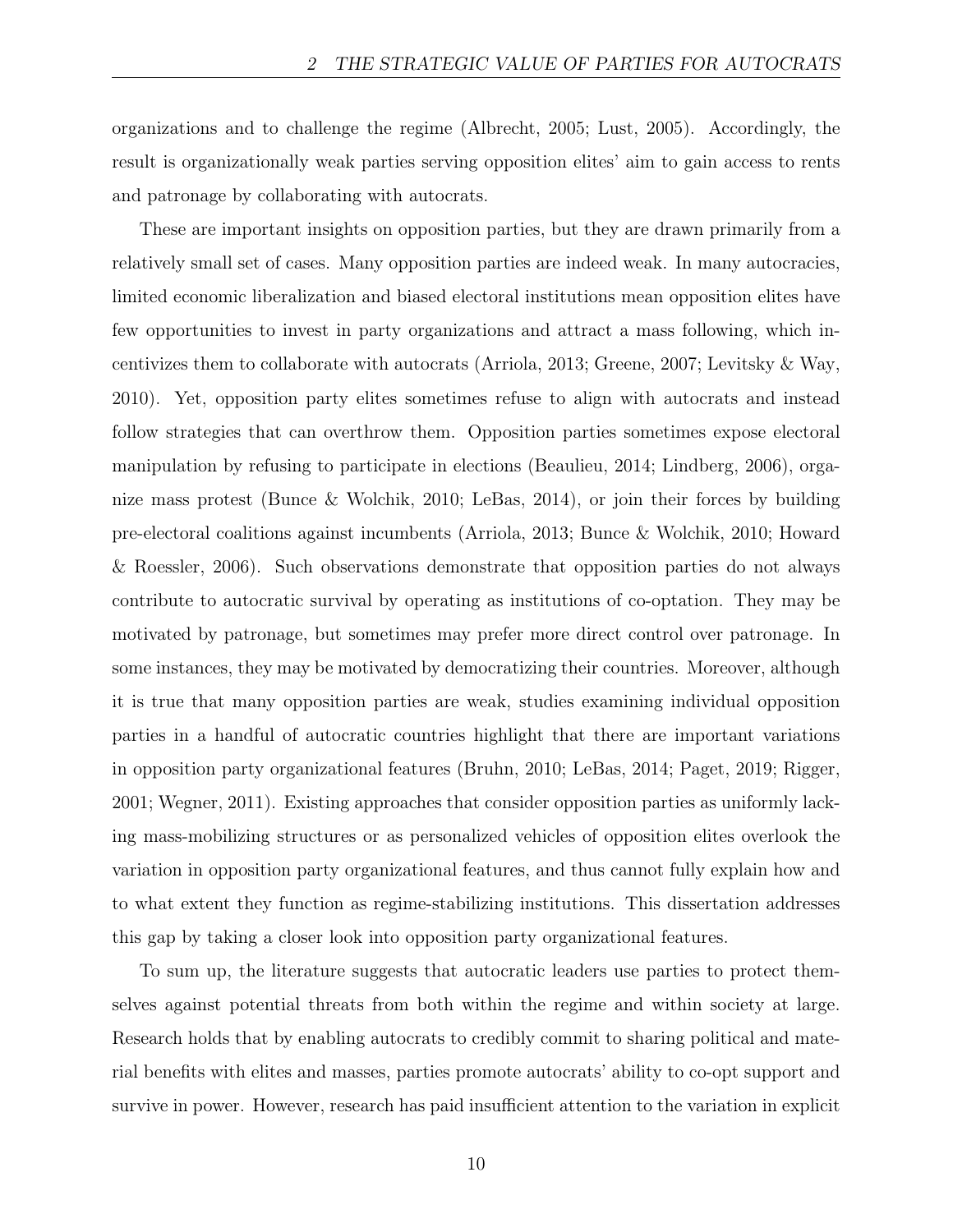organizational features of both ruling and opposition parties critical to understanding how and to what extent parties can help autocrats to maintain themselves in power.

## 3 Theoretical Framework

In this section, I present the dissertation's overall theoretical framework. I begin by conceptualizing the central components of party organizations, and how each component relates to one another. I then present specific arguments linking party organizations to autocrats' incentives and abilities to co-opt support, repress dissidents, and to implement substantial democratic reforms to survive in power.

#### 3.1 Conceptualizing the key features of party organizations

Party organizational features of theoretical interest are the party's centralization, institutionalization, cohesiveness among party elites, and organizational extensiveness. It is widely accepted that the nature of internal decision-making procedures has important implications for whether and how parties shape the behavior of party members. (Kitschelt, 1994; Müller & Strøm, 2003; Panebianco, 1988) One key aspect of intra-party decision-making is the balance of power between the party leadership and lower cadres. Party organizations vary in the degree to which decision-making authority over important aspects of party strategies (e.g., candidate recruitment, appointment decisions, allocation of financial resources) is concentrated in the hands of an individual party leader, a small circle of elites, or dispersed among various members organized at different layers within the organization (i.e., local and regional branches). Party organizations in which the authority is highly concentrated, party leaders enjoy a greater degree of autonomy and discretion over party strategies. In contrast, the devolution of power to other party members requires party leaders to seek the approval of various internal veto players before committing to a particular strategy. At one extreme, an individual party leader enjoys complete decision-making autonomy over party strategies– typically the autocrat in the case of ruling parties. One example of parties in which the decision-making power is highly concentrated in the hands of an individual leader is personalistic parties such as Turkey's Justice and Development Party (AKP) that the countries'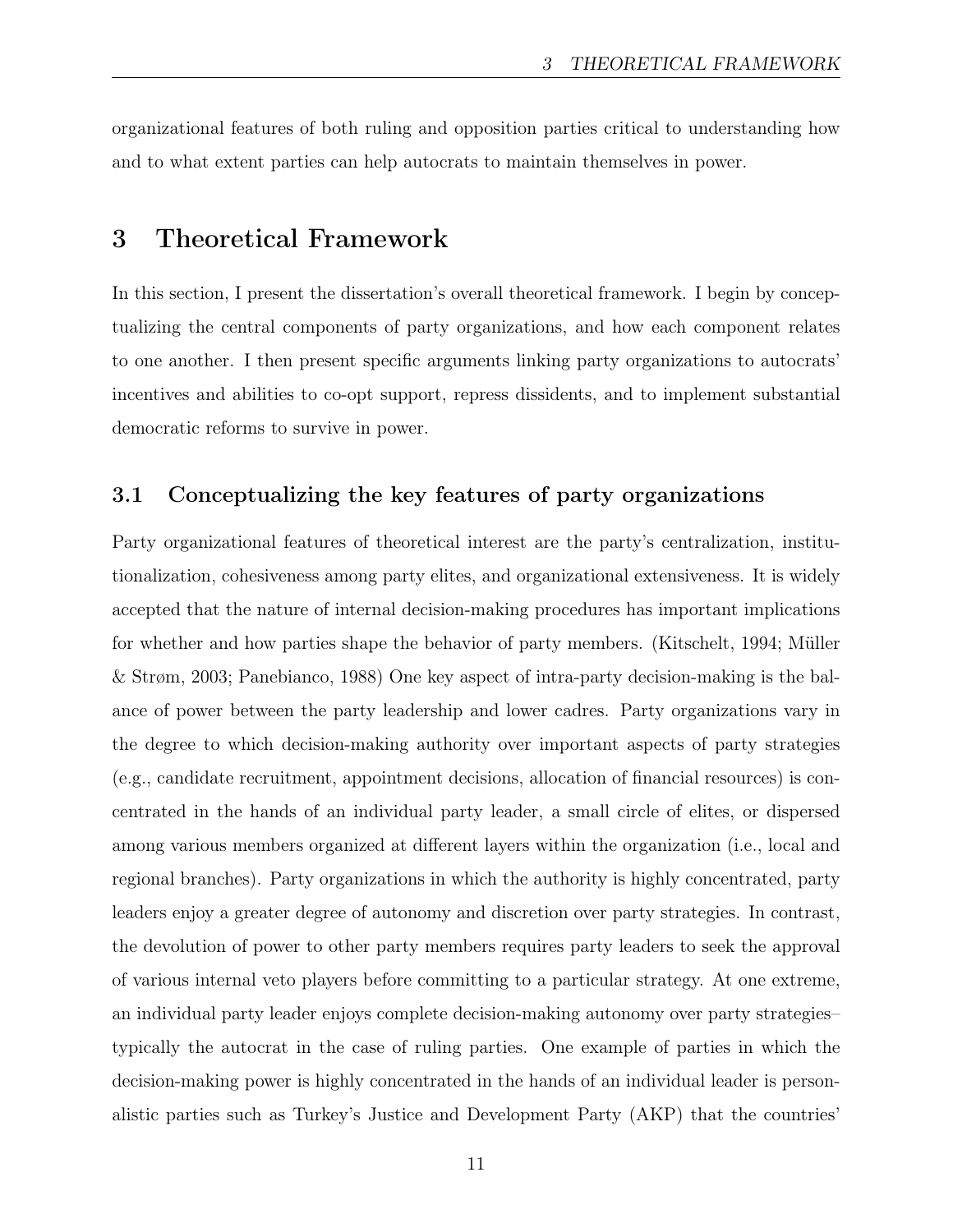president and the party leader Tayyip Erdogan rule in a near-monopolistic manner. At another extreme, large groups of party members such as local and regional party elites have the power to influence party strategies and to veto the central party leadership's decisions. In such parties, the party leader and other party elites organized at the central party office need to seek the approval of local and regional party elites over various party strategies. On the middle, there are parties such as Laos' ruling The Lao People's Revolutionary Party (LPRP) or National Action Party (PAN), the main opposition party in autocratic Mexico, in which a national party executive committee collectively decides on party strategies.

The second important feature of party organization is the degree of institutionalization, which refers to a process by which decision-making processes within the party increasingly follow a clear set of stable rules and norms beyond the influence of individual party leaders (Janda, 1980; Meng, 2021; Panebianco, 1988). Accordingly, institutionalization entails a transfer of authority from party leaders to the party organization in that the organization no longer operates as an instrument of its momentous leaders, but rather it develops the ability to exercise independent decision-making power insulated from the whims of individuals (Janda, 1980; Panebianco, 1988). When party institutionalization is low, internal decisions are made based on personal influence, typically the influence of the party leader, not based on regularized and formalized intra-party rules. In institutionalized parties, party leaders are "tamed by the iron cage of party rules" (Zeng, 2021, p. 4). Panebianco (1988) notes that "a highly institutionalized party drastically limits its internal actors' margins of maneuverability. The organization imposes itself upon the actors; it channels their strategies into specific and obligatory paths" (p. 58). Conversely, in weakly institutionalized parties, typically a strong party leader, who violates the organization's formal and informal rules, shapes how the party organization operates not the other way around (Harmel, Svasand, & Mjedle, 2018, p. 113).

Whereas institutionalization entails the creation and regularization of internal rules and procedures that depersonalize the ways in which the party organization is run (Meng, 2021), a party organization's move in the opposite direction involves the dismantling of formal rules and procedures guarding against the personalization of the party–a process I call deinstitutionalization. In recent years, for example, a number of parties such as the Chinese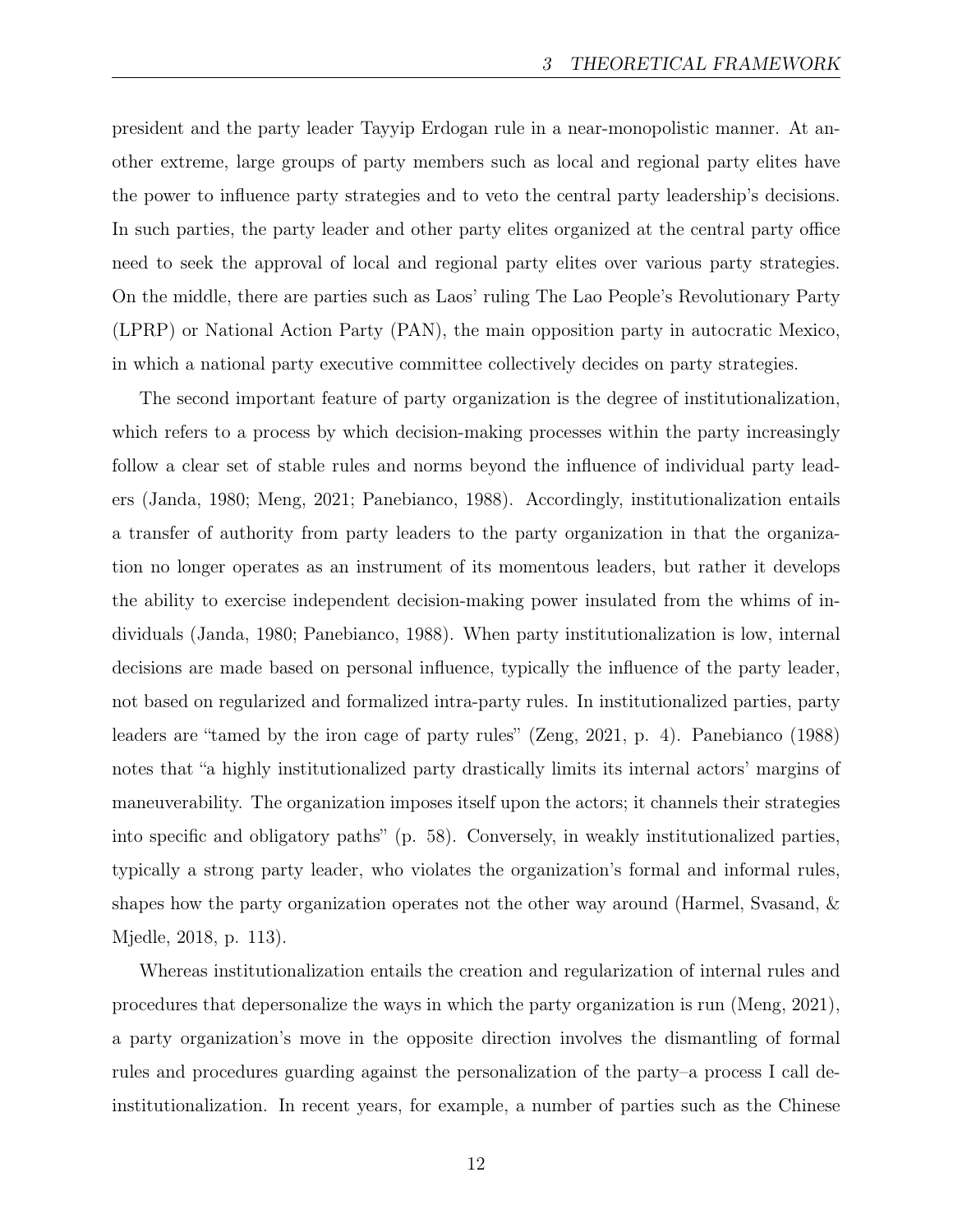Communist Party (CPP) under the rule of Xi Jinping or Fidesz–Hungarian Civic Alliance under the rule of Viktor Orban have become gradually less institutionalized as these leaders increasingly governed outside the intra-party rules, or modified the rules that have been in place for years to make their parties subservient to their personal ambitions.

Institutionalization is highly related to the degree of centralization of decision-making power within parties as indicated by the high degree of correlation between the two concepts at the indicator level (see Article 1). But in theory, the two concepts represent different dimensions of decision-making procedures that do not necessarily cohere together. Weakly institutionalized parties are characterized by a high degree of personalization of the party, which is often accompanied by over-centralization where a party leader rules in a monopolistic fashion. Both dimensions are related to the concentration of decision-making power within parties, but institutionalization is also about the presence of the formal and informal rules that are regularly respected by the party elites, especially the party leader. For example, Cameroon's president Paul Biya regularly overturns the rules enabling the CPDM's local branches to nominate legislative candidates and handpicks a slate of candidates personally loyal to him (Morse, 2018). In weakly institutionalized parties, formal and informal rules are respected as long as they serve the interest of an individual party leader.

Institutionalization is important because party organizations in autocratic settings are vulnerable to predation by political leaders. Meng (2021) argues that institutionalization is a baseline minimal condition a ruling party must satisfy in order to be considered as a strong organization. Because the power in autocracies is concentrated in the hands of a small group of elites and often an autocrat, absent rules and procedures that bind those in power positions, ruling parties are subject to manipulation that renders them incapable of perpetuating their own existence independent of individual leaders (Meng, 2021). Weakly institutionalized ruling parties often fail to live up to the expectation that they will enable autocrats and regime insiders to commit to a joint rule. Instead of constraining autocrats, weakly institutionalized parties typically function as vehicles that amplify the personal power of autocrats. Similarly, weakly institutionalized opposition parties tend to operate as organizations that help rent-seeking elites to run for office or lobby autocratic incumbents for patronage, making organizational survival highly contingent on the ambitions of individual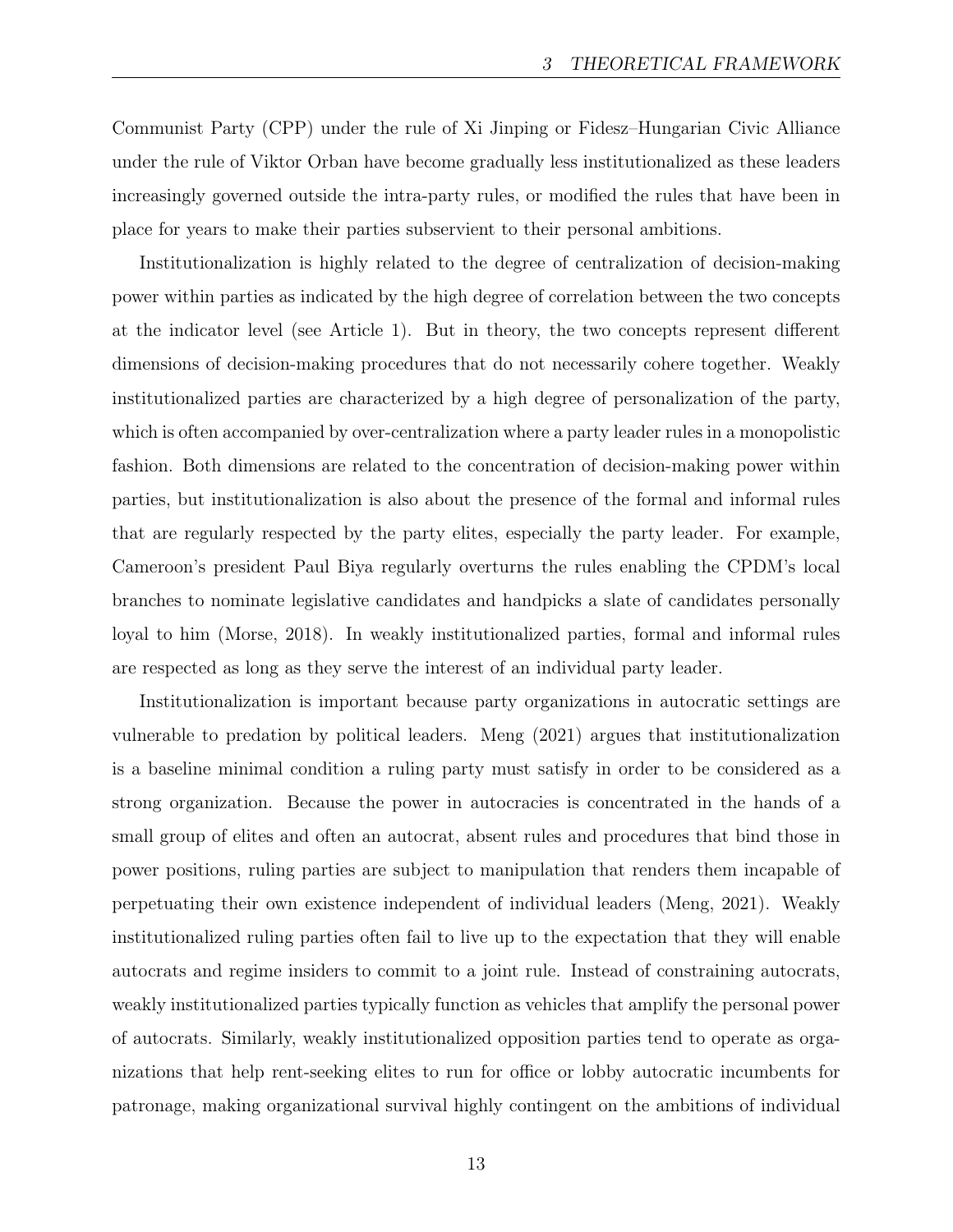leaders, often a single politician. A number of scholars attribute the inability of opposition parties to overthrow incumbent autocrats, despite regularly held elections, to weak party institutionalization (Bleck & Van de Walle, 2018). Weakly institutionalized opposition parties often fail to survive past an election, exacerbating coordination problems among opposition elites (Gandhi & Reuter, 2013).

The third critical feature of party organization is the degree of internal cohesion. Internal cohesion refers to the degree of solidarity and cooperation among party members with regard to the selection and implementation of a party organization's strategies. Parties are not unified actors. They tend to be composed of various factions that are formed based on varieties of different motives such as ideological or issue differences, social cleavages, or personal leadership struggles (Janda, 1980; Randall & Svåsand, 2002). A highly cohesive party organization is one in which various factions can hang together and act as a unified whole despite having different motives. Where cohesion is high, the party's legislators vote the party line, affiliated ministers or bureaucrats seek to implement the party's policies. Where cohesion is low, a party organization tends to have a hard time in coordinating and disciplining members to implement the party's selected strategies: factions and individuals pursue their own independent aims, with few incentives to follow the party line. At low levels of cohesion, parties become prone to internal conflict and to frequent defections of party members. In highly cohesive parties, internal rebellions and defections are rare even in the context of a crisis such as electoral defeat or when the top party leadership select policies that are not supported by some party factions (Levitsky & Way, 2010).

Institutionalized and collegial decision-making procedures generally enhance cohesion as they constrain actor behavior, and promote collective decisions over personal ambitions. Nevertheless, sources of cohesion vary. For example, norms and identities or a shared ideology generated during periods of ideologically-driven violent conflict and polarization tend to cultivate a high degree of solidarity among party members (Hanson, 2010; LeBas, 2014; Levitsky & Way, 2012). But parties can also be highly cohesive due to charismatic leadership (Panebianco, 1988), or due to a steady flow of patronage.

Finally, organizational extensiveness is another critical component of party organizations. Organizationally extensive parties are those that have a widespread network of local branches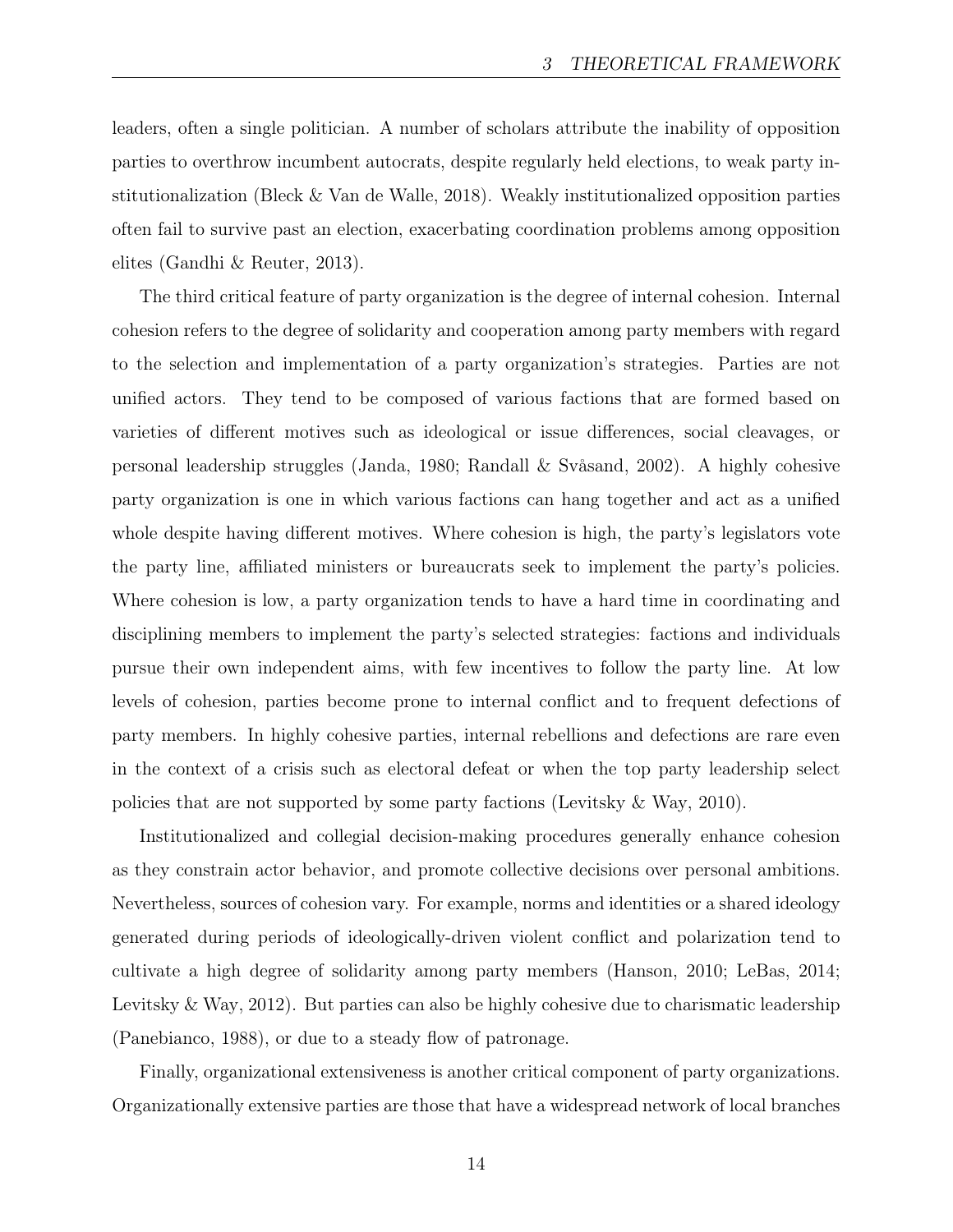across the national territory, a large activist base, and entrenched ties to social organizations such as business associations, religious entities (e.g., churches, mosques), or labor unions (Duverger, 1959; Janda, 1980; Kitschelt, 1994). In organizationally extensive parties, local party branches are spread across the national territory, reaching even to the most remote areas. These branches are staffed and remain active outside the election season, enabling party members to build and sustain linkages to citizens across localities. A party's extensive local-branch organizations enable party members to inform citizens about their policy or issue stances, build and sustain clientelistic linkages (Levitsky, 2003), and mobilize voters (Tavits, 2013). One example of an organizationally extensive party is Tanzania's ruling Party of the Revolution (CCM), which at some point had over 2 million members (Levitsky & Way, 2010). Some note that the party has established around 38 thousand active party cells–one cell per 10 houses–at the village level (Morse, 2018), boosting the partyy's ability to cultivate mass support. Its main opponent, The Party for Democracy and Progress (Chadema), has also invested heavily in its local-branch organizations since 2012. The party built around 17 thousand local branches with more than 500 thousand staff in every village and neighborhood across the country, making it one of the most organizationally extensive opposition parties in the autocratic world (Paget, 2019). In contrast, parties with limited organizations lack nationwide local-branch organizations and a large activist base. For example, The Uganda People's Congress's (UPC), an opposition party, local organizational presence varies substantially from district to district. Even in districts where the part has a local branch, observers describe these branches as "dormant" or "in dead silence" with a small activist base (Carbone, 2003, p. 495).

Extensive party organizations also have entrenched linkages to social organizations such as religious entities (e.g., churches, mosques, etc.), business associations, or labor unions. Where linkages are strong, social organizations help the party recruit activists and disseminate the party's messages to affiliated groups. Social organizations typically also fund party organizations, helping party elites to invest in party operations such as electoral campaigning or voter registry. Most parties with extensive organizations have been built on labor unions, social movements, or local church associations (Kalyvas, 1996; Kitschelt, 1989; LeBas, 2014; Van Dyck, 2017). Access to civil society organizations significantly helps orga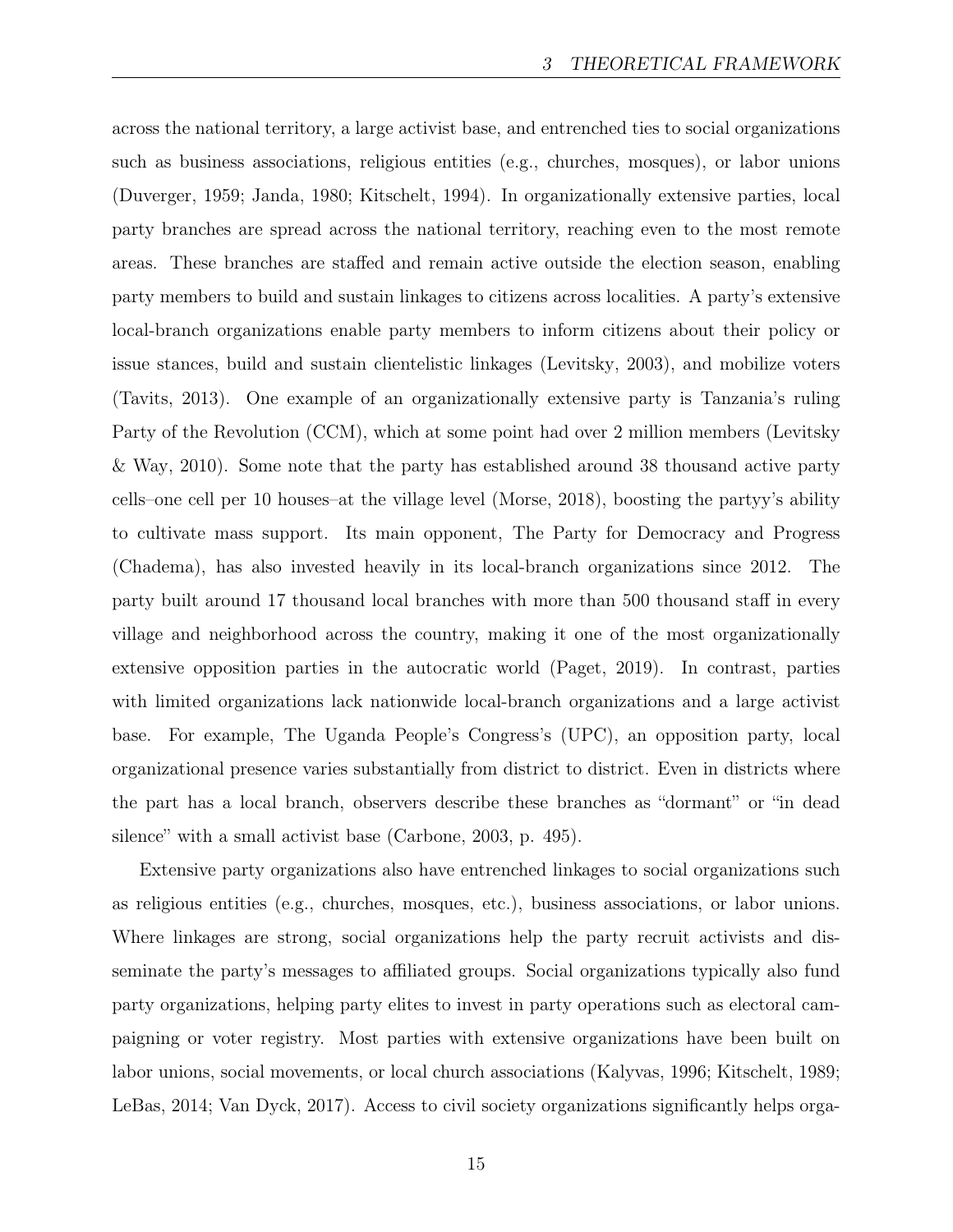nization building for opposition parties. In Zimbabwe, for example, the Zimbabwe Congress of Trade Unions (ZCTU) heavily contributed to the operations of the Movement for Democratic Change (MDC), the country's main opposition party. The union has helped the party to build a nationwide organizational structure, recruit members and attract votes from diverse constituencies (LeBas, 2014). Organizationally extensive ruling parties also have strong ties to social organizations. As one of the most organizationally extensive ruling parties in history, Mexico's Institutional Revolutionary Party (PRI) has formed strong ties to the country's civil society organizations such as the National Teachers' Union, the Confederation of Mexican Workers (CTM), or the Unions of Bureaucrats (FSTSE). As Langston (2017, p. 52) notes these unions "were the functional base of the [party] organization" and "formed the mass pillars of the PRI regime".

Parties develop these features to a different extent, which varies over time and across parties. A party organization's centralization, institutionalization, cohesiveness, and extensiveness do not necessarily vary together, but they are interrelated in the sense that they are fundamental for a party organization's overall strength. The strongest parties are those that centralize decision-making power at the national party executive rather than spreading it within the party organization or locating it in the hands of a party leader (Bizzarro et al., 2018). Strong parties are also highly institutionalized, cohesive, and extensive organizations. Absent these features it should be harder for parties to constrain and coordinate the behavior of party elites. My argument that all four conceptual attributes discussed in this section are key for parties' ability to coordinate collective action and constrain political behavior underpins specific theoretical arguments developed in the individual articles of the dissertation.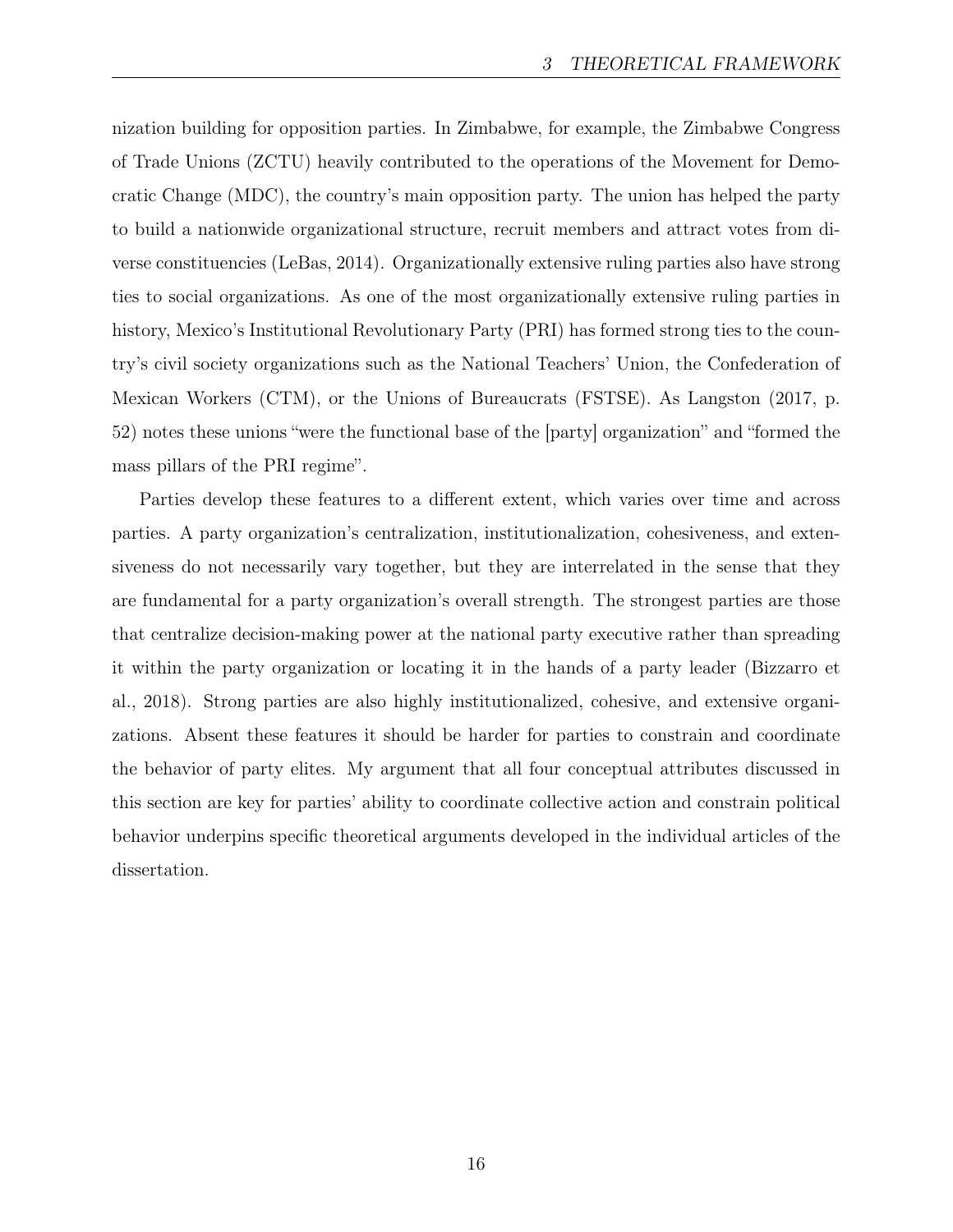## 3.2 Linking party organizational features to autocratic survival strategies

This section introduces my arguments explaining how autocrats' incentives and abilities to co-opt opposition elites, deploy repression, and to implement democratizing reforms as a strategy of survival are shaped by party organizational features. Where relevant, I aim to discuss the theoretical implications of both ruling and opposition party organizations for the outcomes of interest, even if the underlying article has a narrow focus.

#### 3.2.1 Political parties and the co-optation of opposition party elites

An influential body of research considers opposition parties as institutions that help opposition elites to compete for patronage, with no intentions to compete for real power (e.g., Albrecht, 2005; Lust, 2005). Although this is true for many opposition parties, not all opposition parties are co-opted. Sometimes autocrats' attempts at co-opting opposition parties fail as opposition elites refuse to be co-opted. What explains the co-optation of opposition party elites? Why are some opposition party elites are co-opted but not others?

This dissertation provides a theoretical framework that considers opposition party cooptation as a three-level game: one between an incumbent autocrat and his supporters (i.e., regime insiders and voters), one between the regime and a particular opposition party, and another within the opposition party itself (i.e., the party leader, party members, and voters). I argue that ruling and opposition party organizational features shape behaviors of relevant actors at each level, thereby affecting if and when an opposition party will be co-opted.

Autocrats seek to mitigate the risk posed by outsiders by co-opting select opposition party elites. Research shows that the co-optation of select opposition parties exacerbates coordination problems among outsiders, thereby helping autocrats prevent the emergence of a unified opposition front (Arriola, DeVaro, & Meng, 2021; Resnick, 2014). That, in turn, boosts autocrats' ability to contain the threat of multiparty competition without relying too much on institutional manipulation or overt repression. Arriola et al. (2021) demonstrate that autocrats have a greater incentive to co-opt opposition elites when they are electorally weak, and the co-optation strategy indeed helps electorally weak incumbents to win elections.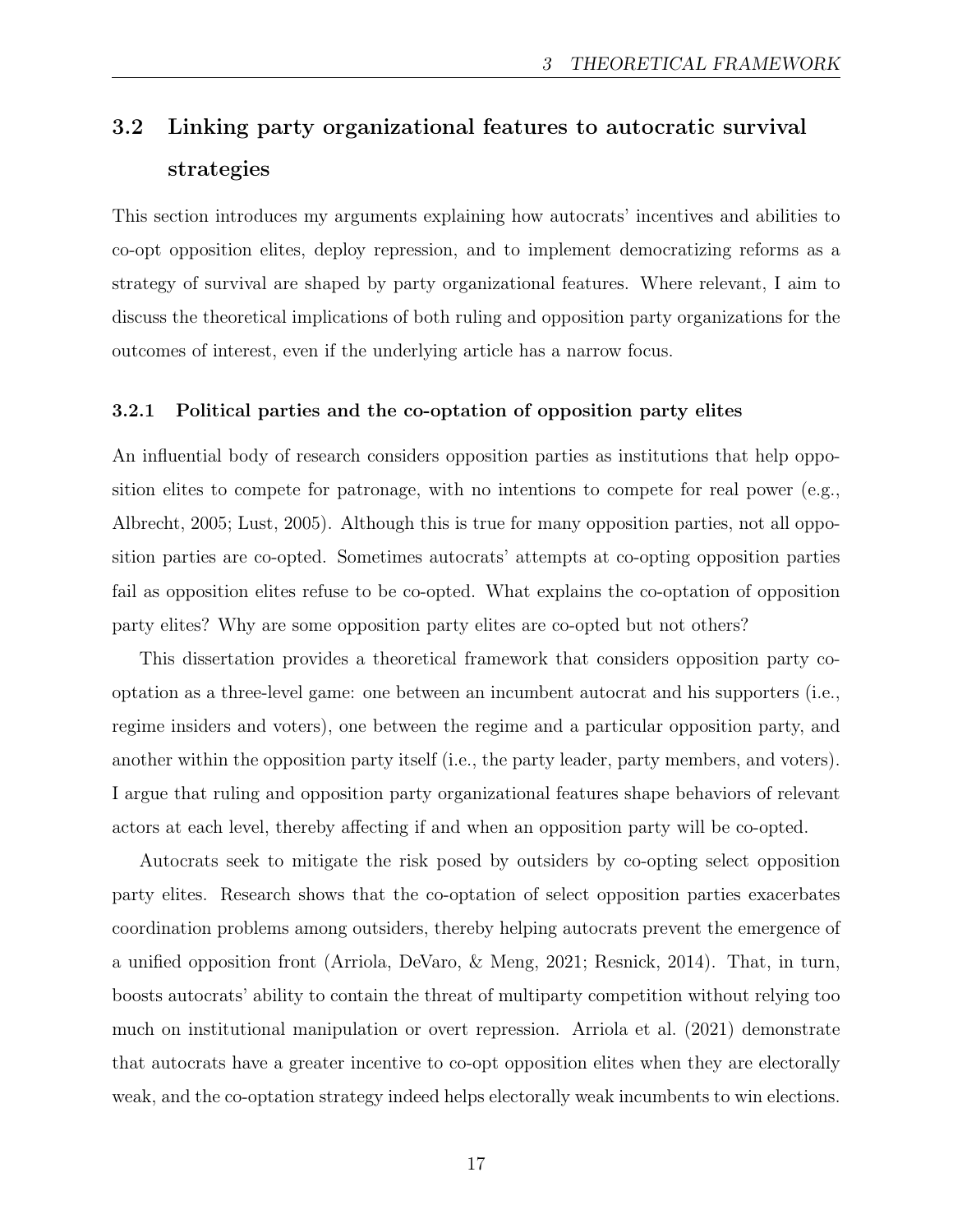Building on this logic, we should expect autocrats with weak ruling parties to have greater incentives to pursue the co-optation strategy to maintain power. Given that organizationally weak ruling parties are prone to elite defections and lack extensive organizations, they tend to be electorally more vulnerable than strong ruling parties, which should incentivize autocrats to co-opt opposition elites to compensate the ruling party's electoral weakness.

In addition, ruling party organizational features should also shape autocrats' *ability* to co-opt opposition party elites. Despite its benefits, co-optation of opposition elites risks upsetting regime insiders (Reuter & Szakonyi, 2019). Sharing spoils with opposition elites requires the reallocation of resources away from regime elites to opposition elites. When regime elites think opportunities to access spoils are jeopardized, they may attempt to prevent the autocrat from co-opting opposition elites. Yet regime elites' capacity to do so should in part depend on whether the ruling party organization's decision-making structures enable them to veto the autocrat's decisions. Specifically, the extent to which the ruling party has institutionalized collective decision-making structures should affect the ability of regime insiders to block the autocrat's attempt to co-opt opposition elites. In ruling parties with institutionalized collective decision-making structures, regime insiders have a greater ability to veto autocrats' decisions to co-opt opposition elites. Conversely, where decision-making power is heavily concentrated in the hands of the autocrat, regime insiders lack the power to veto the autocrat's decisions, which should give the autocrat flexibility to share spoils with opposition elites at will. Thus, autocrats should be less likely to pursue the strategy of coopting opposition party elites under strong ruling parties that can constrain their decisions to reallocate resources away from regime insiders to the opposition.

While ruling party features are important, they cannot fully account for which opposition parties are more likely to be co-opted. To adequately explain whether an opposition party will be co-opted or not, it is also necessary to understand the strategic calculus of opposition party elites. My argument suggests opposition party organizational features affect opposition elites' decision over whether or not to accept co-optation offers by autocrats. I argue that opposition parties differ in their capacity to challenge the regime at the ballot box and on the streets via protest mobilization, as a function of party organizational extensiveness. It is easier for the leaders of organizationally extensive parties to challenge the regime and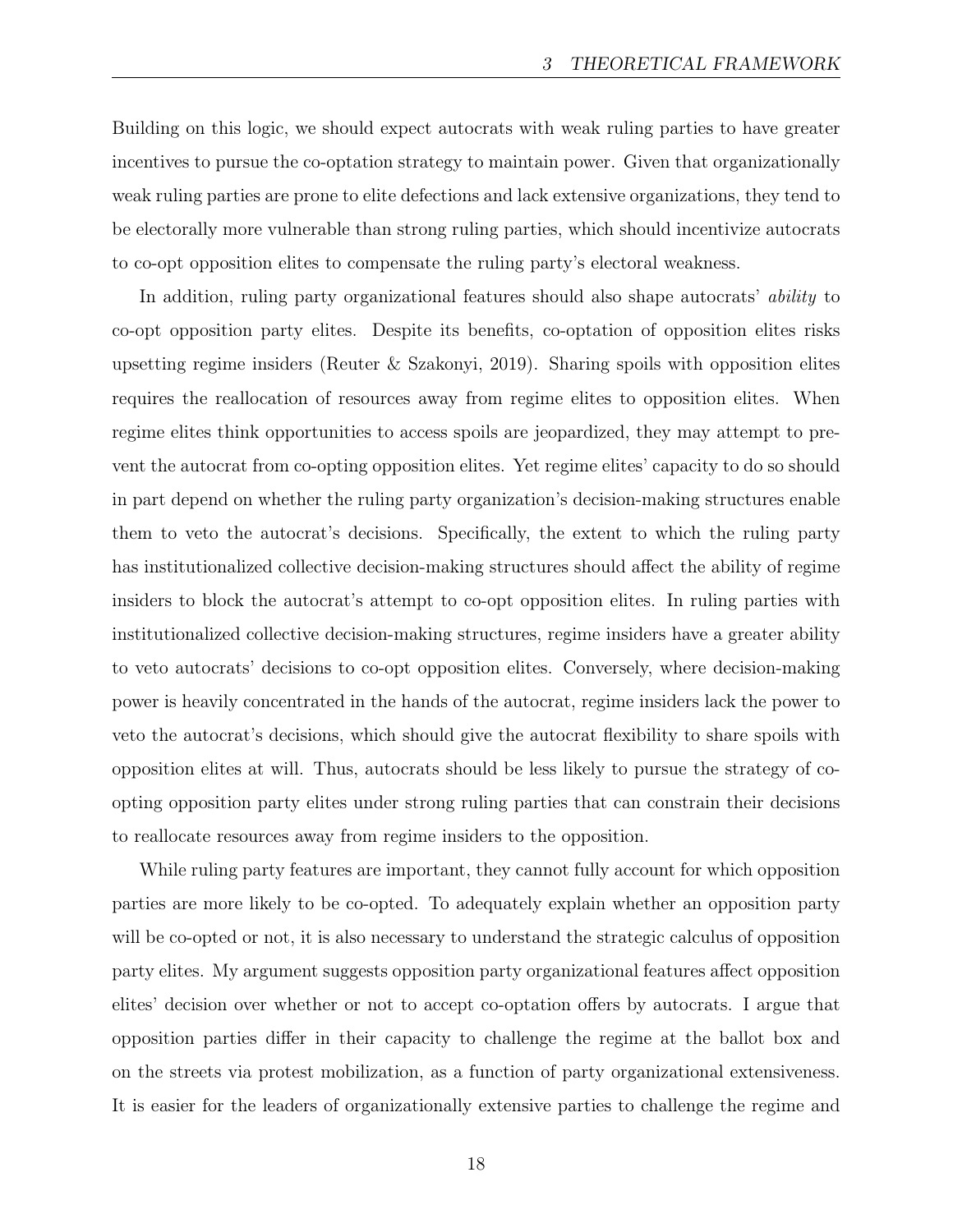survive in opposition despite incumbents' resource advantages, institutional manipulation, or repression. Party organizational extensiveness boosts opposition elites' ability to coordinate anti-regime collective action, which should, in turn, provide these elites with the potential to push for political concessions and achieve political power – without necessarily compromising their opposition to the regime, risk alienating their supporters or contributing to autocrats' hold on power. Thus, opposition elites under organizationally extensive parties should be less willing to accept co-optation offers by autocrats.

Because opposition elites with organizationally extensive parties are better able to challenge autocrats, they have greater potential to threaten regime stability. As a result, coopting these elites are important for autocrats to maintain themselves in power. Nevertheless, it should be harder for autocrats to co-opt these parties because the leaders of such parties are likely to demand larger concessions from the regime. When opposition parties have a nationwide organizational infrastructure in the form of local branches or when they have ties to prominent social organizations, they are better able to penetrate into constituencies across the nation and mobilize their support base against autocrats. Such capabilities should encourage opposition party elites to demand more from incumbents in exchange for their collaboration, which makes it harder for both sides to reach an agreement.

Opposition party decision-making structures should also affect the likelihood that opposition elites and incumbents will strike a co-optation deal. My argument linking opposition party decision-making structures to elite co-optation builds on the coalition formation literature in democracies suggesting that decentralized decision-making procedures make it harder for party leaders to form coalitions (e.g., Bäck, 2008; Strøm, 1994). I argue that opposition party leaders with greater discretion over party strategies should be more likely to be co-opted than those who need the approval of various internal veto players to strike a deal with autocrats. Specifically, under institutionalized collective decision-making structures, opposition party leaders should have less flexibility in bargaining with autocrats since they are more constrained by lower party cadres. Hence, my theory predicts that the more an opposition party organization limits the decision-making power of the party leader, the less likely it will be co-opted by autocrats.

The key point is that autocrats' incentives and abilities to co-opt an opposition party is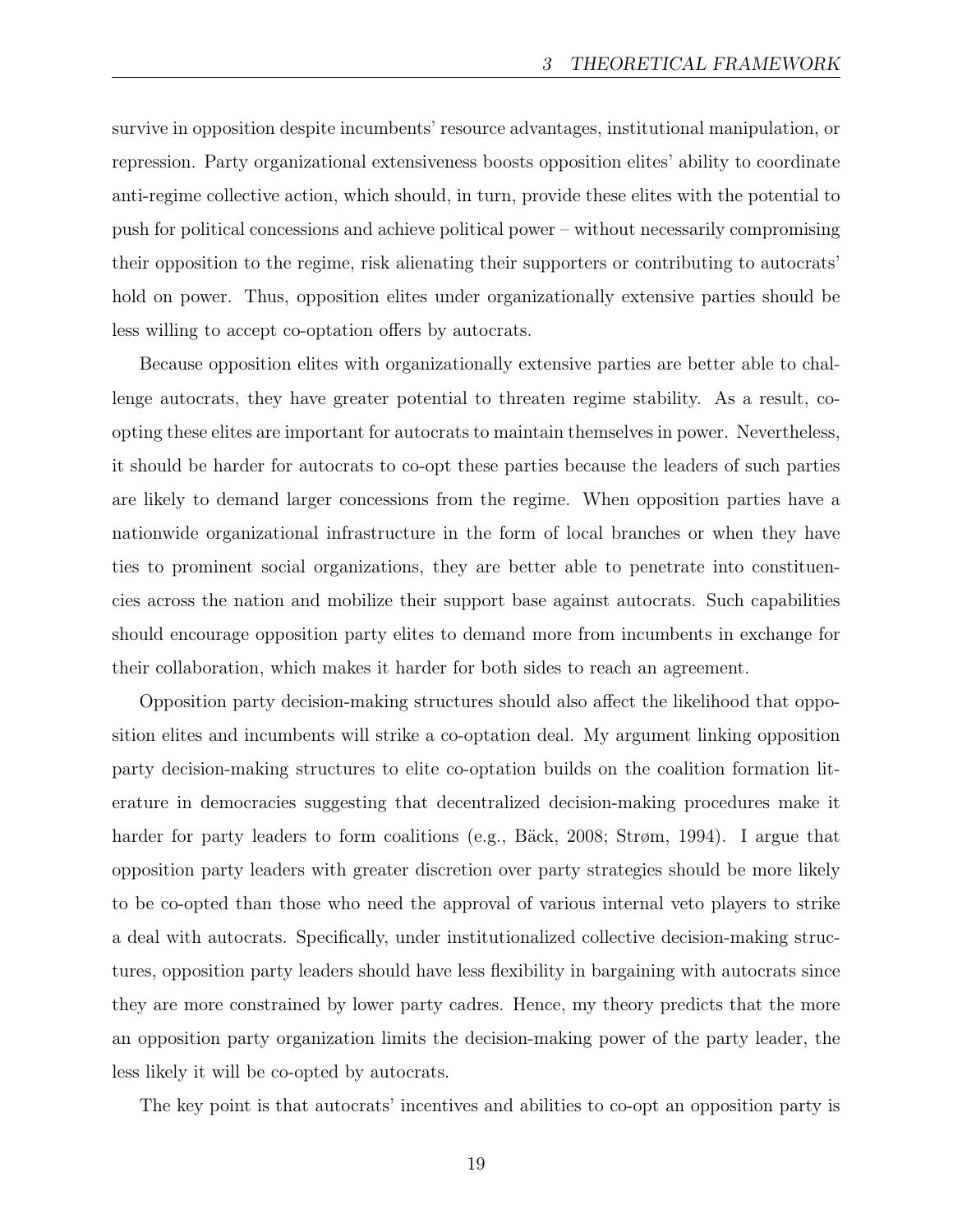likely to depend also on an opposition party's organizational features–not just on a ruling party's. By shaping autocrats' electoral vulnerability and their ability to co-opt opposition elites at will, ruling party features affect autocrats' decision to co-opt opposition elites. Yet opposition party organizational features also affect autocrats' ability to co-opt the leader of the targeted opposition party. Thus, the extent to which opposition parties enhance or undermine autocrats' ability to co-opt outsider elites and the constituencies whom they represent should be the function of opposition party organizational features.

#### 3.2.2 Political parties and repression

Previous works find that autocracies that permit opposition parties to participate in elections tend to engage in more repression (Aksoy, Carter, & Wright, 2012; Conrad, 2014; Rivera, 2017; Vreeland, 2008). These studies hold that opposition parties help outsiders overcome collective action problems in their efforts to unseat autocrats. As a result, they threaten autocrats' survival, which often provokes repression. Yet not all opposition party elites have incentives and capabilities to organize anti-regime collective action. As one of the central arguments of this dissertation suggests, parties vary in their capacity to facilitate collective action as a function of their organizational features. Opposition elites with organizationally extensive parties should be more capable of mobilizing against autocrats than those with less extensive organizations. As discussed in the previous section, all else being equal, such parties should also make opposition elites more likely to refuse to be co-opted, thereby limiting autocrats' ability to control the opposition via co-optation. Hence, it is possible for autocrats to have greater incentives to deploy repression when they are faced with organizationally extensive parties that threaten their hold on power.

Yet, opposition party organizational features cannot adequately explain autocrats' use of repression. First, outsiders represent only one potential source of threat to autocrats' hold on power. Most autocrats lose power due to coups launched by regime insiders (Geddes et al., 2018; Svolik, 2012). Hence, to survive in power, autocrats also use repression targeting regime insiders. Since threats to political order often create incentives for repression (Davenport,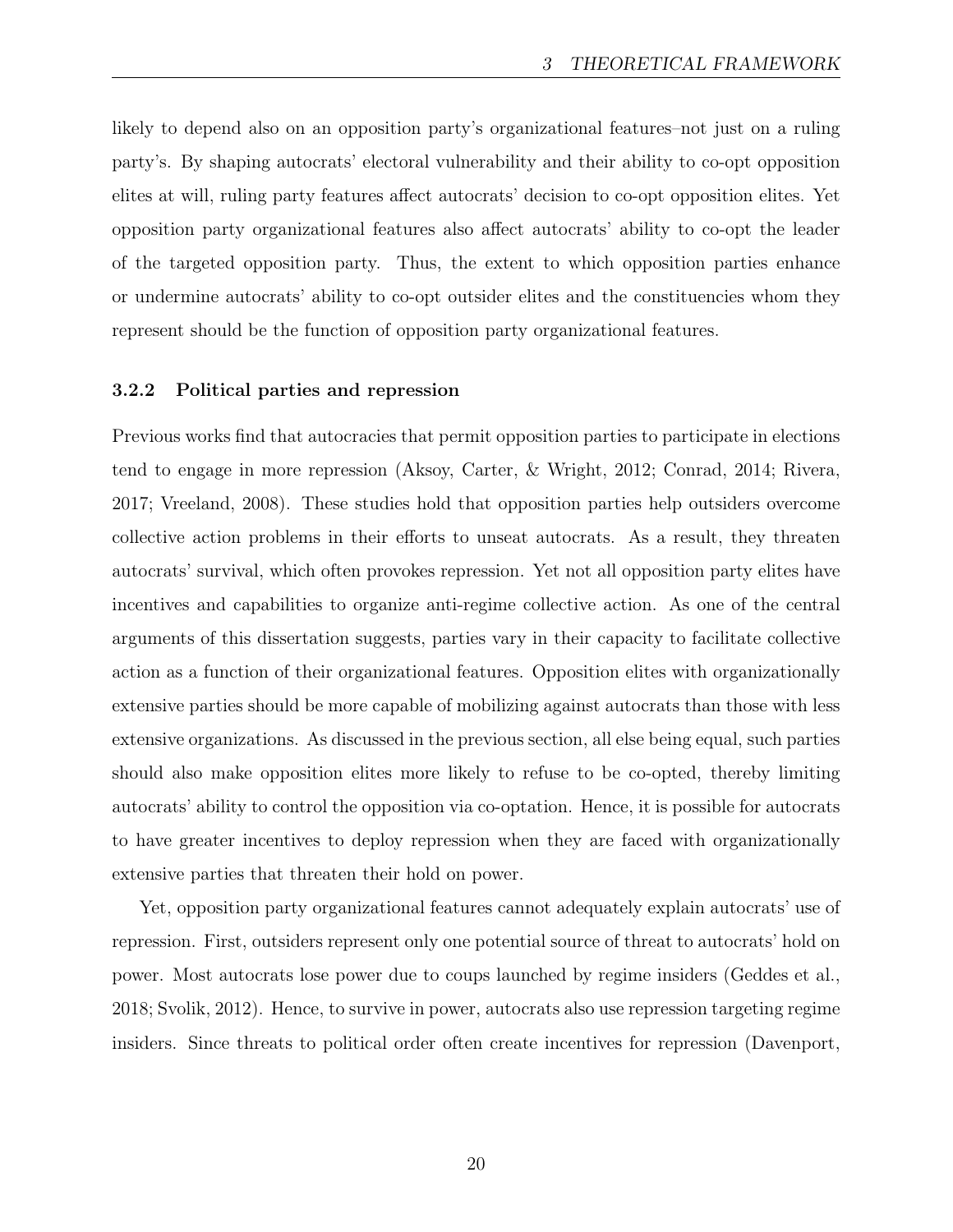$2007a$ ,<sup>6</sup> to fully understand autocrats' use of repression, we should account for their ability to maintain support among regime insiders. Second, if autocrats have broad support within society, they can still maintain political order and thrive in multiparty elections with little need for repression. After all, for autocrats' who are able to co-opt mass support, multiparty competition does not pose much of a threat. Hence, autocrats' incentives to use repression should also depend on their ability to maintain loyalty of regime insiders and mass support. Finally, even if an autocrat wants to deploy repression, his ability to do so may be constrained by political institutions (Conrad, 2014).

Building on research on ruling parties, this dissertation develops an argument linking ruling party organizational features to autocrats' incentives and abilities to deploy repression. The literature highlights that ruling parties perform two key functions: they mediate elite conflict and mobilize mass support (as discussed in detail in Section 2.2.1) (Brownlee, 2007; Levitsky & Way, 2010; Magaloni, 2008; Svolik, 2012). However, as the core premise of this dissertation holds, not all ruling parties have the capacity to achieve these objectives. My primary contention is that only ruling parties that are organizationally strong, i.e., those that have institutionalized collective decision-making structures together with cohesive and extensive organizations, can mediate elite conflict and mobilize mass support, and thus reduce autocrats' reliance on repression to remain in power.

The logic behind my argument linking ruling party organizational strength to autocrats' use of repression as a survival strategy is three-fold. For one, strong ruling parties encourage elite cooperation over rebellion and defection. By providing a forum for striking bargains– through intra-party rules that promote collective decision-making–strong ruling parties give elites the opportunity to express their grievances and adjust party policies if needed. Strong ruling parties also ensure that regime elites' access to spoils of office such as patronage resources and policy influence is secured by routinized intra-party rules that operate independent of the influence of the autocrat, generating collective security in the sense that regime elites' interests are protected by the party–without being subject to an autocrat's arbitrary decisions. Such ruling party features should lower the likelihood that an autocrat

<sup>&</sup>lt;sup>6</sup>The idea that governments use repression to counter dissent is so widely accepted that scholars refer it as "Law of Coercive Responsiveness" (Davenport, 2007a, p. 7)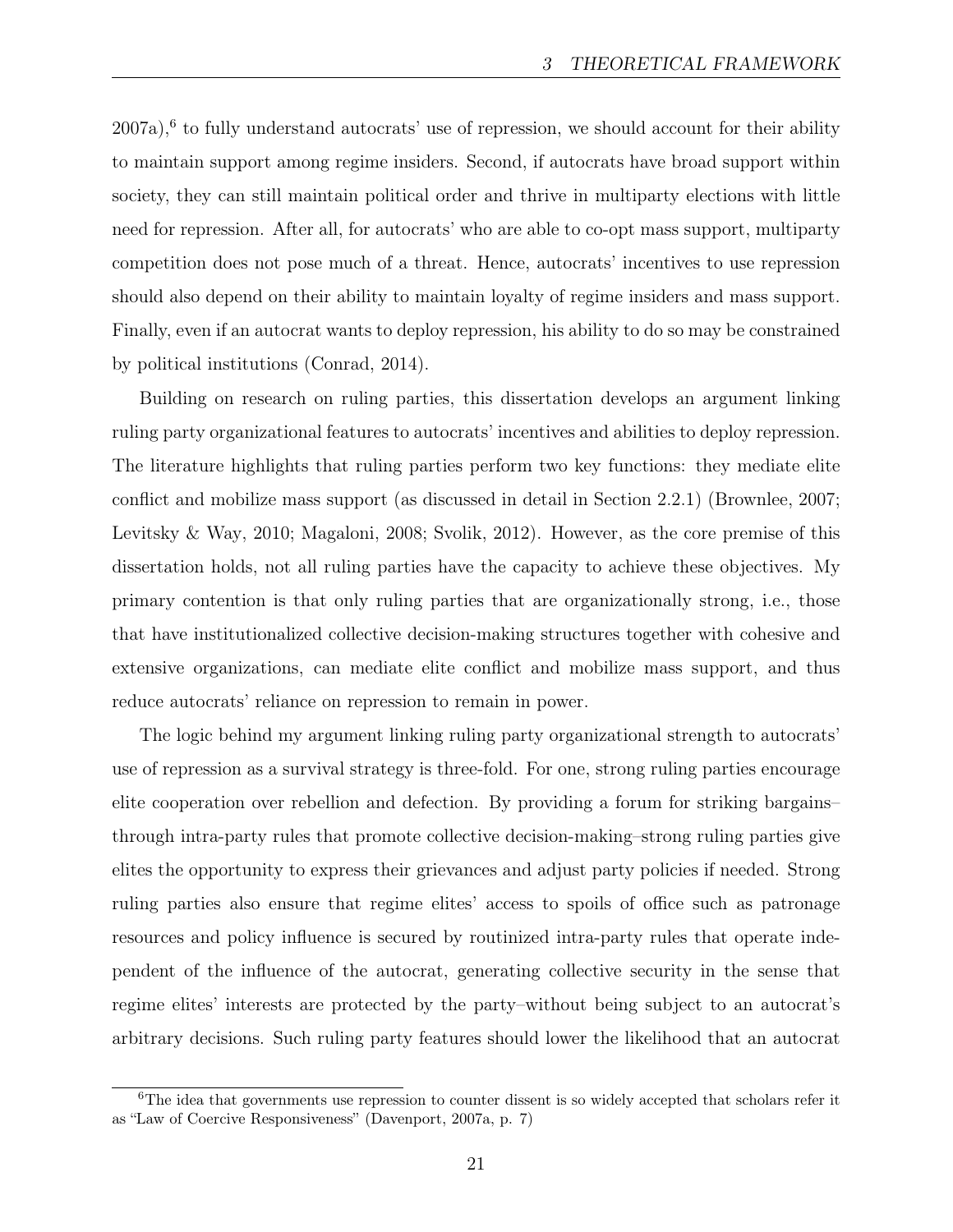implements policies that are opposed by regime elites, thereby reducing the potential for an elite rebellion that can ignite repressive responses by an autocrat.

Second, institutionalized collective-decision making structures that strong ruling parties wield enable regime elites to constrain autocrats' *ability* to opportunistically deploy repression to eliminate threatening rivals. When high-level collective decision-making bodies such as party executive committees regularize interactions between autocrats and regime elites, as in the case of strong ruling parties, regime elites are better able to monitor autocrats' compliance with the power-sharing arrangement and to sanction autocrats' opportunism (Boix & Svolik, 2013; Svolik, 2012). Absent strong ruling parties, the potential for elite dissent is higher and autocrats have a greater ability to preemptively deploy repression to eliminate rivals. Ruling party organizational strength should therefore be associated with reduced repression.

Third, ruling party organizational strength should also reduce autocrats' incentives to use repression by co-opting mass support and monitoring dissent. Strong ruling parties have extensive organizations with grassroots structures and mass mobilizing organs across the nation. These features provide autocrats with an enhanced ability to muster support among large segments of society, which should reduce the potential for mass dissent that would require repressive responses by autocrats. Extensive ruling party organizations also help autocrats to monitor potential dissidents within society (Geddes et al., 2018), which should in turn enable autocrats to take preemptive measures against dissidents, and selectively target them before they attract mass following. Thus, ruling parties can be so effective at preemptively controlling dissent that they can lessen autocrats' need to rely on widespread repression (Fjelde, 2010).

Slater (2003) notes that a ruling party's extensive organization – what he terms infrastructural power – can also boost an autocrat's ability to deploy repression against rivals if there are no effective constraints on the autocrat. An autocrat who manages to accumulate great personal control over an organizationally extensive ruling party faces few constraints and should therefore enjoy greater ability to employ repression. In such cases, regime elites do not enjoy the ability to sanction the autocrat's behavior as they do under parties with institutionalized collective decision-making structures. Importantly, such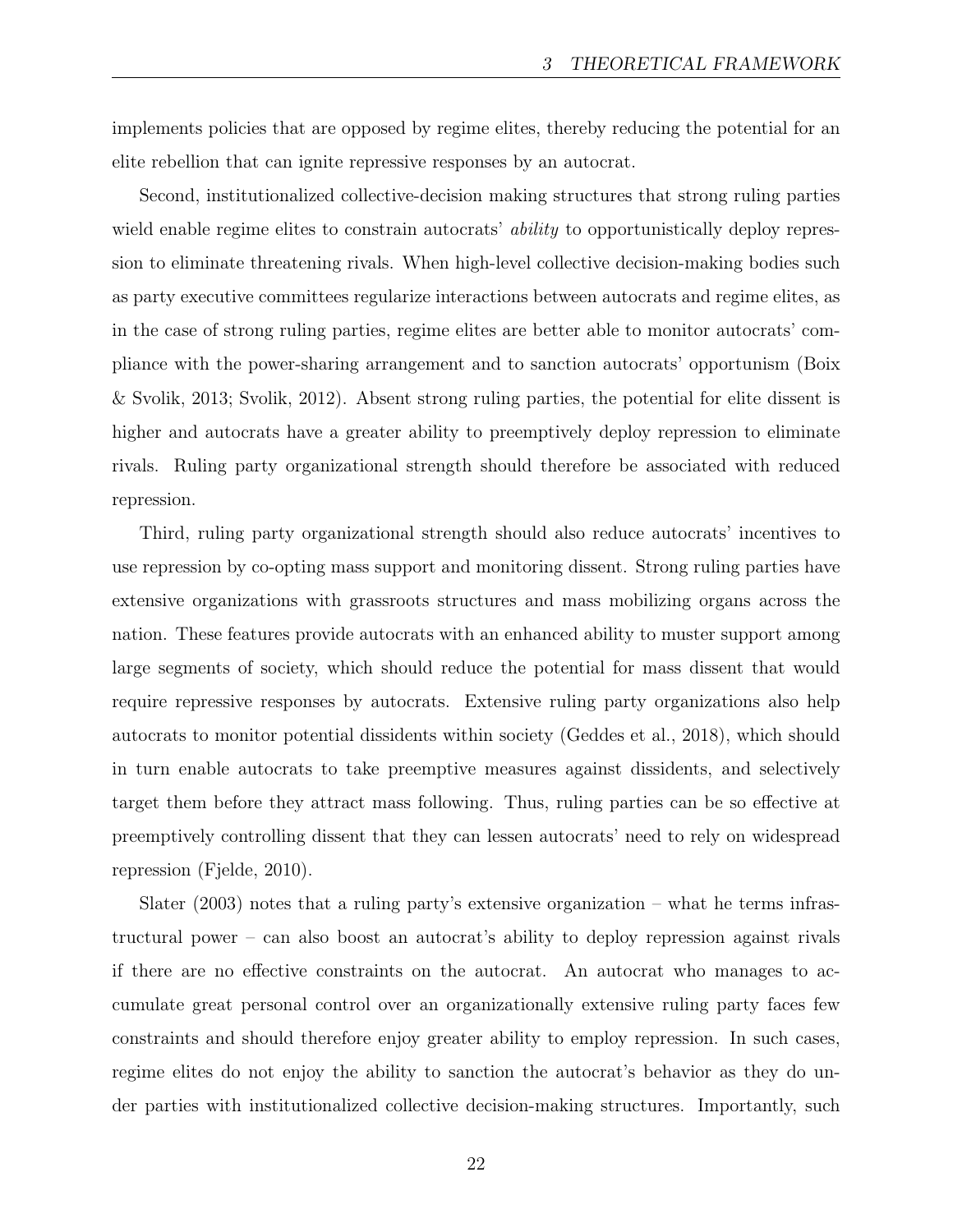leaders have the monopoly over appointments to the key party posts, which enables them to staff party grassroots organization with loyalists. Considering their fates as linked to the autocrat's, party cadres become more willing to repress opponents to keep the autocrat in power.7 This reasoning highlights a potentially conditional relationship between party organizational extensiveness and repression. Ruling party organizational extensiveness can be negatively associated with repression when a ruling party has institutionalized collective decision-making procedures that can constrain an autocrat's use of repression. Yet, where such constraints are lacking, it can actually lead to increased repression. Based on this logic, in modeling autocrats' use of repression, the dissertation also accounts for the interactive relationship between party organizational features.

To sum up, a ruling party's ability to maintain support among regime elites and larger segments of society, together with its ability to constrain autocrats, should reduce autocrats' incentives and abilities to use repression as a survival strategy. Repression should therefore be especially more widespread where autocrats fail to co-opt support and face fewer intraparty constraints.

### 3.2.3 The process of democratization: Political parties and democratic concessions

Dahl (1971, p. 16) prominently argued that when the costs of repression exceed the costs of toleration, autocrats are compelled to make democratic concessions. A number of factors can raise the costs of repressing the demands for democratic reforms on the part of autocrats. For example, pressures from international patrons (Levitsky & Way, 2010), defections of prominent regime insiders (Geddes, 1999; O'Donnell & Schmitter, 1986), economic crises (Haggard & Kaufman, 1995; Teorell, 2010), a ruling party's waning popularity – often indicated by a noticeable decline in vote shares or voter turnout (Slater & Wong, 2013), the threat of mass uprisings (Acemoglu & Robinson, 2006), or some combination of thereof can push incumbents to make democratic concessions.

Whatever the precipitating factor that opens up the possibility for democratization, the

<sup>7</sup>Here I follow Frantz, Kendall-Taylor, Wright, and Xu (2020) logic linking personalization of state security apparatus to repression.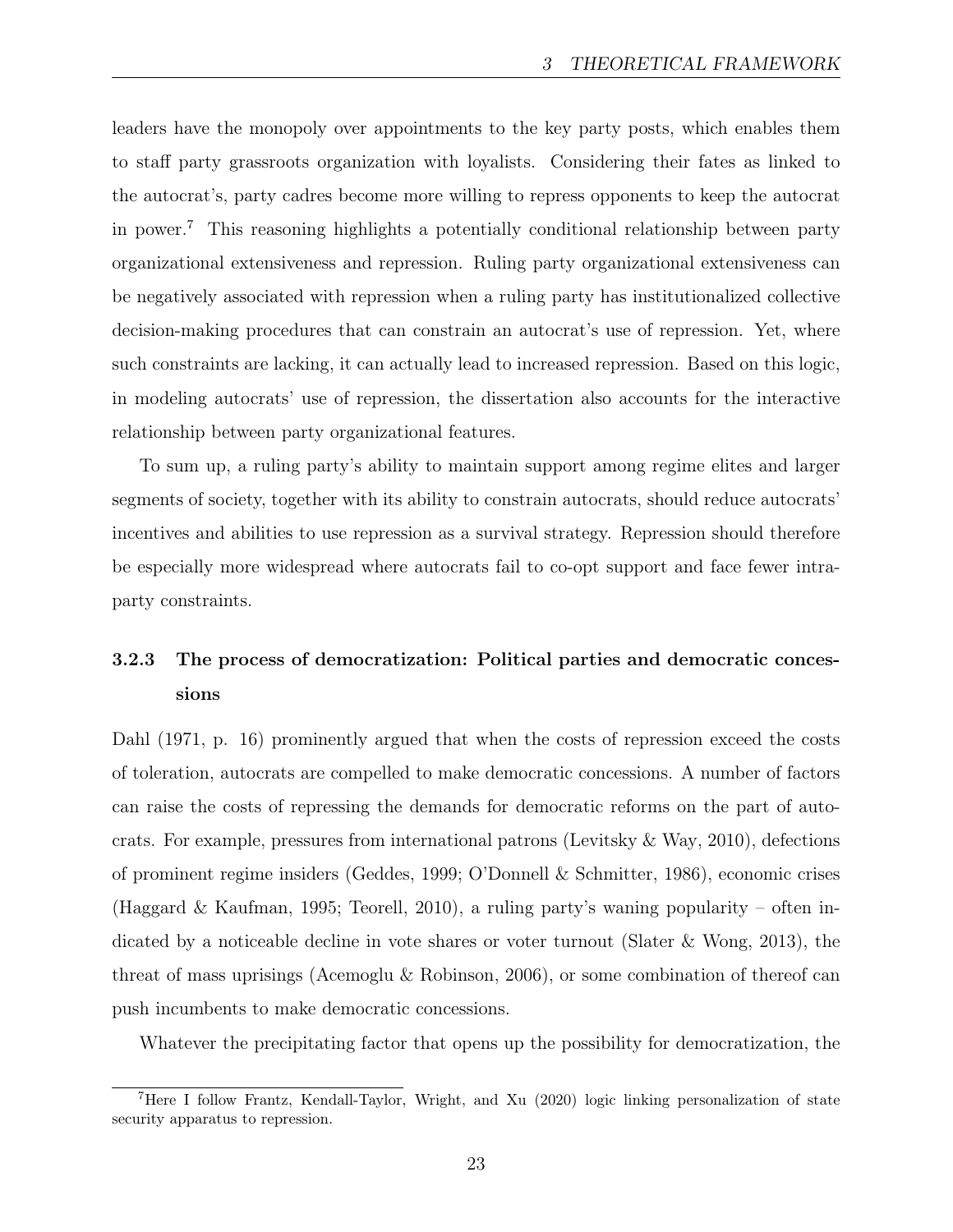expectations of autocrats and broader regime insiders about their prospects for preserving their economic and political powers under a subsequent regime should affect how they respond to pressures for democratic reforms (Albertus & Menaldo, 2018; Geddes, 1999; Geddes et al., 2018). The key issue to consider is that the costs of tolerating democratic reforms, and thus exiting autocracy, vary across autocrats and across regime insiders, and that variation significantly influences whether they will be willing to implement democratizing reforms instead of clinging to the autocratic status quo (Geddes et al., 2018, ch. 8). For autocrats, democratization essentially means, at least to some degree, the loss of political power and control over economic assets. At worst, democratization can lead to imprisonment, persecution, and even the death of autocrats and their allies (Wright & Escribà-Folch, 2012). Autocrats and regime insiders are more likely to concede democratizing reforms if they conceive that reforms would not result in their political marginalization and confiscation of their economic assets (Acemoglu & Robinson, 2006; Boix, 2003). Simply put, autocrats are likely to make substantial democratic concessions when they can expect "a life after autocracy" for themselves and ruling elites.

Building on this line of reasoning, Geddes (1999) compared the potential costs of exiting autocracy for autocrats across different autocratic regime types, demonstrating that military regimes often find it less costly to democratize than single-party or personalist regimes.<sup>8</sup> Given their control over the state's repressive apparatus, military officers typically have the option to return to the barracks and avoid punishment after a transition to democracy. Subsequent works examined how specific autocratic institutions such as legislatures, an entrenched bureaucracy, and political parties can also reduce the risks of democratization on the part of autocrats and regime insiders (e.g. Albertus & Menaldo, 2018; Haggard & Kaufman, 2016; Riedl et al., 2020; Slater & Wong, 2013; Wright & Escribà-Folch, 2012; Ziblatt, 2017). Albertus and Menaldo (2018), for instance, argue that strong bureaucratic institutions and legislatures provide autocrats and their allies with the ability to shape the design of democratic institutions in their favor, making them less threatened by the prospects of

<sup>&</sup>lt;sup>8</sup>The regime typology proposed by Geddes (1999) is based on whether control over policy, leadership selection, and the security apparatus is in the hands of a ruling party (single-party dictatorships), the military (rule by the military institution), or a narrower group centered around an individual dictator (personalist dictatorships).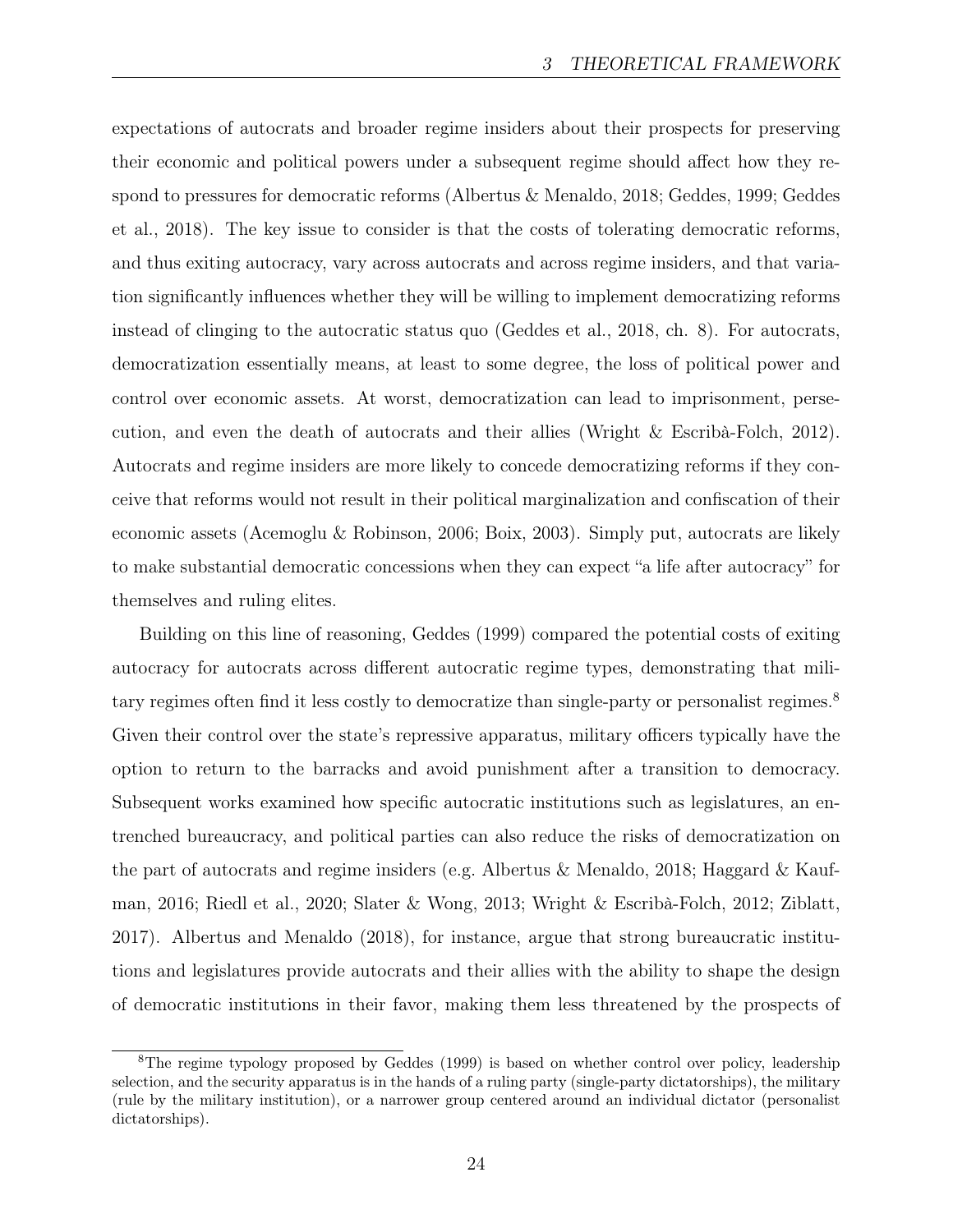democratization and thus giving them fewer reasons to resist democratizing reforms when the likelihood of autocratic regime survival declines. In contrast, where autocrats and regime insiders lack such administrative and political infrastructures they have fewer incentives to concede democratic reforms. The key point is that strong bureaucracy and legislatures that generally promote autocratic regime durability can also incentivize autocrats to implement democratizing reforms because they enable them to protect their interests after the transition.

Proceeding from a similar line of reasoning, I focus on how ruling parties can affect autocrats' and regime insiders' incentives to implement democratizing reforms. Wright and Escribà-Folch (2012) argue that strong ruling parties can reduce the costs of democratization for autocrats. The possibility to win power even after democratization presents autocrats and regime insiders with an opportunity to shape the distribution of political power in a subsequent democracy. Accordingly, Wright and Escribà-Folch (2012) posit that when autocrats trust in the ruling party's ability to survive a democratic transition they have fewer incentives to resist democratic reforms. In a recent study, Riedl et al. (2020) make a similar argument that autocrats are more likely to implement democratizing reforms when they have high confidence in the ruling party's ability to win democratic elections (see also Miller, 2021b; Slater & Wong, 2013; Ziblatt, 2017). One key insight in Riedl et al. (2020) work is that ruling party strength may not only lessen autocrats' incentives to resist democratization, it can also motivate them to end the autocratic rule. As Slater and Wong (2013) note "the raison d'etre of authoritarian ruling parties is to continue ruling, but not necessarily to remain authoritarian" (p. 717). Autocrats may consider that implementing democratic reforms can help them to remain in power. The key is that when ruling parties implement democratic reforms they can actually gain some benefits. For example, they can increase their support in constituencies that demand democratizing reforms, attract international aid and foreign investments, and by initiating democratic reforms they can gain the upper hand in the design of democratic institutions.

This dissertation provides further insights into how ruling party organizational features can create incentives and capabilities for autocrats to implement democratizing reforms. It builds on the same premise as the previous work that ruling parties can facilitate the imple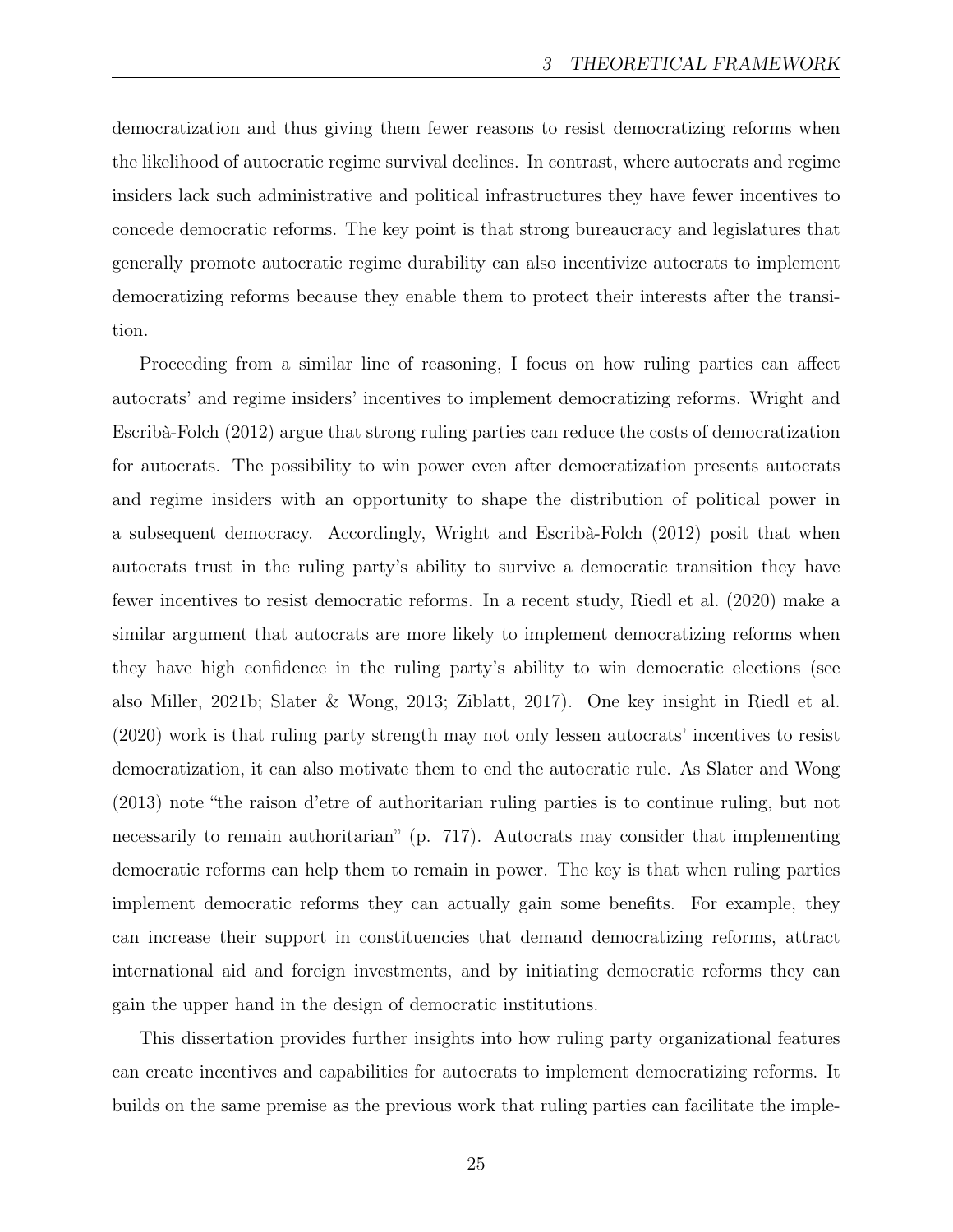mentation of democratizing reforms by autocrats in a top-down fashion to preempt political opposition. However, the argument I develop differs from existing studies in one important respect. Unlike previous research, I do not assume that autocrats and their allies hold homogeneous preferences toward democratization when the costs of sustaining the existing regime outweigh the costs associated with democratizing reforms. It is well-documented in the classic literature of transitions that democratization can aggravate divisions within the regime (Huntington, 1991; O'Donnell & Schmitter, 1986; Przeworski, 1991). Although existing studies primarily focus on autocrats and regime insiders' incentives to pursue democratizing reforms as a function of the ruling party's electoral victory confidence, which as they argue stems from the party's organizational extensiveness, I additionally discuss ruling party organizational characteristics such as the institutionalization of collective decision-making procedures and intra-party cohesion that help autocrats and regime insiders in overcoming collective action problems that pervade regime transitions.

The reasoning here starts from the assumption that the trajectories of regime transitions are shaped by struggles between autocrats aiming to remain in power, outsiders attempting to oust incumbents, and regime insiders seeking to prevent outcomes that can threaten their interests. The interests of autocrats and regime insiders with respect to democratization can differ significantly. Some regime insiders may have greater commitments to the autocratic form of government, often referred to in the literature as hardliners/standpatters, whereas others that are typically labeled as softliners may see democratization to be in their best interests (Huntington, 1991; O'Donnell & Schmitter, 1986).

When regime breakdown is on the horizon, attempts to cling to the status quo often end up in a forced ouster of autocrats, which typically leads to a greater odds of punishment for autocrats and their allies while reducing the possibility for them to influence the distribution of power in a subsequent regime (Wright & Escribà-Folch, 2012). However, where autocrats and regime insiders overcome collective action problems that pervade regime transitions they often transition to democracy without losing the power. Miller (2021a) counts that roughly two-thirds of ruling parties manage to hold on to power despite transitioning to democracy. Even when they eventually had to step down, by setting the terms of the process of democratization they leave their mark on political institutions that make it possible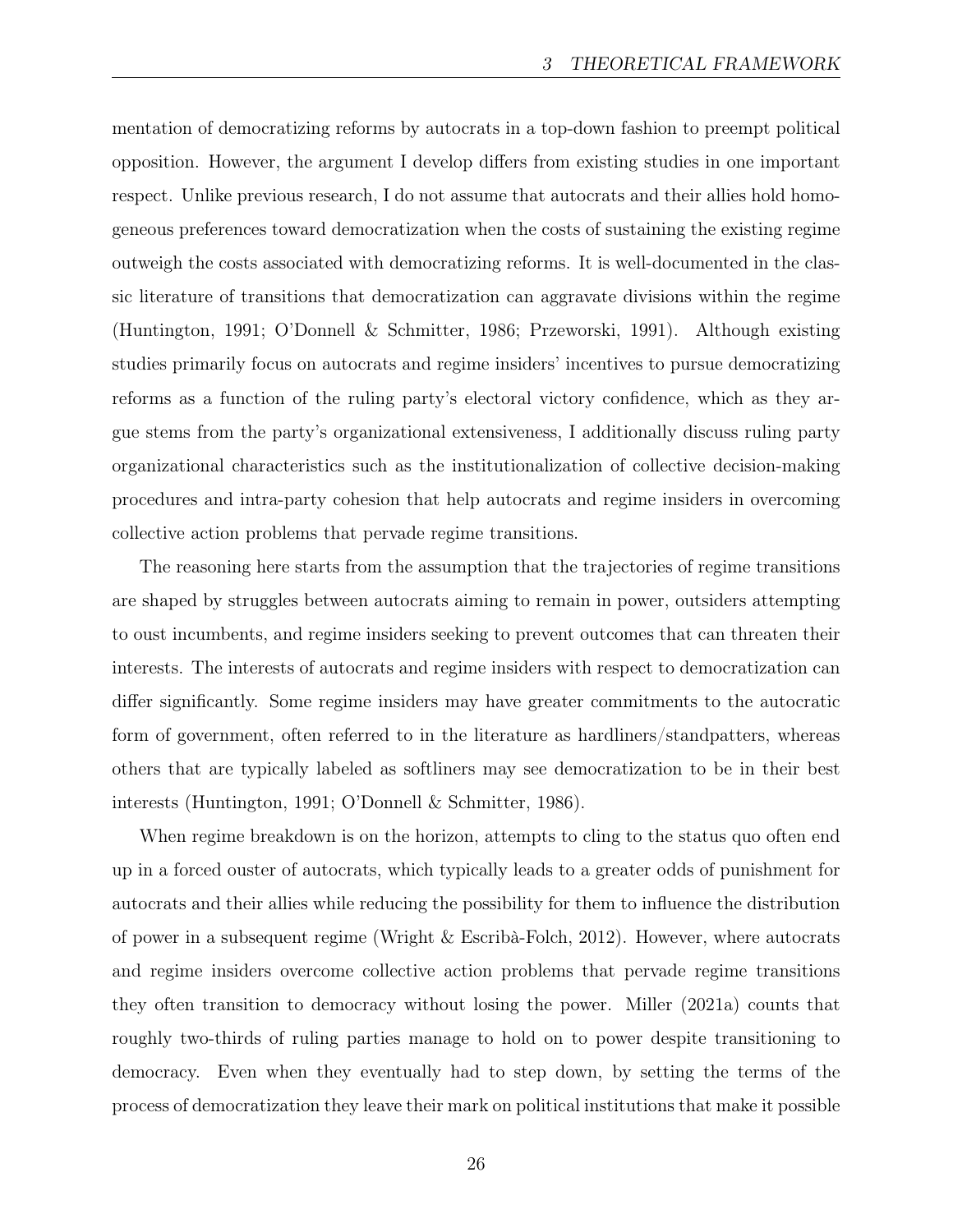for them to make a comeback in subsequent rounds of democratic elections (Grzymala-Busse, 2002; Riedl, 2014). However, where they fail to coordinate their efforts to guide democratization, outsiders usually take advantage and set the terms of the transition process, which makes it hard for outgoing autocratic elites to survive politically in a subsequent regime.

Despite the potential benefits of leading democratization and the significant costs of not doing so, not all autocrats have incentives and abilities to lead democratization. As my overall theoretical argument holds, whether autocrats' have incentives to select and abilities to execute a particular survival strategy–in this case democratic concessions–depend on party organizational features. Drawing on the current dissertation's conceptualization of party organizational features, I highlight the critical role that institutionalized collective decisionmaking structures play in helping autocrats and regime insiders to coordinate their actions to implement democratizing reforms. For one, institutionalized collective decision-making structures provide a forum in which autocrats can bargain and agree on comprehensive deals with regime insiders that can potentially disrupt the process from within. Collective decision-making procedures should allow softliners to strike deals that can credibly signal to hardliners that their interests will be protected. Second, institutionalized collective decisionmaking procedures provide party cadres with tools for monitoring each other's compliance with the terms of democratizing reforms as the regime transition unfolds and for imposing sanctions on those that deviate from the party line. Strong ruling parties should therefore be better able to facilitate internal regime coordination fundamental to managing democratizing reforms.

High levels of intra-party cohesion should also play an important role in ensuring cooperation between autocrats and regime insiders. Where cohesion is low ruling parties become vulnerable to intra-party power struggles and elite defections that can significantly hinder autocrats' ability to control the transition process. Several studies, for example, demonstrate that defections from ruling parties often make autocrats susceptible to threats from outsiders (Levitsky & Way, 2010; Van de Walle, 2006). Low levels of elite cohesion can also result in the forced ouster of autocrats by regime insiders who are opposed to democratic reforms. Under ruling party organization with low levels of cohesiveness, even if the autocrat has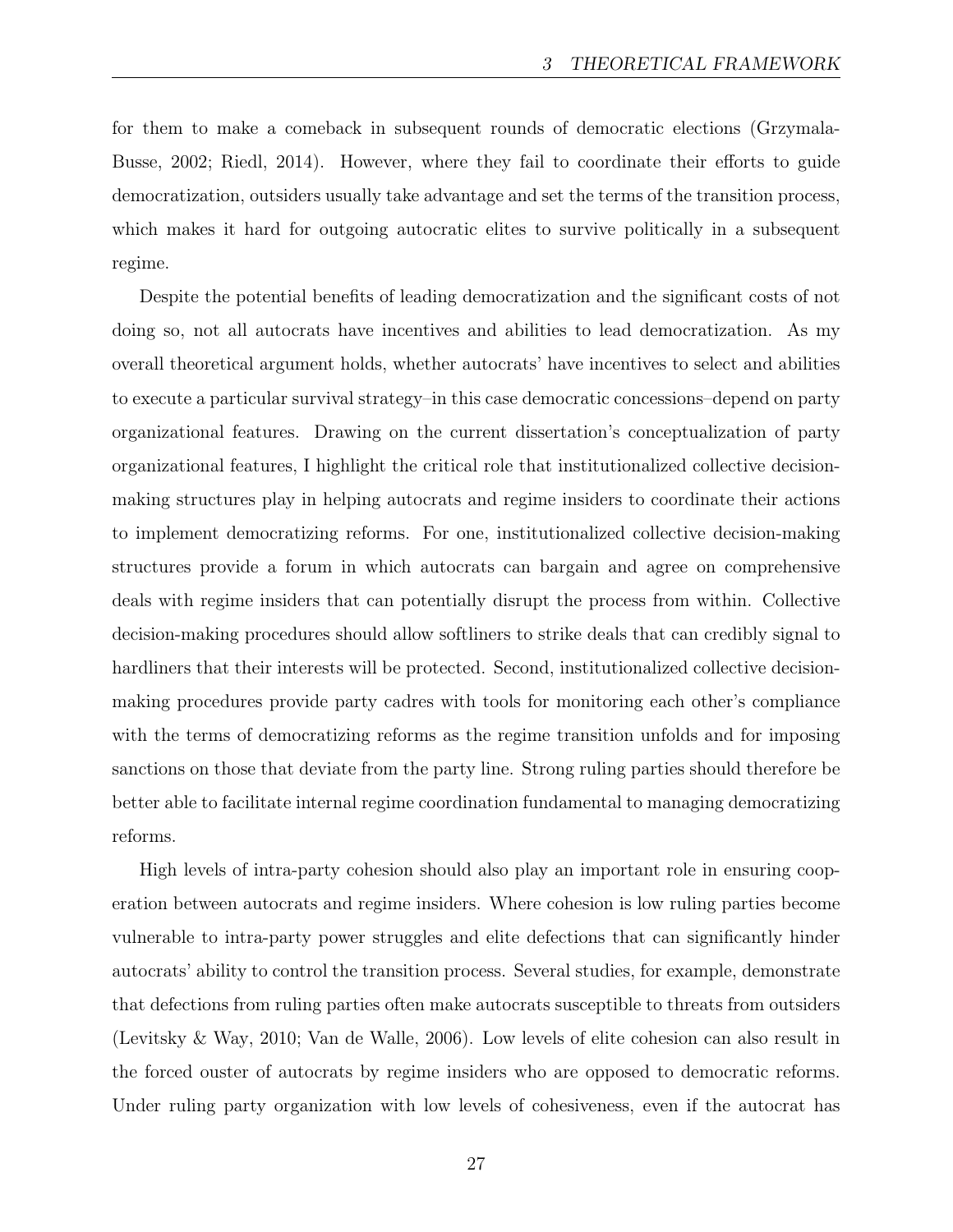incentives to implement democratizing reforms, he should be less capable of controlling the reform process. For example, in 1991 Zambia's Kaunda under United National Independence Party (UNIP) instituted multiparty elections thinking he would win. But a number of top ruling elites defected to join the coalition led by opposition leader Chiluba (Haggard, Teo, & Kaufman, 2016). Kaunda wanted to make democratizing reforms to survive in power by appeasing opponents, but UNIP was not a cohesive organization that provided him with the ability to execute that strategy. He eventually failed to control the process and was overthrown by the opposition (Haggard et al., 2016).

Thus, my argument suggests that it is not enough for a ruling party to have an extensive organization for autocrats to implement democratizing reforms without losing their control over the reform process. A ruling party organization should also have features that facilitate elite coordination. When institutionalized collective decision-making procedures and cohesion are coupled with organizational extensiveness, autocrats and regime insiders should be even more capable of overcoming obstacles to their coordination, and thus they should be in a better position to lead democratization. Absent such organizational features party organizations are too weak to incentivize autocrats to make substantial democratic concessions even when their hold on to power appears doubtful. Even if they choose to make democratic concessions, they should be less capable of implementing democratizing reforms without falling prey to internal struggles or acquiescing to pressures from outsiders.

#### 3.3 Summary of the argument

In sum, my overall theoretical framework holds that the variation in parties' decision-making structures, internal cohesion, and organizationally extensiveness affect autocrats' incentives and abilities to co-opt support, repress opponents, or make substantial democratic concessions to appease dissidents as a strategy of survival.

### 4 Research Design

This section provides a general discussion on the universe of cases that falls within the scope of this dissertation. It also introduces the V-Party's party organizational measures that aim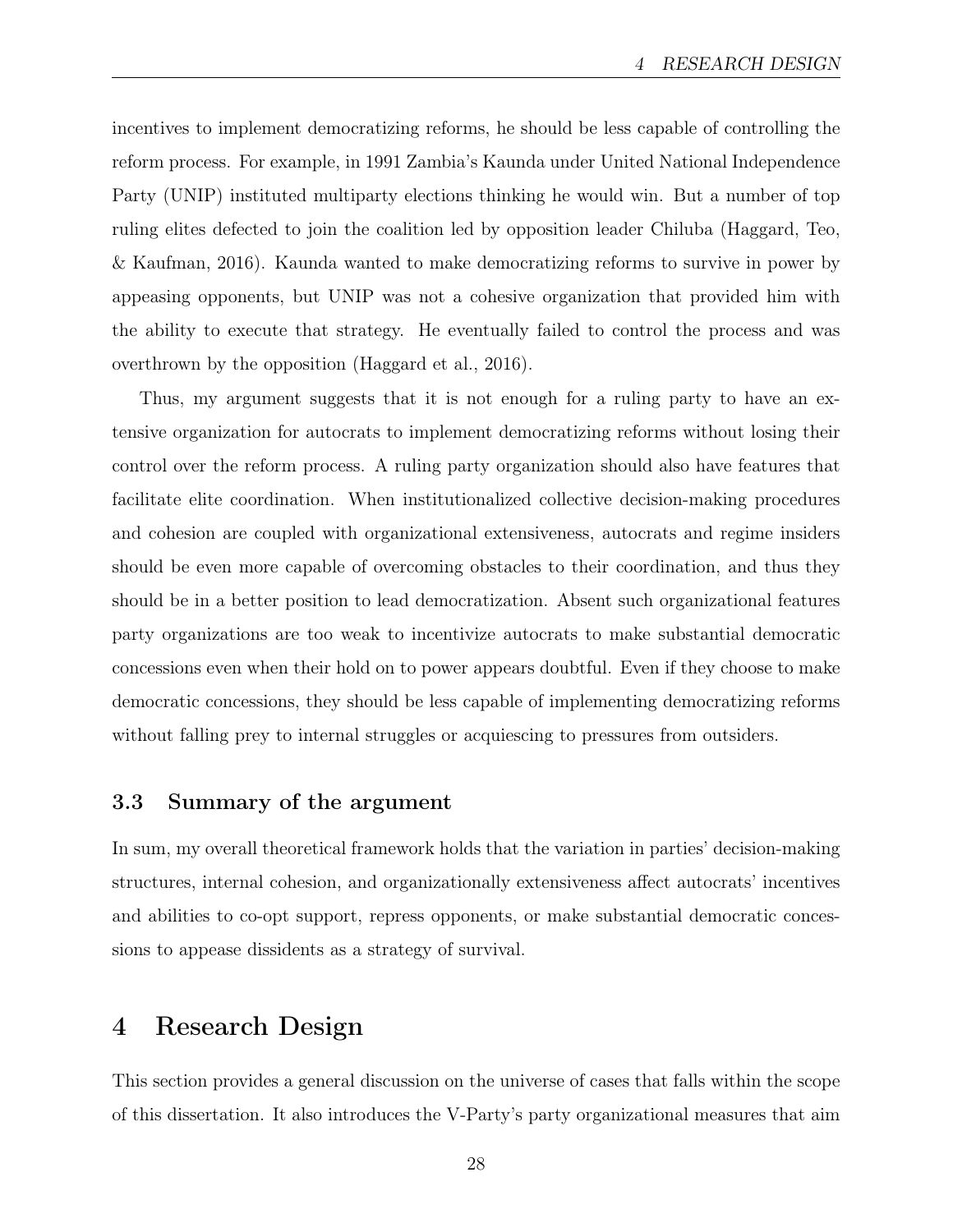to capture conceptual attributes I outlined in Section 3.1 and compares the new measures with existing ones. Given that individual articles of the dissertation have different dependent variables, I leave the more detailed discussion of the research design and methods employed in each article to Section 5, where I summarize individual articles.

#### 4.1 Defining the sample of autocracies

A political regime can be defined as the set of formal and informal rules governing the selection of political leaders and of policies (Djuve, Knutsen, & Wig, 2020; Geddes, Wright, & Frantz, 2014). These rules affect the way in which autocratic leaders enter and exit office, as well as how policies are typically selected. A political regime can either be democratic or autocratic. Thus, to define the sample of autocracies, it is important to identify a set of criteria that distinguishes between autocratic and democratic regimes. For my analyses in this dissertation, I consider a regime as autocratic if an executive achieves power through undemocratic means–understood as means other than free and fair elections in which the majority of the adult population was eligible to vote; or if an executive achieves power through democratic means but changed the rules so that the subsequent elections are not free and fair.<sup>9</sup> For the coding of autocratic regimes, throughout the dissertation, I use the dichotomous measure of regime type<sup>10</sup> developed by Boix, Miller, and Rosato  $(2013)$ 

<sup>9</sup>For the purposes of this dissertation it is necessary and sufficient to identify a set of prerequisites that are absolutely required for a regime to be considered as democratic at a minimum. The definition I employ here taps on to two core dimensions of democracy, i.e., fairness and competitiveness of elections and inclusiveness (who is eligible to participate), famously discussed by Dahl (1971). Additional attributes such as civil liberties or judicial independence are necessary to ensure democracy in its ideal form (Dahl, 1971), but the question of what attributes are necessary for an ideal democracy is different than the question of what attributes are necessary for a regime to be qualified as democratic at a *minimum*. To identify the universe of cases relevant for the purposes of this dissertation, it is necessary to establish a threshold at which a country fails to fulfill the minimum criteria for democracy.

 $10$ There is a large body of research debating as to whether continuous measures of democracy are preferable over dichotomous. I do not take a stance on this debate since the choice of measures depends on the necessities of the research at hand. For example, Article 4 studies autocratic regime breakdowns and transitions to democracy, which necessitates distinguishing between democracy and autocracy in qualitative terms, instead of quantitative terms.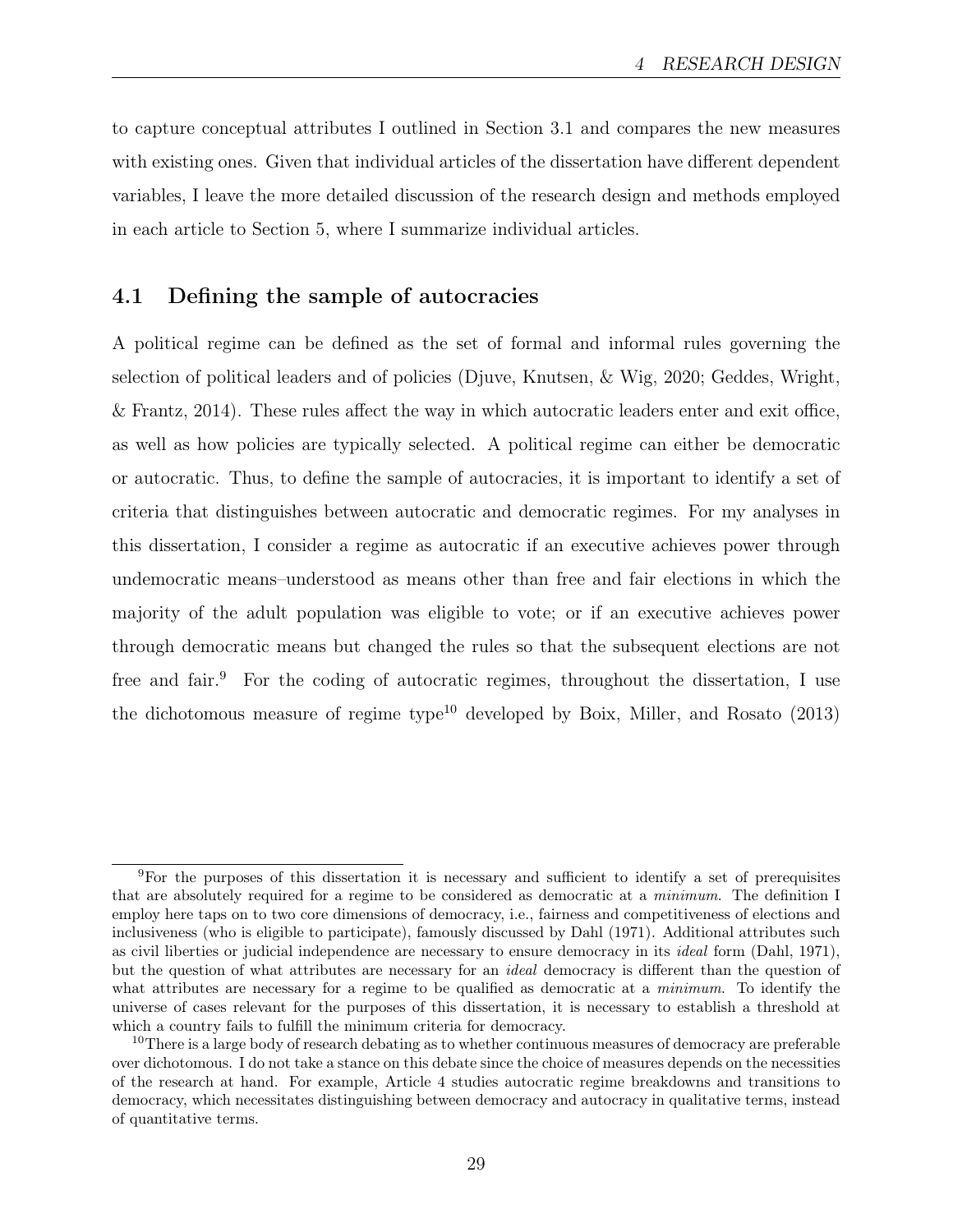(BMR).11 BMR considers a country as autocratic if any of the following criteria is violated: (1) The executive is directly or indirectly elected in popular elections; (2) the legislature (or the executive if elected directly) is chosen in free and fair elections where voters are given multiple options on ballots and incumbents do not abuse state authority to eliminate the chance of opposition victory; (3) the majority of adult men or women population has the right to vote.

Given the aim is to understand the consequences of party organizational characteristics for various outcomes, the scope of the dissertation is limited to autocracies with political parties. Figure 4 illustrates historical changes in the proportion of autocracies with political parties. It shows that political parties are extremely common in autocratic settings. From 1945 to 2008, autocracies maintained at least one party 84 percent of the time (see the line labeled as any parties in Figure 4) (Cheibub et al., 2010), including autocracies which feature party competition but do not have a ruling party (e.g., contemporary Morocco and Belarus). Figure 4 also demonstrates that, between 1940 and 2015, ruling parties are observed for around 0.67 percent of the total country-year observations. The steep increase in the proportion of autocracies with ruling parties immediately after the World War II, a period corresponding to the imposition of communist parties by the Soviet Union to many Eastern European countries, is especially noticeable. The figure also highlights the proliferation of ruling party autocracies that allow for opposition parties to compete for the national executive since the end of the Cold War. Such regimes are generally referred in the literature as electoral autocracies (e.g., Russia since 1999, Zimbabwe since 1990) (see Schedler, 2013).

<sup>&</sup>lt;sup>11</sup>There are several other widely used data sets that can be used to identify autocracies. Cheibub, Gandhi, and Vreeland (2010) (CGV) and Geddes et al. (2014) (GWF) provide the most widely used dichotomous measures. However, CGV provides data only until 2008, while GWF ends in 2010. Wahman, Teorell, and Hadenius (2013) (WTH) and Lührmann, Tannenberg, and Lindberg (2018) (ROW) provide alternative measures. However, WTH builds a dichotomous measure of democracy using an arbitrarily chosen threshold value on a continuous measure of democracy. ROW is especially unique given its extensive time coverage and since it is based on the V-Dem data set, which is widely considered as the best data on democracy. Nevertheless, among other coding rules, it also uses an arbitrarily chosen threshold value on the V-Dem electoral democracy index (EDI). For these reasons, in this dissertation, I use the dichotomous measure of democracy developed by BMR.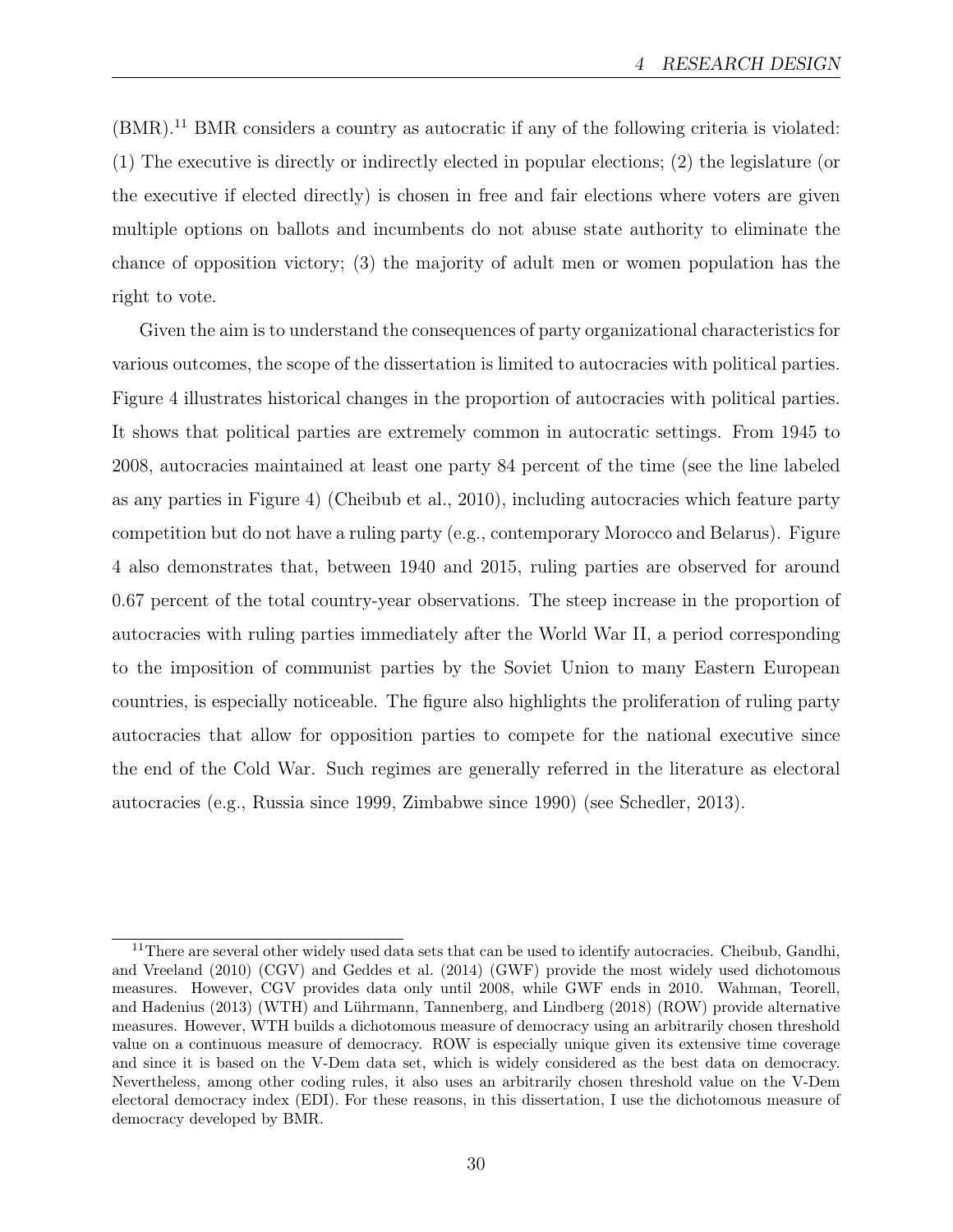

Figure 1: The proportion of autocratic countries with political parties, 1940 – 2015. Note: The figure is created using data from Miller (2020). Any parties: Includes countries such as Morocco or Belarus where there is no official ruling party but multiple parties exist. Ruling party: Country-years with a party that is either the supreme ruling power or is used as a significant vehicle of power by the regime (Miller, 2020, p. 762). Regimes with ruling parties allowing competition for executive office are electoral autocracies.

#### 4.2 New data on party organizational features

One of the major contributions of this dissertation is a new data set on party organizations. The dissertation introduces new measures of party organizational attributes, which I collected in collaboration with the V-Party team (Lührmann et al., 2020). Article 1 (Düpont et al., 2022) provides a detailed description of party organizational features I use in individual articles. It also examines each indicators' content, criterion, and construct validity. Here, I provide some additional information, and further showcase the validity and the usefulness of V-Party indicators, especially in the context of autocracies.

V-Party provides data on organizational attributes virtually for all parties that have sat in autocratic parliaments. The full sample of the dissertation includes expert assessments of 179 ruling parties and 586 opposition parties from 134 autocratic countries between 1970 and 2019. The data set includes measures that relate to the key party organizational features of theoretical interest to the dissertation. For party centralization, I use a measure that gauges the internal balance of power between different organizational levels over the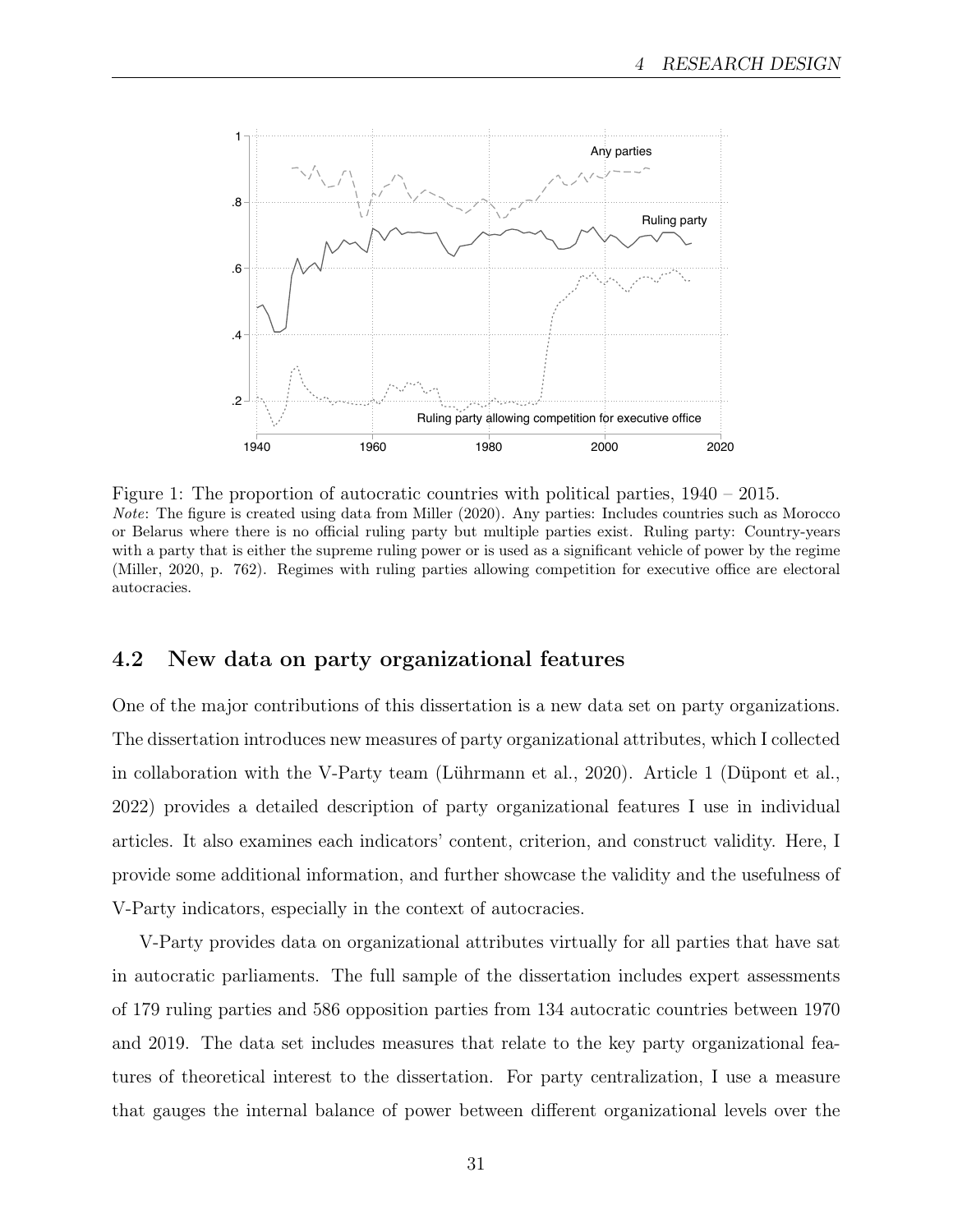selection of party candidates for national legislative elections. Low values on this indicator indicate a party leader can decide on candidate nominations unilaterally, while high levels indicate all party members have a say on nominations.<sup>12</sup> To measure party institutionalization, I use an indicator of party personalization, which captures the degree to which a party organization is subservient to the personal whims of a single individual. An increase on this indicator demonstrates a growing concentration of power in the hands of a single individual. In addition, V-Party includes a measure of elite cohesion within parties specifically designed to capture the degree of agreement among party elites toward party strategies such as policy stances, leadership selection, and more generally the distribution of resources among party members. The response categories for the elite cohesion item change from no visible disagreement among party elites to a level of disagreement leading to defections of prominent party elites. Finally, V-Party includes three items related to the concept of party organizational extensiveness: (1) geographic breadth of party local-branch organizations, (2) the depth of grassroots organization at the local level (e.g., whether a party's activists or personnel has a widespread active presence across localities), and (3) the strength of ties to social organizations (e.g., religious organizations, business associations, labor unions). Table 1 presents the exact wording of the survey items presented to expert coders who originally respond to questions on ordinal five-point scales. A Bayesian item response model is used to convert expert responses from ordinal scores into interval scores that capture the values of the observed latent phenomenon (Pemstein et al., 2020).

 $12$ While at extremely high values this indicator indicates that all registered voters decide on which candidates will run for the party in national legislative elections, the data suggests that such parties do not exist in autocracies.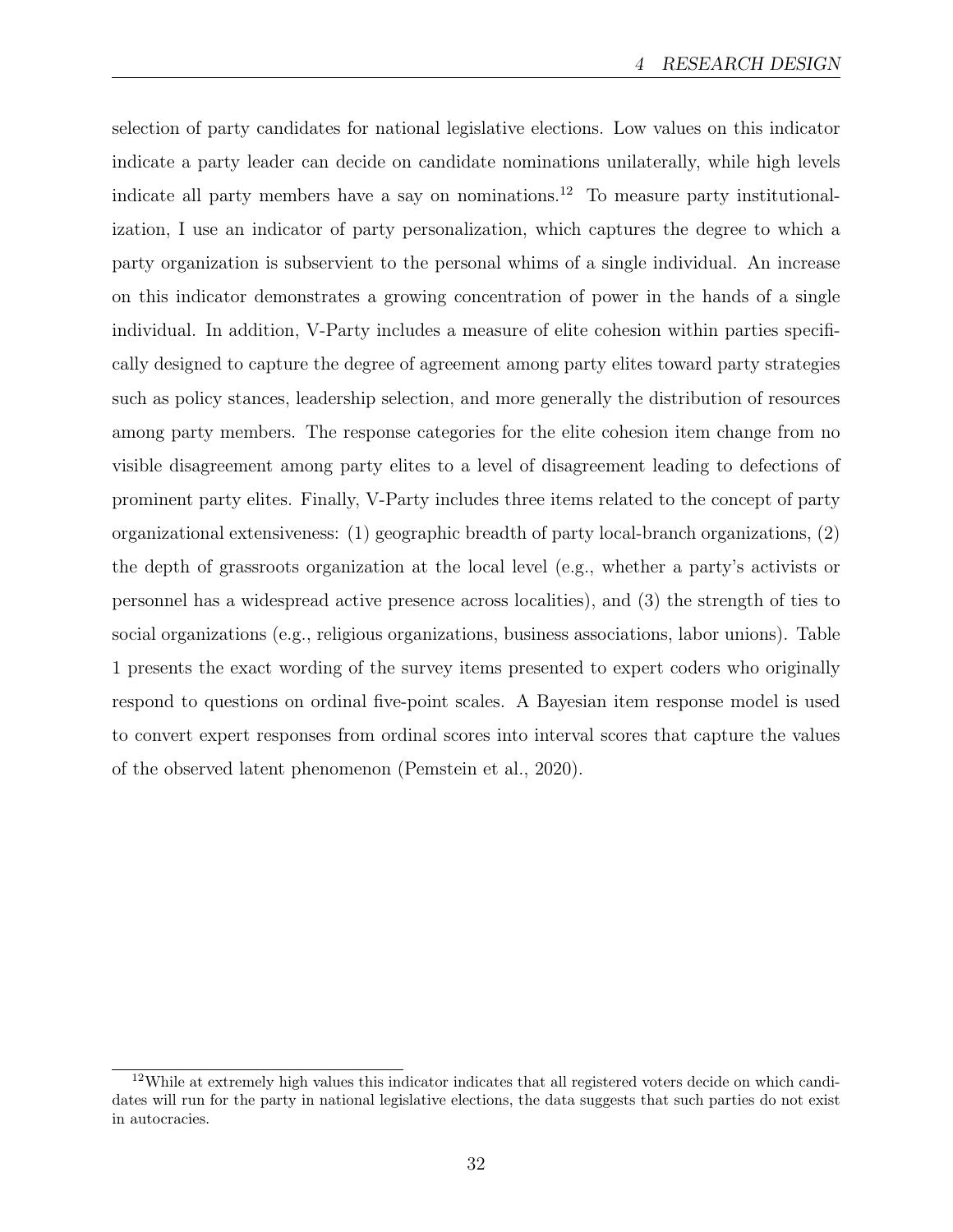| Party organizational feature        | <b>Survey question</b>                                                                                         |
|-------------------------------------|----------------------------------------------------------------------------------------------------------------|
|                                     |                                                                                                                |
|                                     | Party Centralization: Candidate nomination (Proxy measure):                                                    |
|                                     | Which of the following options best describes the process by which the party decides                           |
|                                     | on candidates for the national legislative elections?                                                          |
|                                     | Response categories:                                                                                           |
|                                     | 0: The party leader unilaterally decides on which candidates will run for the party in national                |
|                                     | legislative elections.                                                                                         |
|                                     | 1: The national party leadership (i.e., an executive committee) collectively decides which candidates          |
|                                     | will run for the party in national legislative elections.                                                      |
|                                     | 2: Delegates of local/regional organizations decide which candidates will run for the party in national        |
| Internal decision-making structures | legislative elections.                                                                                         |
|                                     | 3: All party members decide on which candidates will run for the party in national legislative elections       |
|                                     | in primaries/caucuses.                                                                                         |
|                                     | 4: All registered voters decide on which candidates will run for the party                                     |
|                                     | in national legislative elections in primaries/caucuses.                                                       |
|                                     | Party Institutionalization:                                                                                    |
|                                     | To what extent is this party a vehicle for the personal will and priorities of one individual leader?          |
|                                     | Response categories:                                                                                           |
|                                     | 0: The party is not focused on the personal will and priorities of one individual leader.                      |
|                                     | 1: The party is occasionally focused on the personal will and priorities of one individual party leader.       |
|                                     | 2: The party is somewhat focused on the personal will and priorities of one individual party leader.           |
|                                     | 3: The party is mainly focused on the personal will and priorities of one individual party leader.             |
|                                     | 4: The party is solely focused on the personal will and priorities of one individual party leader.             |
|                                     | To what extent do the elites in this party display disagreement over party strategies?                         |
|                                     | Response categories:                                                                                           |
|                                     | $\overline{0}$ : Party elites display almost complete disagreement over party strategies and many party elites |
|                                     | have left the party.                                                                                           |
|                                     | 1: Party elites display a high level of visible disagreement over party strategies, and some of them           |
| Cohesion                            | have left the party.                                                                                           |
|                                     | 2: Party elites display some visible disagreement over party strategies, but none of them                      |
|                                     | have left the party.                                                                                           |
|                                     | 3: Party elites display negligible visible disagreement over party strategies.                                 |
|                                     | 4: Party elites display virtually no visible disagreement over party strategies.                               |
|                                     | Local party branches:                                                                                          |
|                                     | Does this party maintain permanent offices that operate outside of election campaigns at the local             |
|                                     | or municipal-level?                                                                                            |
|                                     | Response categories:                                                                                           |
|                                     | 0: The party does not have permanent local offices.                                                            |
|                                     | 1: The party has permanent local offices in a few municipalities.                                              |
|                                     | 2: The party has permanent local offices in some municipalities.                                               |
|                                     | 3: The party has permanent local offices in most municipalities.                                               |
|                                     | 4: The party has permanent local offices in all or almost all municipalities.                                  |
|                                     | Active community presence:                                                                                     |
| Organizational extensiveness        | To what degree are party activists and personnel permanently are active in local communities?                  |
|                                     | Response categories:                                                                                           |
|                                     | 0: There is negligible permanent presence of party activists and personnel in local communities.               |
|                                     | 1: There is minor permanent presence of party activists and personnel in local communities                     |
|                                     | 2: There is noticeable permanent presence of party activists and personnel in local communities.               |
|                                     | 3: There is significant permanent presence of party activists and personnel in local communities.              |
|                                     | 4: There is widespread permanent presence of party activists and personnel in local communities.               |
|                                     | Affiliate organizations:                                                                                       |
|                                     | To what extent does this party maintain ties to prominent social organizations?                                |
|                                     | Response categories:                                                                                           |
|                                     | 0: The party does not maintain ties to any prominent social organization.                                      |
|                                     | 1: The party maintains weak ties to prominent social organizations.                                            |
|                                     | 2: The party maintains moderate ties to prominent social organizations.                                        |
|                                     | 3: The party maintains strong ties to prominent social organizations.                                          |
|                                     | 4: The party controls prominent social organizations.                                                          |
|                                     |                                                                                                                |

### Table 1: V-Party survey questions.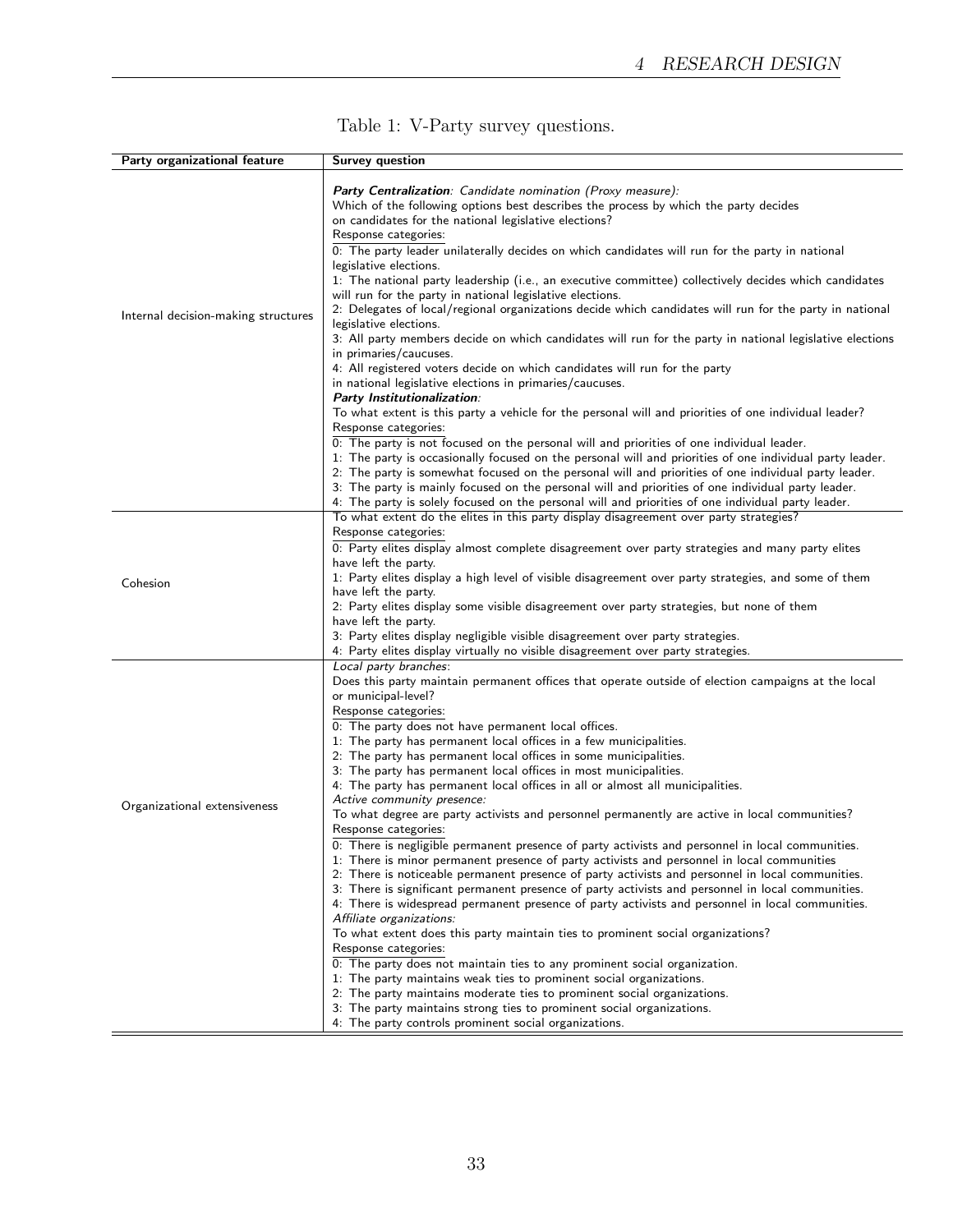Ruling parties hold a cherished place in the contemporary study of autocracy. Although they feature prominently in many studies of authoritarianism, until recently, there has been no data on the internal organizational characteristics of ruling parties measured at the party level. Most studies attempt to measure ruling party strength using indicators such as regime types (Wright & Escribà-Folch, 2012), party origins (Geddes et al., 2018; Miller, 2020), party age (Gehlbach & Keefer, 2011), or a ruling party's legislative seat share (Svolik, 2012), which are often poor proxies for conceptual attributes scholars aim to capture. V-Party helps to address this shortcoming by presenting time-varying indicators of organizational attributes at the party level.

Geddes et al. (2018) (GWF) make a recent contribution that helps researchers better capture some key ruling party organizational features. An important difference between the V-Party and the GWF data is that the former is based on expert-coded assessments, while the latter relies on the authors' systematization of information in case studies, biographies, and news reports. Moreover, V-Party is coded at party-level but GWF is coded at regime-level, which makes it hard to match GWF scores with a specific party–especially when there are multiple ruling parties during the life span of a regime (e.g., Kazakhstan under Nazarbayev or Venezuela under Chavez). In addition, unlike the GWF measures, the V-Party measures are continuous. Here, I compare items from both data sets that aim to capture conceptually similar attributes. My purpose is not to establish the supremacy of one data set over another but to demonstrate that the items align well. I also aim to highlight some additional benefits that V-Party can present to researchers.

Figure 5 compares V-Party's personalization measure, what I refer to as party institutionalization, with that of GWF. GWF provides a binary variable denoting whether the ruling party executive is simply a rubber stamp for the autocrat or if it has some policy independence. On the V-Party item, reversed from its original scale, higher values indicate more institutionalization. The figure on the left shows that parties coded as "not rubberstamp" in GWF also have higher values on the V-Party item, with a substantially higher median ruling party institutionalization score compared with party executive committees coded as "rubberstamp". Yet, the data distribution demonstrates a substantial within-category variation that cannot be fully captured by a binary indicator.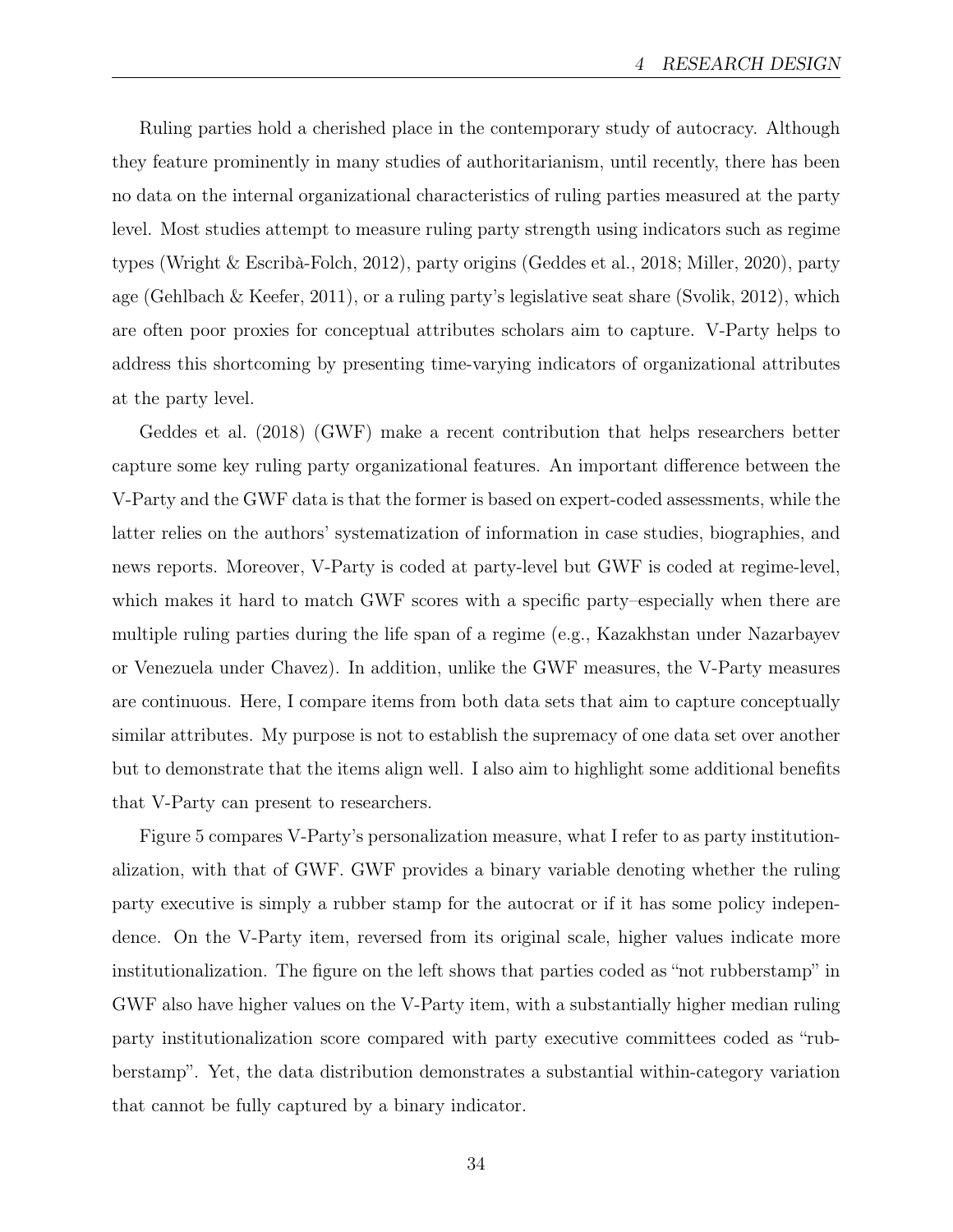Moreover, the GWF data presents an indicator measuring whether a ruling party has local-level branch organizations linking party militants to ordinary citizens.<sup>13</sup> In the figure on the right, the X-axis presents values of an additive index combining the standardized versions of V-Party items capturing the geographic breadth of party local branches and the depth of grassroots organization at the local level. Again, the two measures align well: ruling parties coded as having extensive local-branch organizations score significantly higher on the V-Party's continuous measure, with a substantially higher median score than those that are considered to have limited branch organizations in the GWF data.



Figure 2: Comparison of the V-Party items with the GWF items. Note: Vertical lines indicate median values. The rug marks represent individual observations.

Using V-Party indicators, scholars can measure the concept of ruling party strength that holds an important place in the literature. To further showcase the utility of V-Party indicators, Figure 6 compares the measure of ruling party strength developed in and used in

<sup>&</sup>lt;sup>13</sup>Perhaps one controversial issue with the GWF data is that, according to their coding instructions, the evidence of local elections is indicative of a ruling party with extensive local-level branch organizations.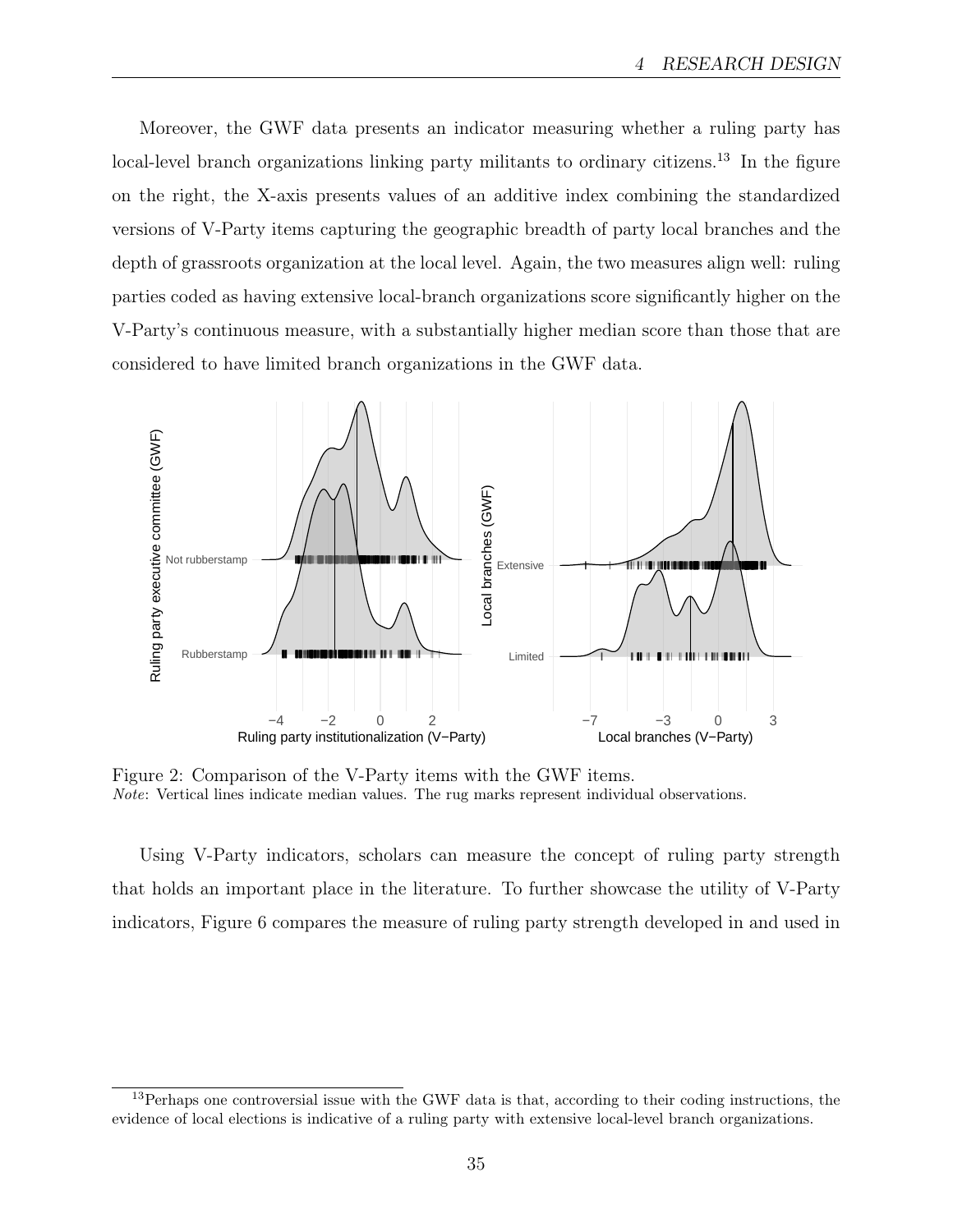Article  $4^{14}$  with autocratic regime type data (Geddes et al., 2014), which are widely used by scholars to proxy ruling party strength (e.g., Wright & Escribà-Folch, 2012). Previous studies suggest that personalistic and military regimes tend to have weaker parties than party-based regimes (e.g., Geddes, 2003; Wright & Escribà-Folch, 2012). In line with that expectation, Figure 6 shows that the median ruling party strength in party-based regimes (0.90) is higher than the median ruling party strength in both personalistic (0.06) and military regimes  $(-0.08)$ . However, the figure also illustrates that regime-type data obscures potentially relevant information about ruling party strength. There is significant within-regime type variation in ruling party strength, which is often overlooked by the studies relying on regimetype data. Moreover, there is also a significant overlap in ruling party strength across regime types. Figure 6 indicates that not all party-based regimes have strong ruling parties, which is in line with Meng's (2021) recent critique of the use of regime type measures as a proxy for party strength. Similarly, not all ruling parties in personalist regimes are uniformly weak, as some are even as strong as the typical ruling party in party-based regimes. Hence, previous studies that rely on regime type data to proxy party strength make some bold assumptions about the underlying distribution of party strength. As Figure 6 demonstrates, such assumptions are misleading.

Figure 6 also compares Article 4's ruling party strength measure with the data on party origins (Miller, 2020). Recent scholarship increasingly use party origins to proxy ruling party strength. For example, in a recent study, Geddes et al. (2018) distinguish between parties that are created by the sitting autocratic leaders and parties that were organized either to

 $14$ There are two points that need to be highlighted. First, the ruling party strength measure is an additive index combining the standardized versions of the items pertaining to party institutionalization, cohesiveness, and three indicators related to party organizational extensiveness (see Table 1). This way of aggregation of the items allows for partial substitutability between indicators (i.e., a low score on one indicator can partially be compensated by high scores on another), and thus it is in line with the theoretical discussion presented in Section 3.2. that different aspects of ruling party strength may have some independent effects on the outcomes of interest. Second, I do not include the candidate nomination variable because according to my conceptualization of party organizational strength (see p. 19), the positive and negative poles of this variable denote party organizational weakness. To reiterate, in terms of party centralization, I consider a party organization as strong if it centralizes decision-making power at the party executive committee, rather than dispersing it among party members such as local party bosses or locating it in the hands of an autocrat. However, it should be noted that the correlation between the indicators of party institutionalization and candidate nomination is quite substantial. When the party institutionalization variable is reversed so that higher values represent less concentration of power in the hands of an autocrat the correlation between the two variables is about 0.50.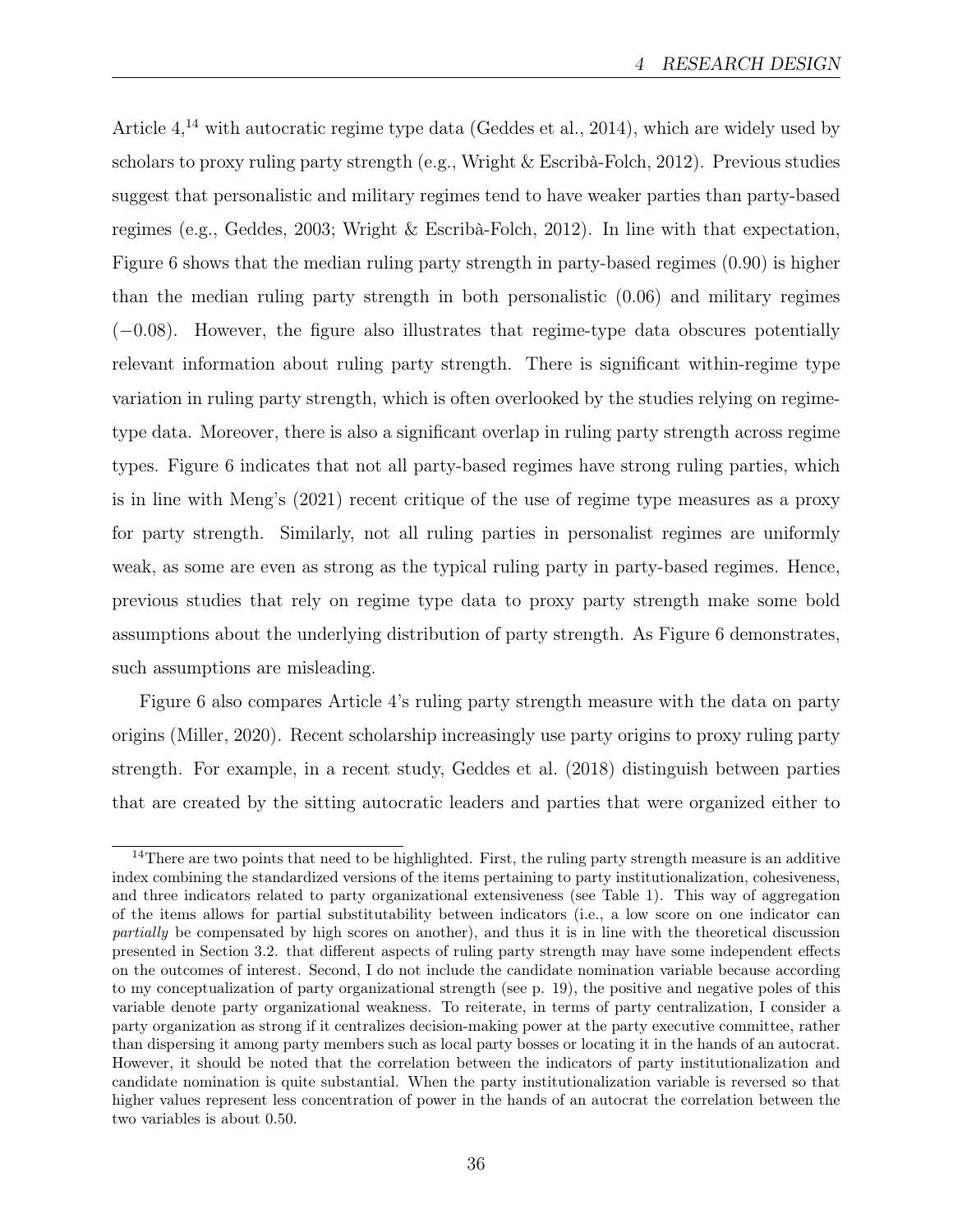lead a revolutionary struggle or to participate in elections before the seizure of power by the existing autocratic regime. They argue that parties that initially grew out of competitive elections and those that led a revolutionary struggle or an independence movement tend to develop stronger organizations than those that are created after an autocratic seizure of power (see also Levitsky & Way, 2012). Geddes et al. (2018) present evidence that autocratic regimes with parties that are created by sitting autocrats after they came to power are less likely to survive in the face of economic crises. Miller (2020) finds that revolutionary parties are relatively less likely to breakdown, but he does not find enough evidence that parties created by the sitting dictators face a higher odds of collapse. Miller (2020) additionally demonstrates that communist parties, including those that are imposed on Eastern European countries by the Soviet Union, are less prone to collapse than others.

Figure 6 examines ruling party strength over five different party origins. It demonstrates that Communist parties (median  $= 1.58$ ) are remarkably stronger than parties with other founding party origins. In line with the previous studies' argument, Figure 6 shows that parties created by the sitting autocrats (i.e., Dictator-Created) tend to be weaker than others (median  $= 0.55$ , e.g. Peru's Cambio 90 (founded in 1990)). However, although revolutionary parties (median = 0.81, e.g., Mozambique's Liberation Front of Mozambique (founded in 1962)) are significantly stronger than dictator-created parties, they are not substantially stronger than other parties. Figure 6 collapses parties that are founded by non-executive elites to compete in politics (e.g., Mexico's Institutional Revolutionary Party (founded in 1929)), as well as those that are initially organized as pro-independence organizations, into a single category (i.e., Other). The median value for these parties is quite high with 0.95. Overall, this dissertation's party strength measure captures theoretically relevant differences in the strength of pre-seizure and post-seizure parties. Most importantly, however, it also captures the full-scale variation in party strength that indicators of party origins by themselves cannot take into account.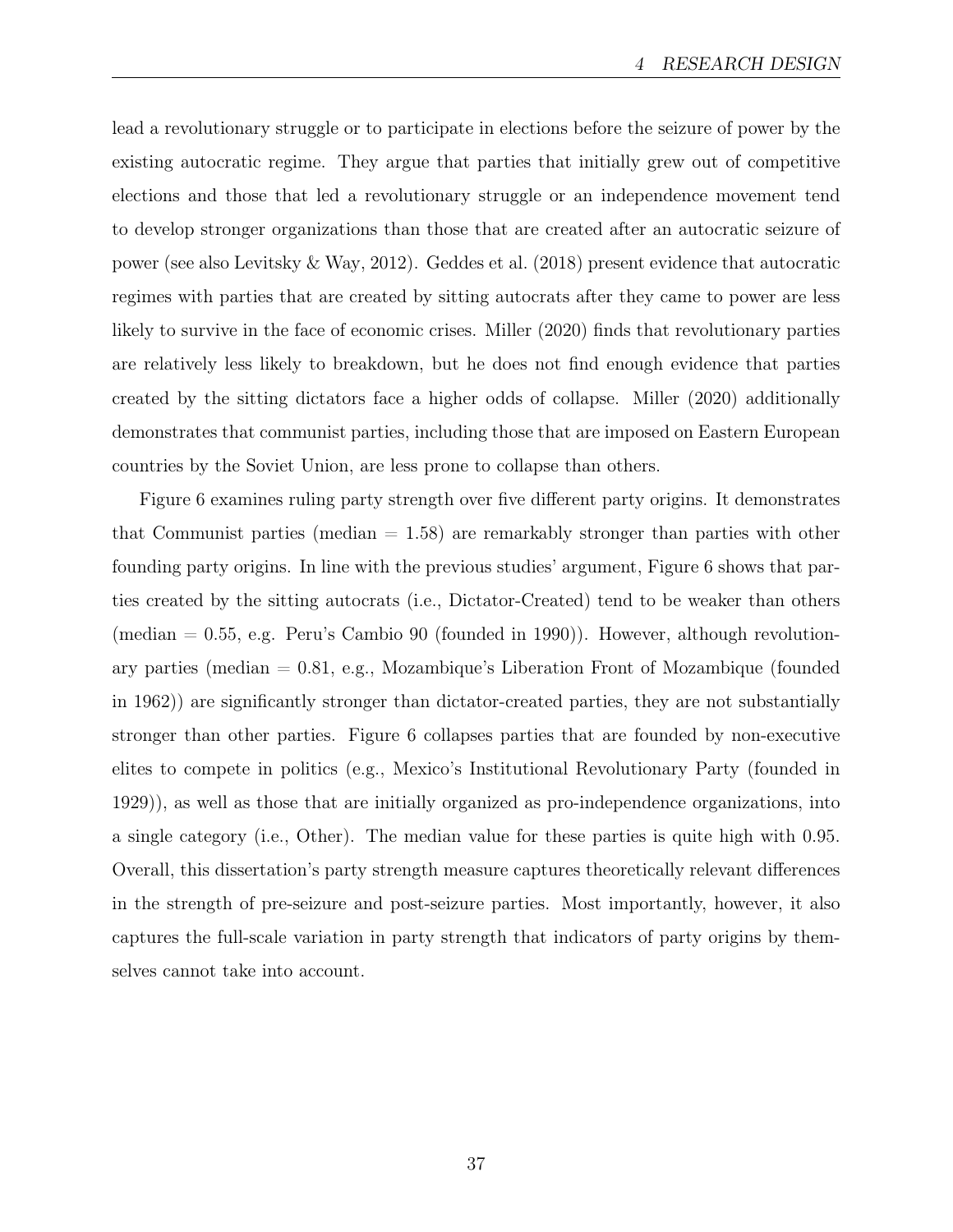

Figure 3: Ruling party strength by the GWF regime typology (left) and party origins (Miller, 2020) (right).Note: Other: Includes ruling parties that are founded by non-executive elites to compete in politics as well as parties that are initially organized as pro-independence organizations. Dictator-Created: Ruling parties founded by the sitting autocrats after they came into power. Military: Parties founded by a military. Communist: Organized as Communist with international involvement from the Communist International (Miller, 2020). Vertical lines indicate median values. The rug marks represent individual observations.

In sum, comparisons of the V-Party indicators with existing data on autocratic ruling parties illustrate the utility of the new measures of party organizational features. Unfortunately, there is no comparable data that would allow me to compare V-Party items with alternative measures in the context of opposition parties. But the above exercise and Article 1 jointly demonstrate that the new indicators represent an important step toward capturing substantial variation in internal characteristics of political parties in autocracies, which remains largely understudied in the literature. Having discussed V-Party as the main data source of the dissertation, the next section briefly summarizes individual articles.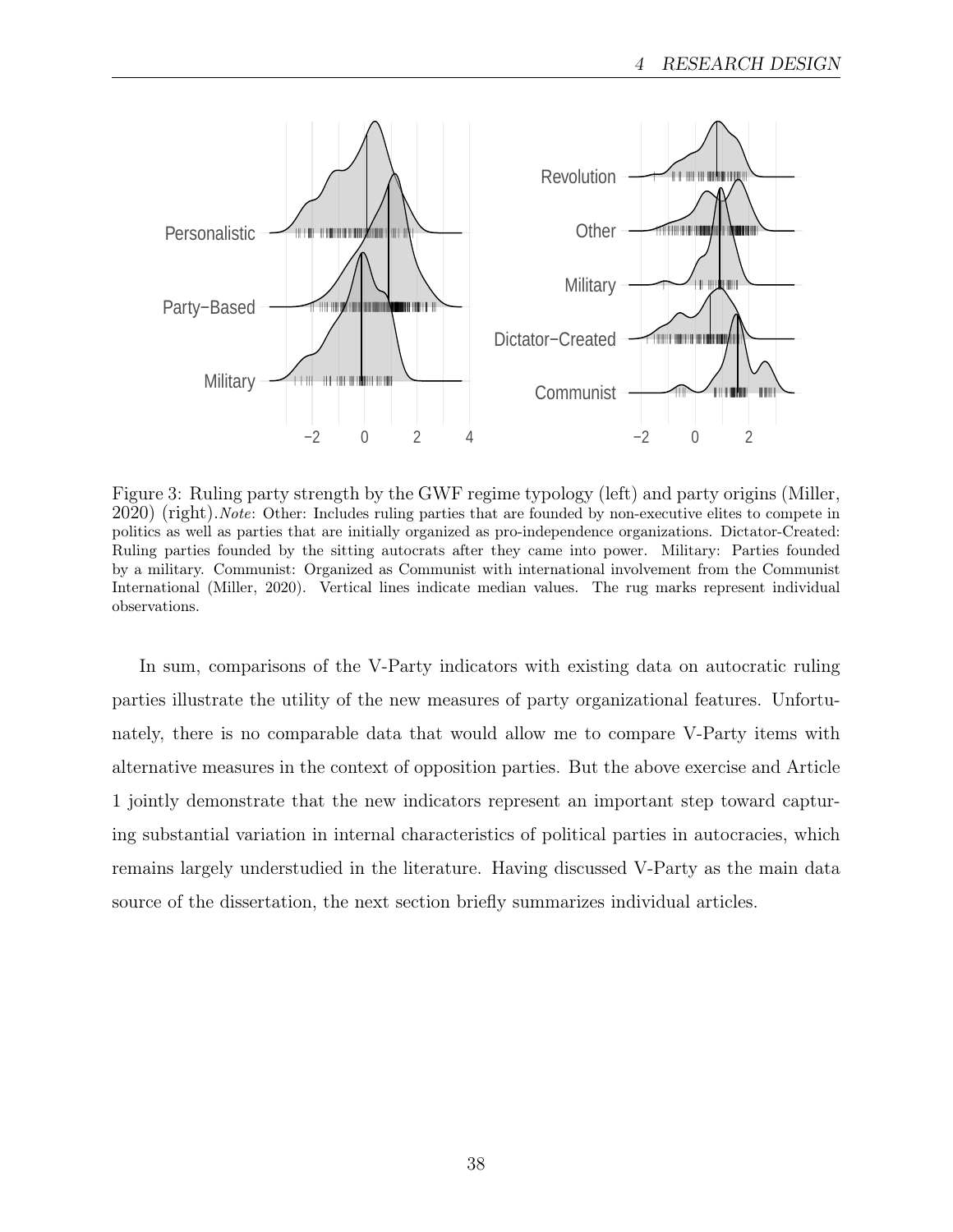## 5 Articles in brief

In this section, I briefly summarize individual articles, where I provide a more detailed discussion of the research design and methods within each article.

# 5.1 Article 1: A global perspective on party organizations. Validating the Varieties of Party Identity and Organization Dataset (V-Party)

The first article in the dissertation (Düpont et al., 2022)<sup>15</sup> is concerned with validating the V-Party's organizational variables. The article assesses the content, the criterion, and the construct validity of party organizational variables. To further showcase the uniqueness of the V-Party's scope and coverage, this article also covers parties from democratic countries.

In terms of the content validity, the article examines the extent to which the indicators accurately captures the organizational evolution of six selected parties (i.e., the German Greens (Germany), Fidesz (Hungary), the Justice and Development Party (Turkey), the Workers Party (Brazil), Institutional Revolutionary Party (Mexico), and the Liberal Democratic Party (Japan). The analysis demonstrates that the V-Party indicators accurately capture changes in party organizational features as described in relevant case studies.

With regards to the criterion validity, the article compares the V-Party indicators with existing prominent expert-coded data sets such as Janda (1980), Kitschelt (2014) and Rohrschneider and Whitefield (2012) that provide comparable measures. Although the surveys differ regarding the wording of questions, response categories, and time period covered, the V-Party data still align well with extant data on party organizational characteristics.

To evaluate the construct validity of the V-Party items, the article examines the association between party organizational features and the breakdown of political parties on a sample of 1515 parties from 150 countries with multiparty elections (excluding closed autocracies) between 1970 and 2019. The unit of analysis is party-election-year. The purpose of this exercise is to test how well the V-Party indicators help explain well-established causal hypotheses linking party organizational features and party breakdown. The dependent vari-

<sup>&</sup>lt;sup>15</sup>Published in *Electoral Studies*.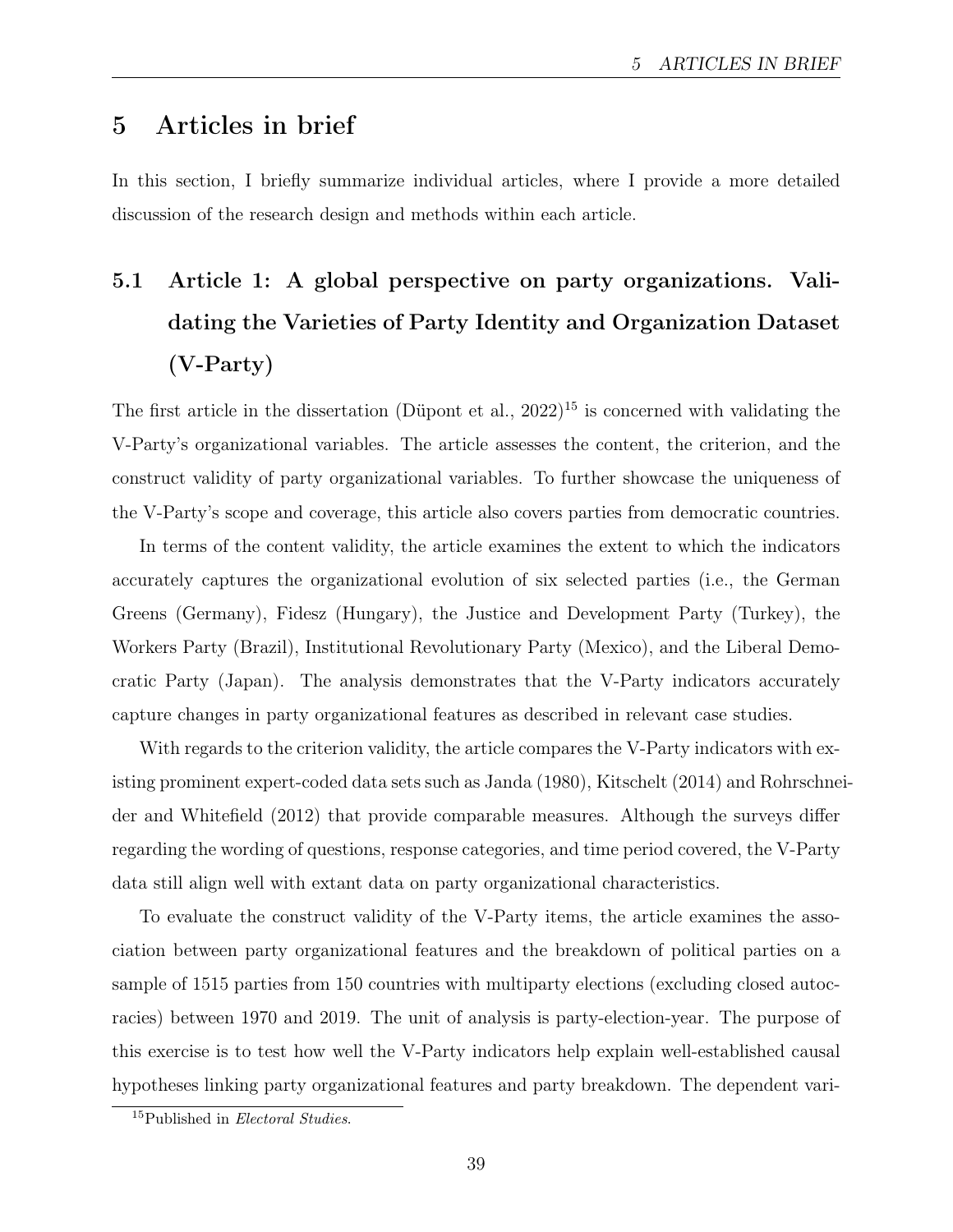able is party breakdown denoting whether a party's vote share permanently falls below 5 percent after a given national legislative election. We do not consider a party as broken down if it temporarily falls below our threshold of 5 percent of legislative votes. Hierarchical logit models with varying intercepts by party and country produce estimates that are in line with the well-established theories of party breakdown, thereby providing positive evidence for the indicators' validity. Specifically, the results show that party organizational extensiveness, internal cohesion, and the devolution of decision-making authority from party leadership to lower cadres are significantly and negatively associated with the likelihood of party breakdown.

In sum, together with Section 4.2 in this chapter, the article demonstrates that the V-Party indicators perform well in terms of validity. V-Party provides a new and rich source of valid data to re-assess and expand existing knowledge on party organizations for the first time from a global perspective.

## 5.2 Article 2: Opposition party organizational features, ideological orientations, and elite co-optation in electoral autocracies

The second article in the dissertation (Kavasoglu, 2021) 16, provides an answer to the following question: Why are some opposition parties co-opted but not others? My main argument suggests that organizationally extensive parties and those that devolve internal decisionmaking authority from party leadership to lower cadres are less likely to be co-opted. In this article, I also expand this argument and further theorize that these effects should be even stronger when the ideological distance between an opposition party and a ruling party increases.

I test the following five hypotheses: 1) Greater party organizational extensiveness is associated with a lower likelihood that an opposition party will be co-opted by the regime; 2) Greater dispersion of intra-party decision-making authority is associated with a lower likelihood that a party will be co-opted by the regime; 3) Greater ideological distance between an opposition party and a ruling party is associated with a lower likelihood that an

 $16$ This article is published in *Democratization*.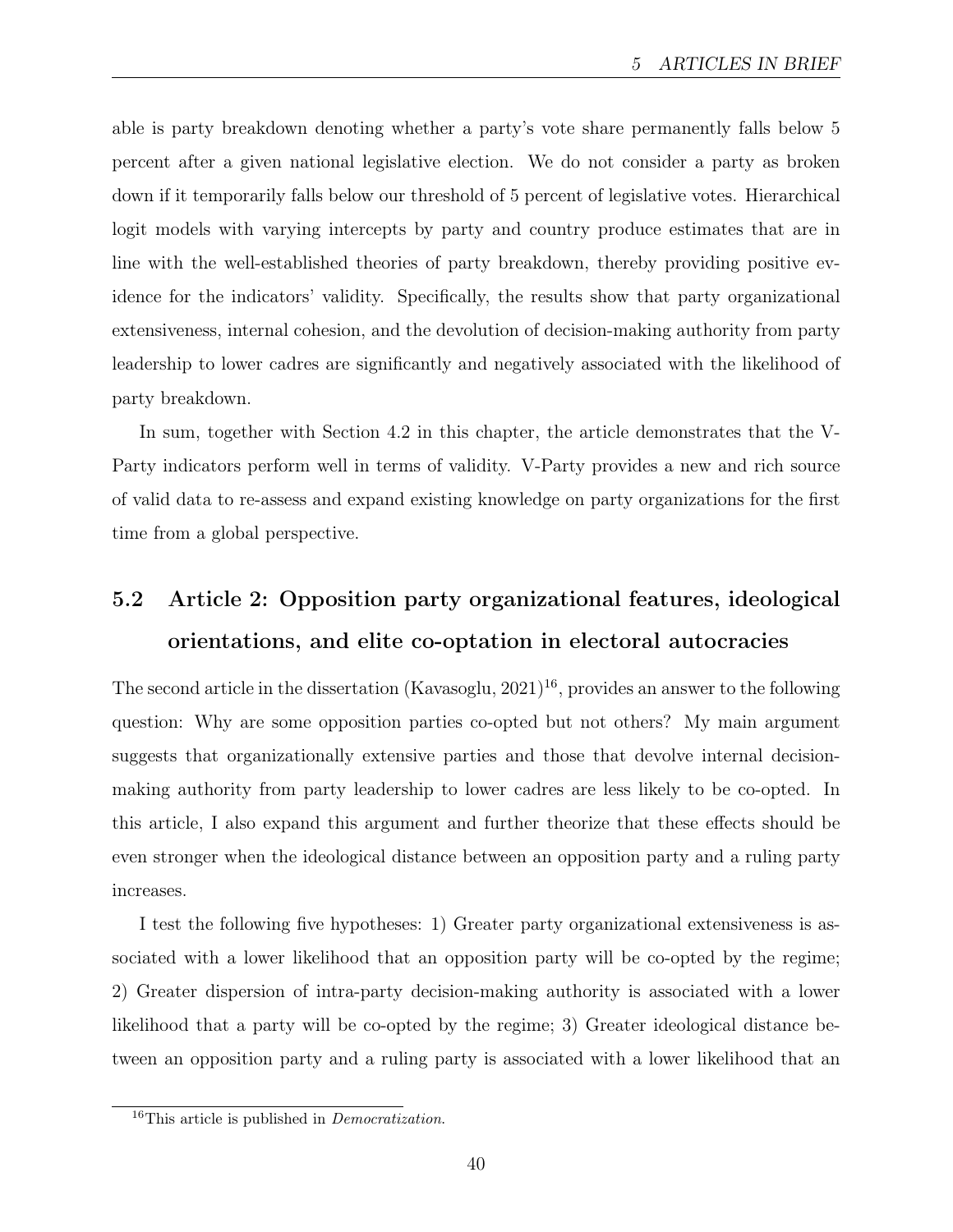opposition party will be co-opted; 4) The greater the ideological distance between an opposition party and a ruling party, the stronger the negative association between opposition party organizational extensiveness and the likelihood of co-optation; 5) The greater the ideological distance between an opposition party and a ruling party, the stronger the negative association between the dispersion of internal decision-making authority and the likelihood of co-optation.

I test these hypotheses on a sample of 316 parties from 63 electoral autocracies – defined here as autocratic regimes that hold formally competitive elections for the national executive and the legislature. I restrict the analysis to electoral autocracies because closed autocracies rarely permit "genuine" opposition parties to contest in elections. The data set includes repeated observations of major opposition parties ( $> 5\%$  of vote share) across 251 legislative election cycles, which results in a sample size of 586 party-election year observations between 1970 and 2019. The unit of analysis is a party-election year nested in an electoral autocracy.

I build an original measure of opposition party co-optation to operationalize the dependent variable. To measure co-optation, I rely on information from the V-Party expert survey, the Political Handbook of the World Series (1975 - 2019), and the WhoGov Dataset (Nyrup & Bramwell, 2020). In constructing the dependent variable, I identify a set of observable criteria that indicates whether an opposition party collaborates with autocratic regime elites across electoral, legislative, and executive arenas. Specifically, I code a party as co-opted if 1) it joins a pre-electoral coalition led by an autocratic incumbent; 2) if a party member accepts a cabinet position after the election (this excludes cases where a party member accepts a cabinet position and subsequently resigns from the party or gets expelled by the party leadership); 3) if a party informally supports the incumbent's election bid; 4) and/or most of the policy initiatives of the autocratic government. I construct a dichotomous variable indicating whether a party is co-opted in a given parliamentary term, which recognizes the fact that the four coding criteria are not necessarily mutually exclusive. I code a party as co-opted at a party-election-year if any of the four conditions hold in subsequent years until the next party-election-year. In total, the data set includes 233 events of co-optation.<sup>17</sup> To my knowledge, this is the first study predicting opposition party co-optation using such

<sup>&</sup>lt;sup>17</sup>The full list of events of co-optation is provided in the Appendix for Article 2.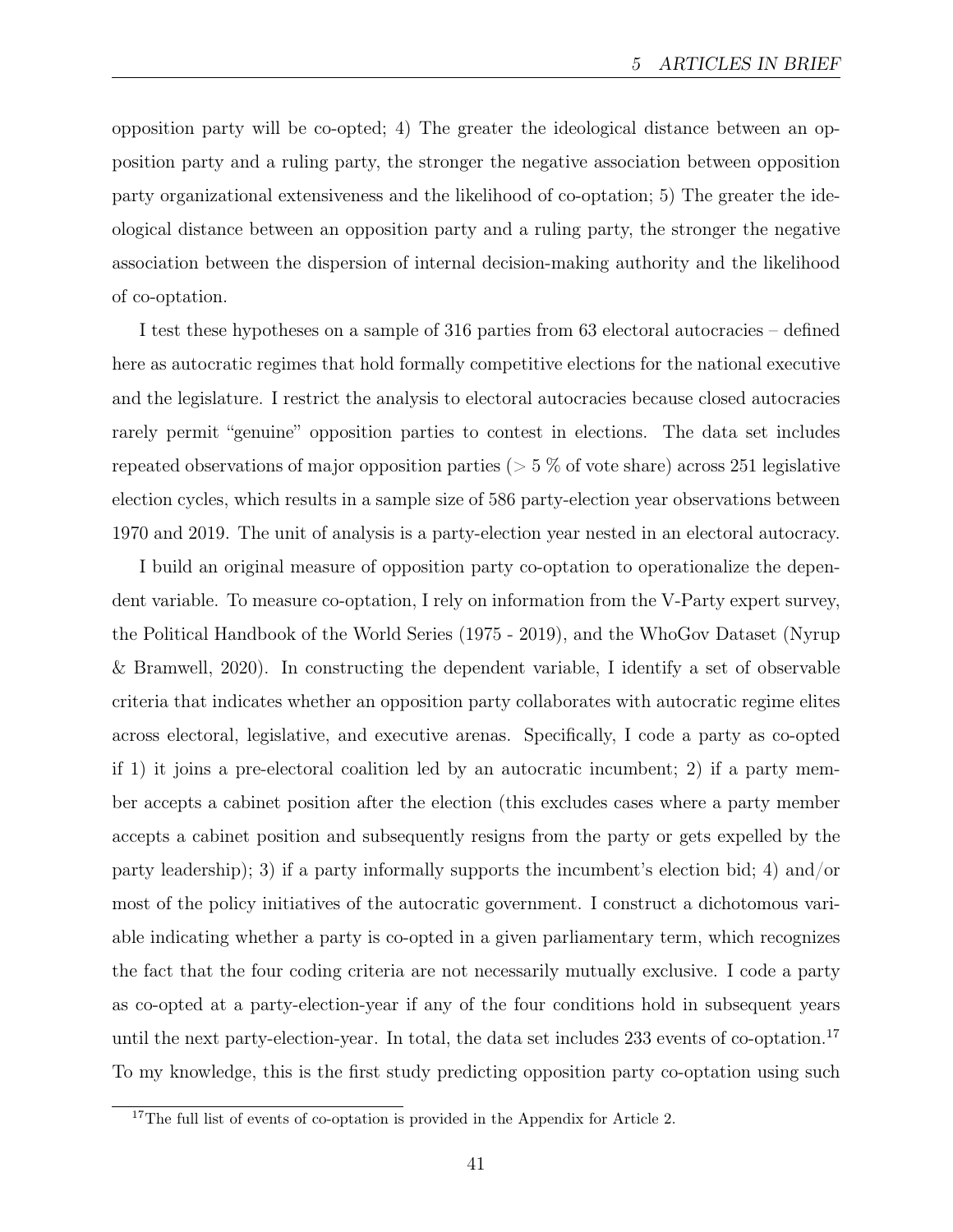detailed information at the party level.

The main independent variables are organizational extensiveness, party centralization, and institutionalization. Given that centralization and institutionalization is highly correlated and clearly load on to the same dimension in a factor analysis (see Article 1), the two indicators are standardized and summed together to build the composite measure of the dispersion of internal decision-making authority within parties. I do not have strong theoretical expectations regarding the potential relationship between elite cohesion and co-optation. For example, high levels of cohesion may make it easier for a party leader to reach an agreement with autocrats and ensure that other party members support the deal. Nevertheless, low levels of cohesion may also boost a party leader's ability to strike a co-optation agreement with autocrats, because at low levels of cohesion party members should be less likely to coordinate their efforts to veto a co-optation deal.

To capture the ideological distance between an opposition party and a ruling party, I utilize two indicators from the V-Party expert survey. The first indicator relates to parties' overall ideological stance on economic issues and captures their position on the left-right scale. The second indicator of ideological positions measures the competition over the question of regime change by capturing the extent to which the leadership of a party is committed to democratic principles such as free and fair multiparty elections, freedom of speech, media, assembly, and association. This is of course not a perfect measure of capturing party positions over the question of regime change, since it may underestimate the distance between an opposition party and a ruling party if the former is not supportive of the democratic form of government. Using these two indicators, I calculated the absolute distance between parties with respect to their positions on economic issues and regime change.

I estimate a series of hierarchical logistic models to estimate the relationship between party organizational features and the likelihood of co-optation. Given that the data set includes repeated measures of parties over elections nested within countries, I fit random intercepts logit models, which allows for intercepts to vary by party and country, so that the within-group residuals become conditionally independent and identically distributed. I also control for several variables such as party identity (i.e., ethnic/regional or religious party), the number of times a party was co-opted in the past to account for latent factors that can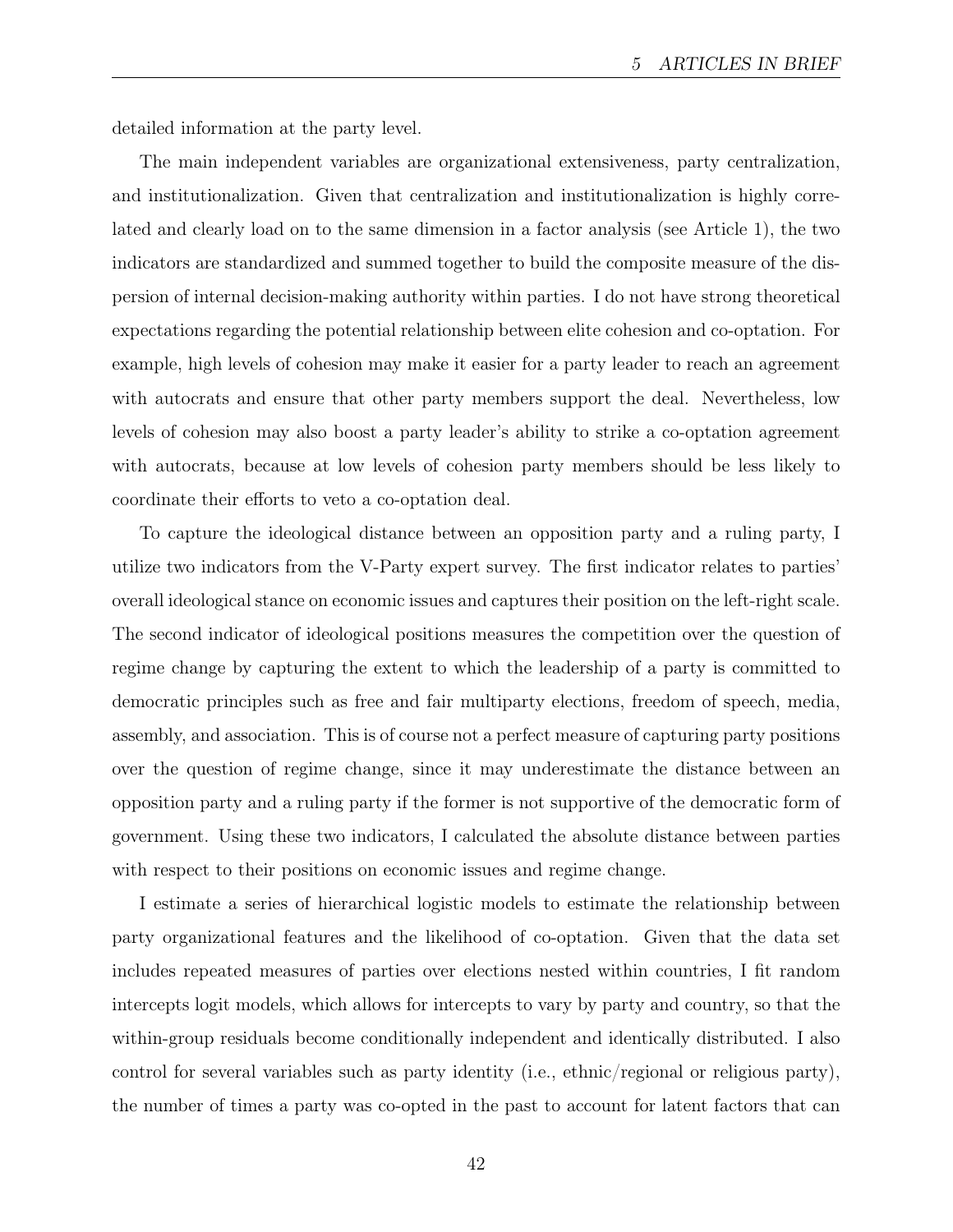make parties previously co-opted by the incumbent regime systematically different from noncoopted parties, as well as various country-level factors such as level of democracy, economic development, and the availability of natural resources.

In line with my expectations, I find that higher degrees of opposition party organizational extensiveness and dispersion of intra-party decision-making authority are negatively associated with the likelihood of co-optation, especially when the ideological distance between an opposition party and a ruling party increases.

#### 5.3 Article 3: Ruling parties and repression in autocracies

The third article<sup>18</sup> in the dissertation investigates the link between ruling party organizational features and repression. In the article, I examine three hypotheses. The first hypothesis suggests that ruling party de-institutionalization is positively associated with repression. The second hypothesis predicts greater ruling party organizational extensiveness to be negatively associated with repression. Finally, the third hypothesis is related to the interactive relationship between ruling party institutionalization and organizational extensiveness. It expects ruling party de-institutionalization to have a greater negative association with repression at higher levels of ruling party organizational extensiveness.

To test these hypotheses, I use time-series cross-sectional data covering 148 autocratic ruling parties over the years 1970 and 2015. The unit of analysis in this article is party-year in a given autocracy. I capture repression, the dependent variable of the study, using a measure from Fariss (2014), which is based on estimates of a latent scale of respect for human rights that accounts for the overtime changes in standards of accountability in human rights norms and reporting. The resulting human rights protection scores combine information from a number of prominent data sets that have been employed in the repression research, capturing physical integrity rights violations such as torture, extrajudicial killings, disappearances, genocides, and politicides, among others. As a robustness test, I also run a model using the physical violence index from the Varieties of Democracy Dataset (V-Dem) (Coppedge et al., 2020), which measures the extent to which a government respects the physical integrity rights of individuals.

<sup>18</sup>This article is not submitted to a journal.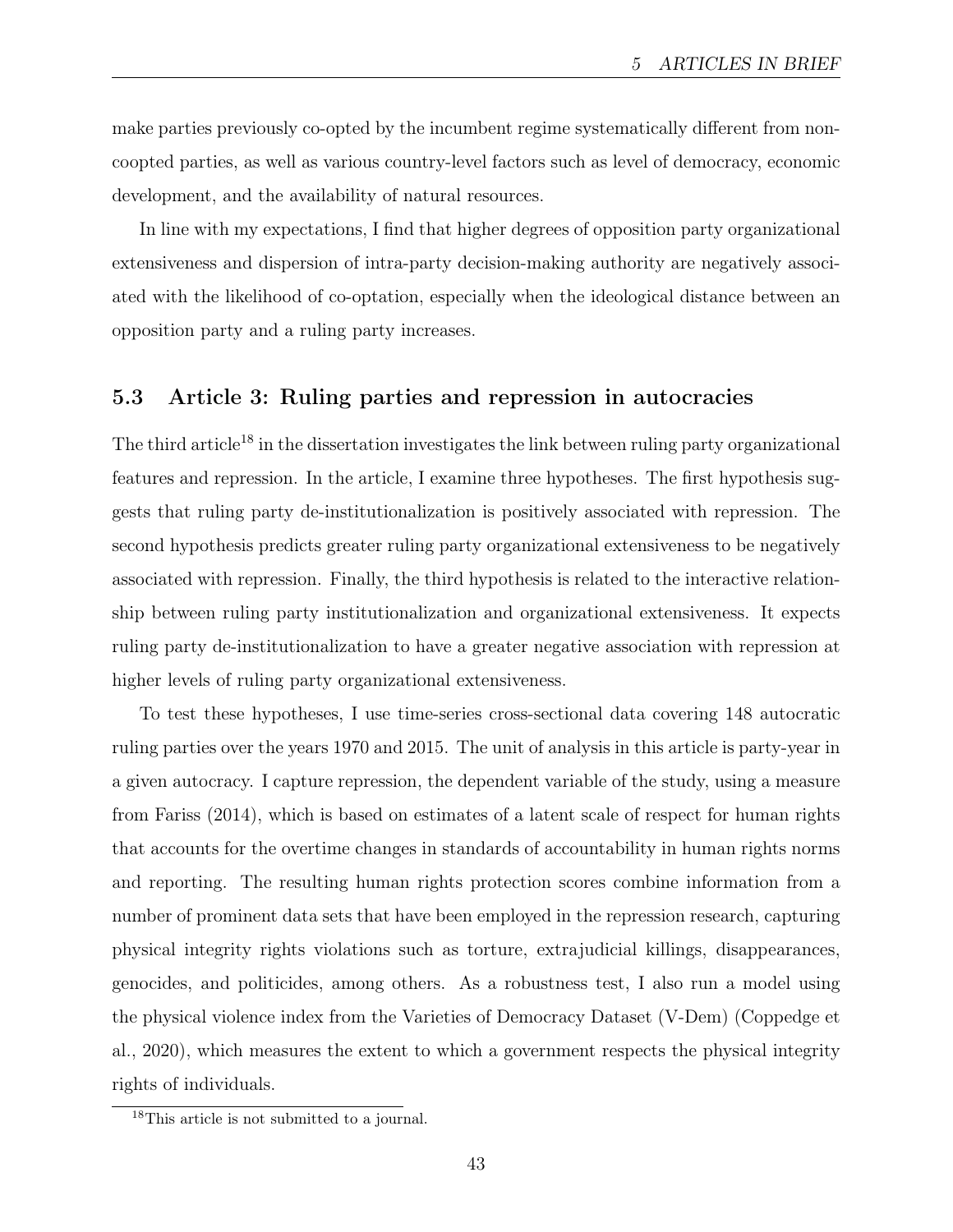In empirical analyses I fit a series of linear models with varying interecpts by party, regime, and country. To get unbiased estimates, together with a number of control variables, I include party-level means of time-varying explanatory variables to account for time-invariant unobserved characteristics of ruling parties such as their founding origins or the manner in which they seized the power. Often referred to as Mundlak transformation, the unit means of time-varying covariates help pick up the correlation between the unobserved unit effects and the covariates (Bell & Jones, 2015; Mundlak, 1978). This ensures that only variation over a ruling party's baseline will be taken into account.

In line with theoretical expectations, the findings suggest that de-institutionalization is negatively is associated with repression, and this relationship becomes even stronger at higher levels of ruling party organization extensiveness. There is also strong evidence that ruling party organizational extensiveness is negatively associated with repression. A series of robustness tests indicate that the results are not driven by the observed and unobserved party or regime characteristics, are not confined to within-party variation, specific time-period or regions.

This article also assesses my claim that autocrats under institutionalized and extensiveness ruling parties should have lower incentives to deploy repression because such organizational qualities enable autocrats to mitigate elite conflict and mass dissent that often necessitate repressive responses on the part of the autocrats. To assess whether these suggested mechanisms are valid, I estimate two models with measures capturing elite conflict and mass dissent as dependent variables. The first models estimate the effects of ruling party organizational features on the probability of a coup – both civilian and military coups, including attempted coups – as measured in Powell and Thyne (2011) and on the number of anti-government protests that have occurred in a given year as recorded by Banks (2010). I find that ruling party de-institutionalization is associated with the increased likelihood of a coup and an increase in the number of anti-government protests in a given year, but the former association is not statistically significant at conventional levels. While I can only speculate about the reasons behind the null effect, it is possible that ruling party institutionalization reduces repression not so much because it mitigates elite conflict and thus lowers autocrats' incentives to respond to elite dissent with repression, but because it constraints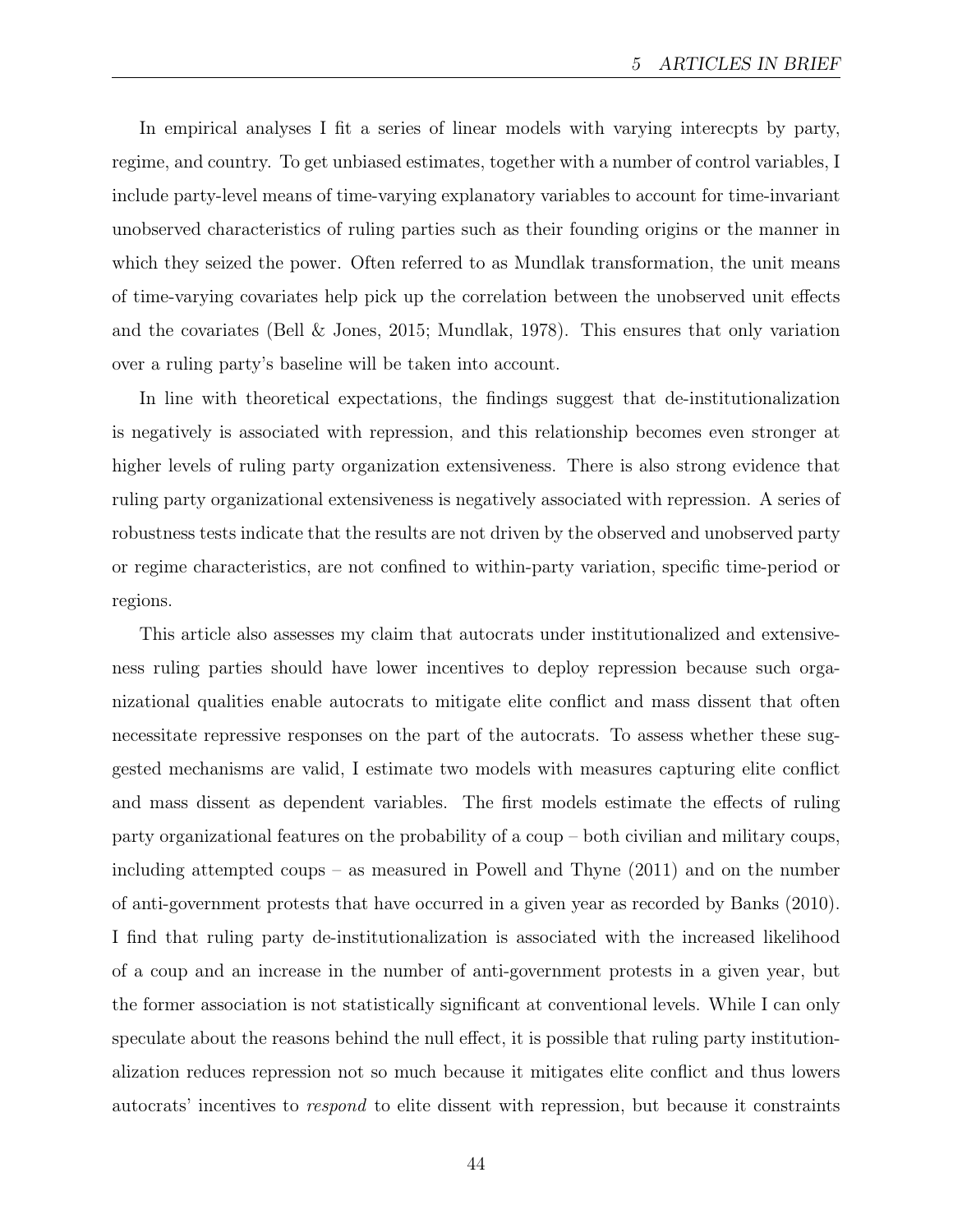autocrats' ability to preemptively repress (potential) rivals before manifestations of dissent. Nevertheless, I find that greater ruling party organizational extensiveness is statistically significantly associated with both the reduced likelihood of a coup and a decrease in the number of anti-government protests. This is in line with the notion that party organizational extensiveness should reduce the risk of mass dissent. One interpretation for the finding that party organizational extensiveness reduces the likelihood of coup events is that regime elites may have fewer incentives to launch a coup if an autocrat can mobilize mass support. As Magaloni (2006) notes elite unity requires mass support, and the absence of mass support boosts dissident elites' chances to attain power by mobilizing citizens against an autocrat. My findings are in line with this expectation.

Overall, Article 3 makes at least three contributions to the literature. First, it provides a theoretical framework linking how the variation in explicit ruling party organizational features shapes repression in autocracies. Second, the article presents empirical analyses that reveal how ruling party features both individually and interactively affect repression. Third, to my knowledge, the article provides the first empirical analyses linking changes in ruling party organizational features to coups and anti-government demonstrations in autocratic settings.

## 5.4 Article 4: Autocratic ruling parties during regime transitions: Investigating the democratizing effects of strong ruling parties

The fourth article in the dissertation (Kavasoglu, 2022)<sup>19</sup> provides an answer to the following question: Why and when do ruling parties facilitate the implementation of substantial democratizing reforms by incumbent autocrats and their allies? Building on the previous research, I develop the hypothesis that greater ruling party strength increases the likelihood of incumbent-led democratization (conditional on regime change).

I examine the relationship between party strength and incumbent-led democratization on a sample of 161 autocratic ruling parties between 1970 and 2015. The unit of analysis is the party-year. To construct the dependent variable, I proceed in two steps. First, using data

<sup>&</sup>lt;sup>19</sup>This article is published in *Party Politics*.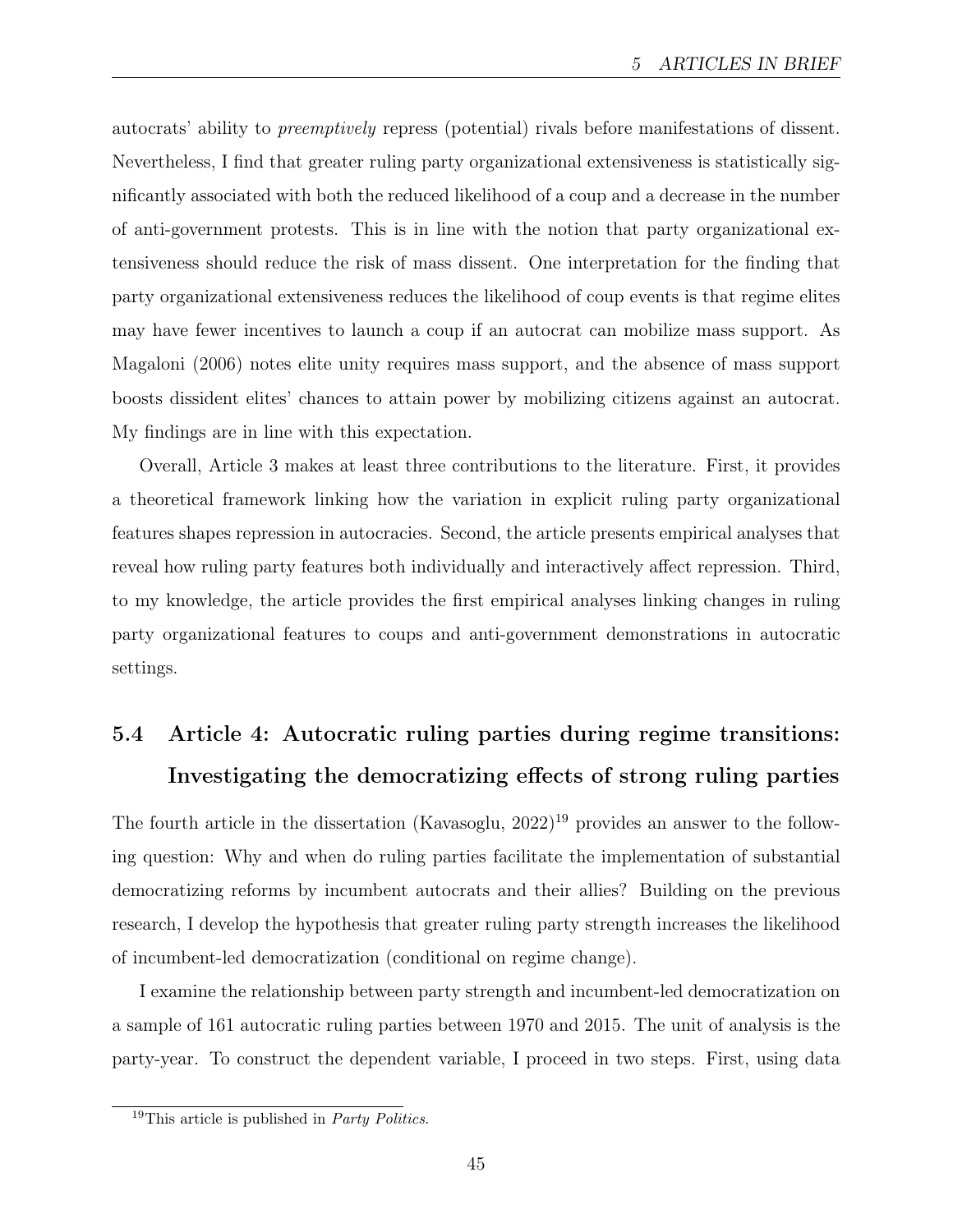from Miller (2020), I identify regime changes, which involve the ruling party's loss of power to a new autocracy (i.e., a transfer of power to a new autocratic ruling party or a non-party autocracy) and democratization (as indicated in Boix et al. (2013)). Second, I use data from Djuve et al. (2020) to identify democratic transitions that were preceded by substantial democratizing reforms initiated and implemented mainly by an incumbent autocratic regime (i.e., incumbent-led democratization). In several occasions, Boix et al. (2013) and Djuve et al. (2020) disagree about whether a regime transition took place or not. For these cases, I rely on secondary resources, including but not limited to the book by Haggard and Kaufman (2016), to code the modes of regime change. The full sample includes a total of 96 regime changes of which 25 are incumbent-led democratic transitions. The remaining 71 regime changes correspond to transitions primarily enforced by dissidents within the regime or outsider opposition groups (e.g., military coups, mass protests, civil war, foreign interventions, or substantial democratization resulting from an unexpected election loss). I provide the list of incumbent-led democratic transitions in the accompanying Appendix to Article 3.

The main independent variable is ruling party strength, as operationalized in Section 3.2. In the main empirical tests, I employ the index of ruling party strength, but I also examine whether the results are specifically driven by the individual index components. To empirically model the relationship between ruling party strength and the likelihood of incumbent-led democratic transition, I estimate selection models. Specifically, I estimate Heckman-style selection models in which the first stage (selection equation) models the likelihood of an autocracy experiencing a regime change, and the second stage (outcome equation) estimates the likelihood that a regime change will be in the form of incumbent-led democratization. I chose selection models because unobserved factors such as the strategic motivations of incumbents are likely to influence outcomes in both equations. Selection models allow me to estimate the two equations simultaneously while separating the unobserved component affecting the outcomes of interest (i.e., regime change and mode of regime transition) from the errors. The model specifically estimates and incorporates that component into the second stage equation.

For the selection equation, I estimate a probit model in which the dependent variable is a dummy that indicates a regime change. In the outcome equation, I run a probit model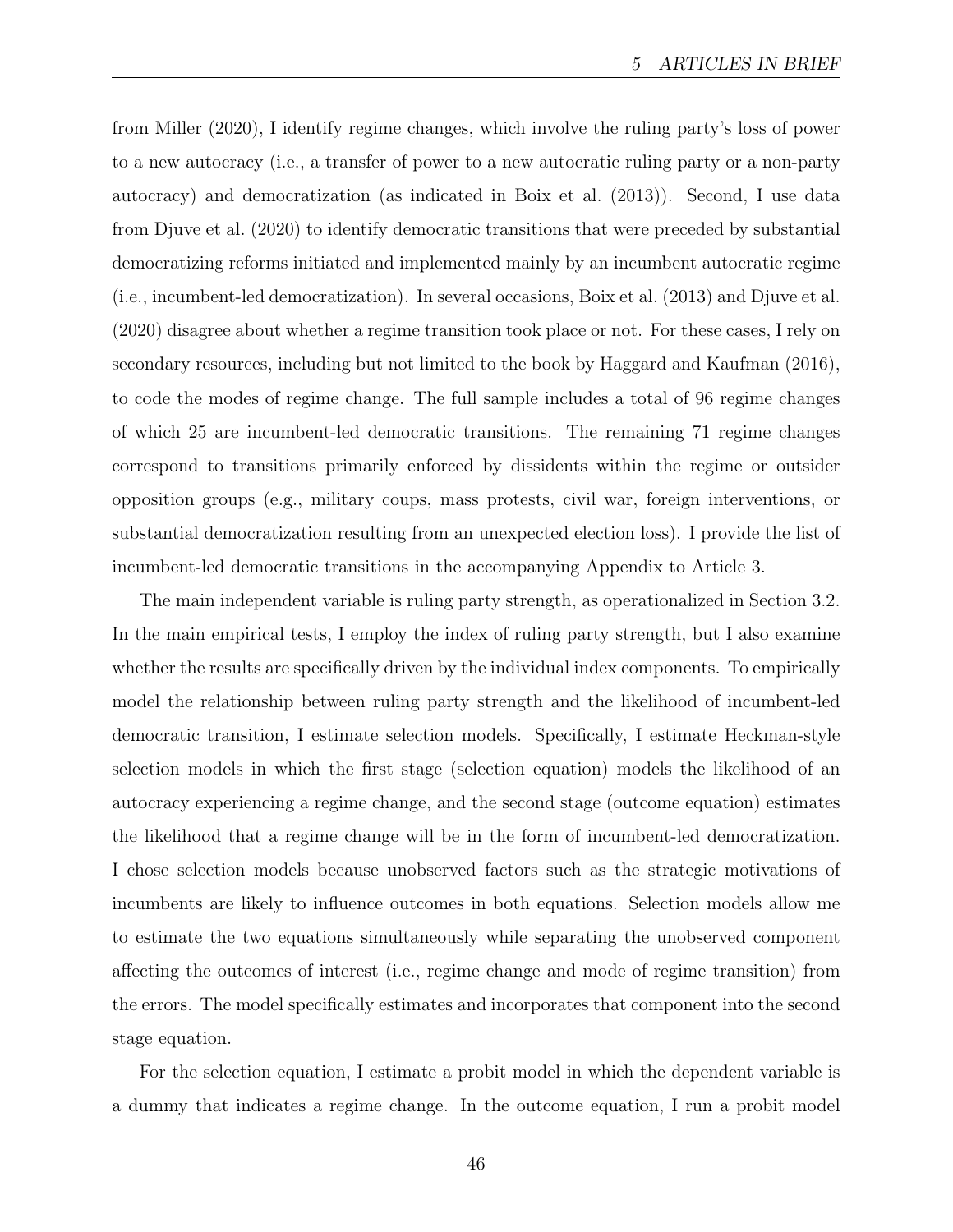where the estimated average response function of incumbent-led democratization is conditioned on the selection equation. Hence, the outcome equation estimates the likely pathway to a subsequent regime for the cases in which a regime change has occurred. In the outcome equation, the dependent variable is a dummy indicating an event of incumbent-led democratization. In estimating the models, I control for duration dependence and employ country-clustered standard errors to account for the panel structure and heteroskedasticity. Heckman-style selection models are hard to converge when estimated with unit fixed effects. To ensure that the time-invariant unit-specific factors do not confound the observed relationship, I include a battery of control variables. Most importantly, I control for ruling parties' founding origins to guard against the possibility that factors influencing the development of party organizational features, in the long run, do not confound the estimates of ruling party strength. Doing so, I aim to address the so-called Pepinsky (2014) critique that suggests most studies on autocratic institutions overlook the possibility that factors that lead to the adoption of certain institutions in autocracies can also drive the substantial outcomes that researchers attempt to explain. To ensure that the observed association is not the product of endogeneity due to reverse causality, I run an instrumental variable regression where I use mean regional levels of ruling party strength as an instrument for ruling party strength in a country. This follows from Bizzarro et al. (2018) who argue that political institutions are the product of diffusion in that countries are more likely to adopt particular institutions if their neighbors also adopt them. This should be a valid instrument because the strength of a ruling party is highly correlated with the strength of other ruling parties from the same politico-geographic region. Moreover, it is unlikely for regional levels of party strength to directly influence the likelihood of incumbent-led democratization in a country.

The results provide evidence in favor of rejecting the null of no effect. Overall, the results support the proposition that strong ruling parties should increase autocrats' incentives and abilities to implement democratizing reforms to preempt political opposition during regime transitions. In other words, the findings show that incumbent-led democratic transition is the most likely pathway to regime change in autocracies with relatively strong ruling parties. The results also provide the first quantitative evidence that ruling party strength is associated with a lower likelihood of regime breakdown. In sum, the findings support the claim that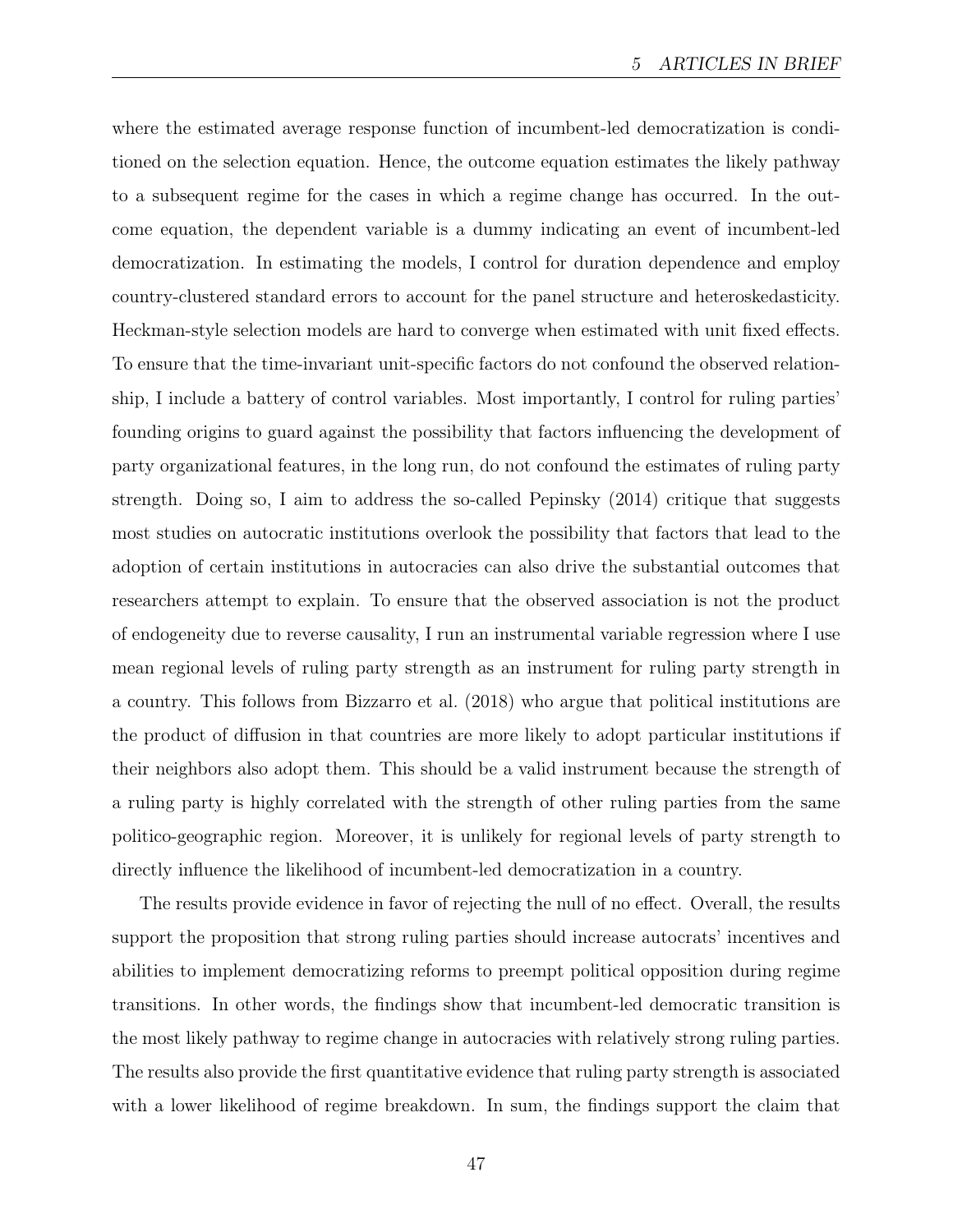ruling party strength can function both as a regime-stabilizing force and a democratizing force.

Building and expanding on the work of Riedl et al. (2020), the article contributes by demonstrating how additional ruling party organizational features such as party institutionalization can help explain the implementation of substantial democratizing reforms by incumbent autocrats. The article also contributes to the research on the role of ruling parties and regime change. To my knowledge, this study is the first to examine how time-varying ruling party organizational affect the likelihood of autocratic regime breakdown and democratization.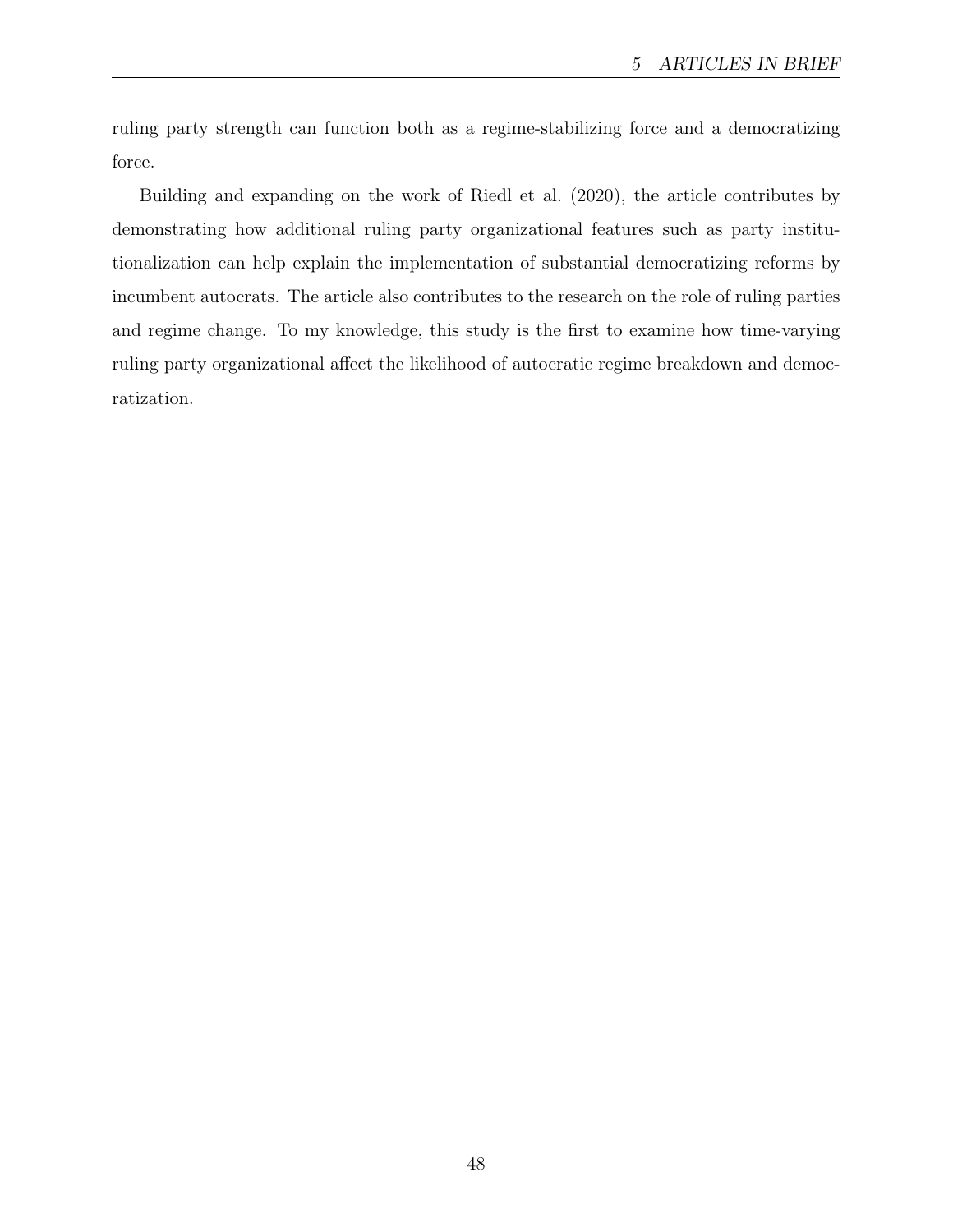| Research Question                                                               | Dependent Variable       | Main Independent Variables             | Argument                                               |
|---------------------------------------------------------------------------------|--------------------------|----------------------------------------|--------------------------------------------------------|
|                                                                                 |                          |                                        |                                                        |
| How can we best measure organizational<br>features of parties around the world? |                          | ı                                      | $\mathbf{I}$                                           |
| How do opposition parties' organizational                                       | Opposition party         | Opposition party organizational        | Autocrats' ability to co-opt                           |
| features affect their likelihood of being co-opted?                             | co-optation              | extensiveness, centralization,         | a particular opposition party is shaped by             |
|                                                                                 |                          | and institutionalization               | the opposition party's organizational characteristics. |
|                                                                                 |                          |                                        | Organizationally extensive opposition parties,         |
|                                                                                 |                          |                                        | and those that devolve decision-making authority       |
|                                                                                 |                          |                                        | from the party leadership to lower cadres              |
|                                                                                 |                          |                                        | are less likely to be co-opted, especially when        |
|                                                                                 |                          |                                        | they are ideologically distant from                    |
|                                                                                 |                          |                                        | the autocratic ruling party.                           |
| How do ruling parties'                                                          | Repression               | Ruling party organizational            | Ruling party organizational extensiveness and          |
| organizational features increase (decrease)                                     |                          | extensiveness and institutionalization | institutionalization reduces repression.               |
| autocrats' use of repression?                                                   |                          |                                        | Weak ruling party institutionalization                 |
|                                                                                 |                          |                                        | combined with high organizational extensiveness        |
|                                                                                 |                          |                                        | increases repression.                                  |
| Why and when do ruling parties' organizational                                  | Implementation of        | Ruling party organizational            | Organizationally extensive, institutionalized,         |
| features facilitate democratization?                                            | substantial              | extensiveness, cohesion,               | and cohesive ruling parties increase autocrats'        |
|                                                                                 | democratizing reforms    | institutionalization                   | abilities and incentives to implement                  |
|                                                                                 | by autocratic incumbents |                                        | democratizing reforms during regime transitions        |
|                                                                                 | (i.e. incumbent-led      |                                        | to preempt political opposition.                       |
|                                                                                 | democratization)         |                                        |                                                        |

 $\sim$ rtiolog Table 2: Summary of articles. ب<br>آ Table 2:  $\mathsf{Sim}$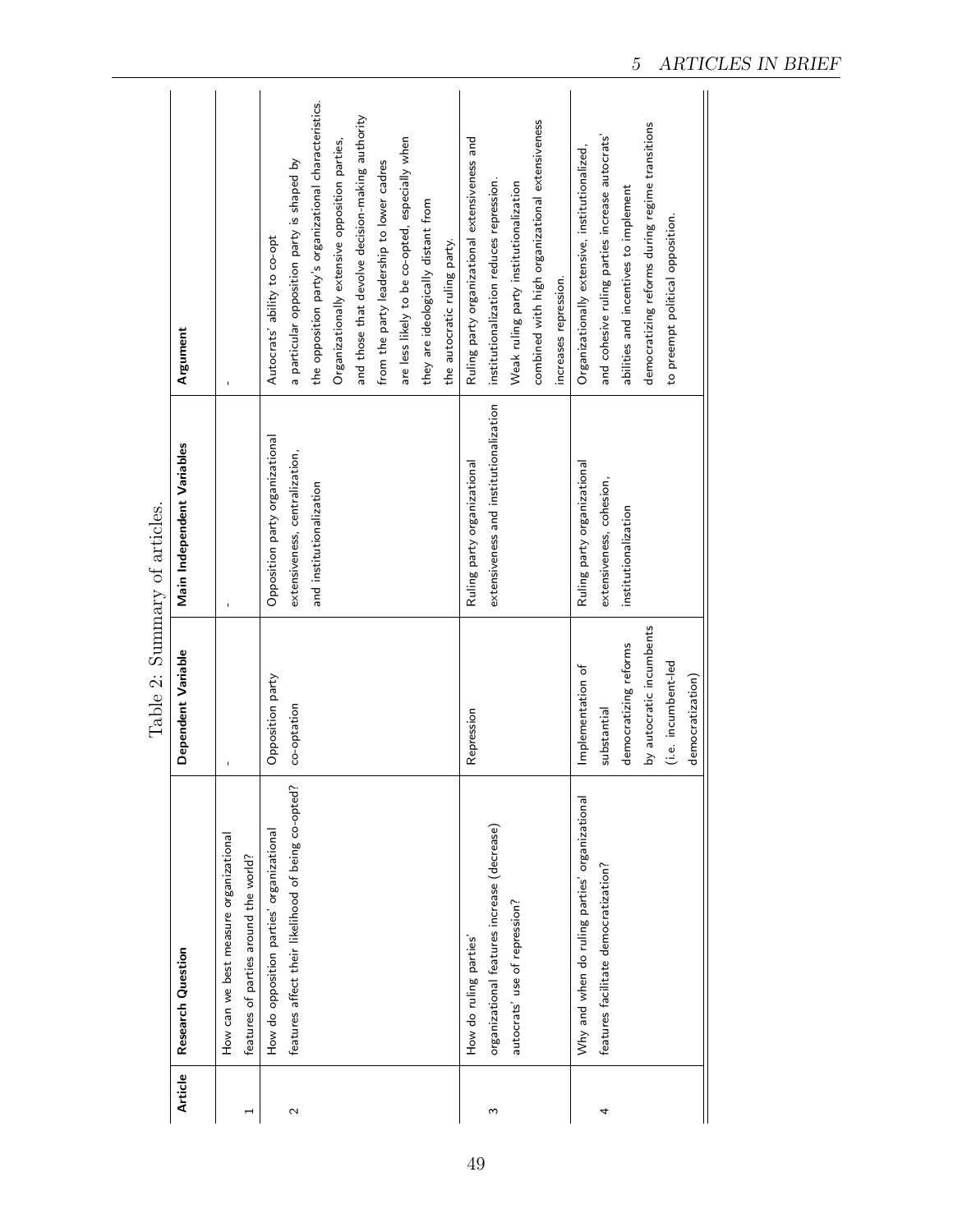## 6 Conclusions

While scholarly consensus holds that political parties are key institutions in stabilizing autocratic regimes, current scholarship has not effectively conceptualized the variation in organizational features of parties and satisfyingly related that variation to autocrats' incentives and abilities to co-opt support, repress opponents, and to make democratic concessions. Research suggests that parties are key institutions in helping autocrats to credibly commit to sharing power with and channeling state benefits to elites and ordinary citizens. Yet, studies largely overlook whether parties have the necessary organizational features required to fulfill these objectives. Instead, most studies focus on the mere presence or absence of political parties in an autocratic system to explain how parties shape the ways in which autocracies operate, and how they affect political outcomes. Most neo-institutionalist accounts assume that all ruling parties have organizational qualities that can bind autocrats and regime elites to a joint rule and all have mass-mobilizing structures that can enable autocrats to mobilize mass support. Similarly, opposition parties are often portrayed as organizationally weak entities lacking incentives and capabilities to challenge autocrats' hold on power. On the contrary, the articles of the dissertation jointly demonstrate that ruling and opposition party organizational features vary substantially both across parties and over time. The image of all ruling parties as equally strong and all opposition parties as uniformly weak patronage-seeking organizations is not accurate. As I demonstrate in this dissertation, this has important implications for our understanding of how parties shape political outcomes in autocracies.

The individual articles of the dissertation collectively contribute to the overall thesis that both ruling and opposition party organizational features shape autocrats' incentives and abilities to co-opt or repress elites and masses and to implement substantial democratizing reforms as a strategy of survival. Overall, findings demonstrate that the variation in parties' decision-making structures, internal cohesion, and organizational extensiveness significantly affects if and how parties contribute to autocratic stability and survival.

An important contribution of this dissertation is the new data on party organizations. Empirical contributions of the dissertation are based on novel time-varying party-level organizational indicators developed as part of the V-Party project. As this introductory chapter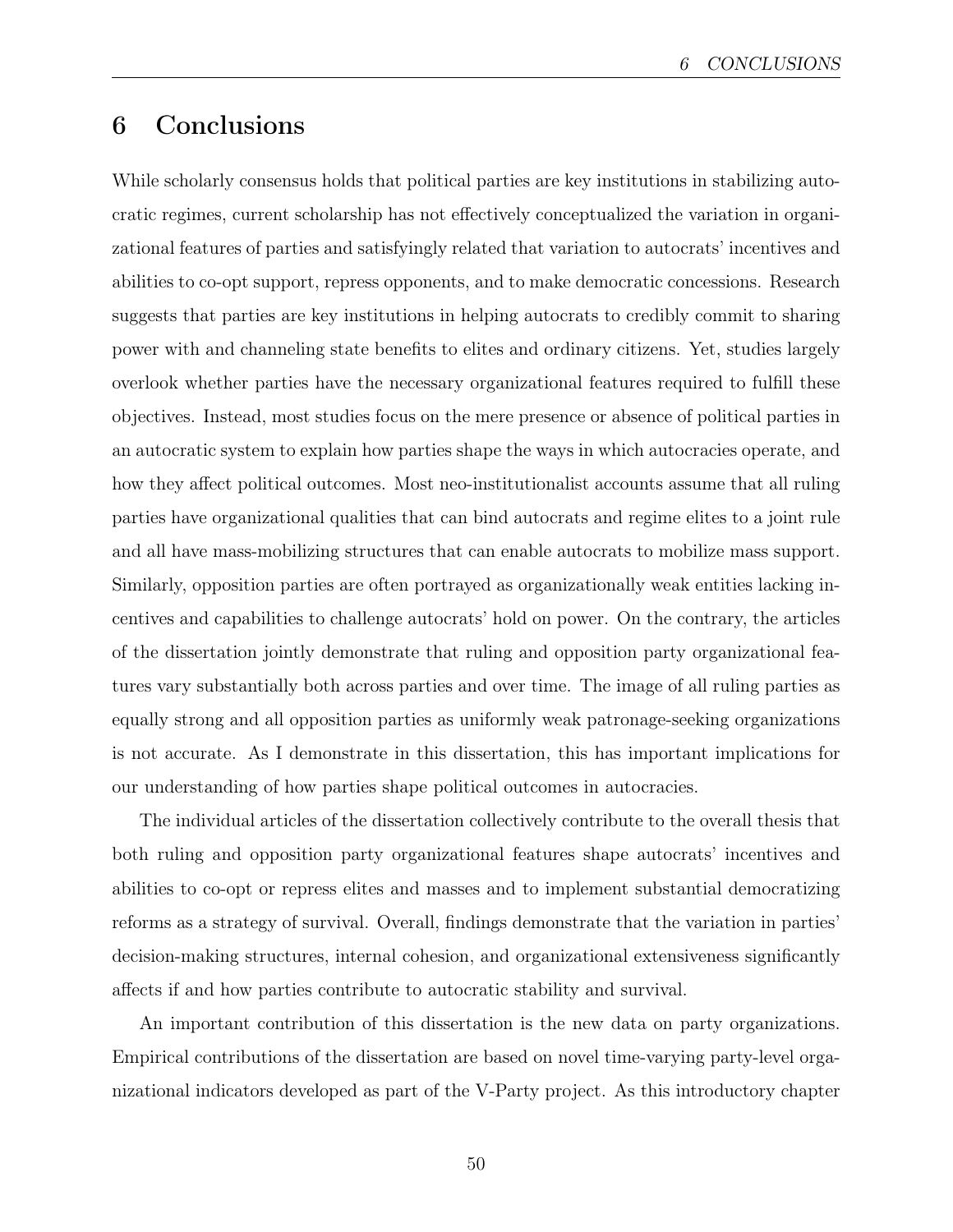and Article 1 demonstrate, V-Party indicators provide sufficient content, criterion, and construct validity. The indicators help capture substantial variation in parties' decision-making structures, internal cohesiveness, and grassroots organizations that have been largely neglected by prior works due to the lack of data.

By utilizing V-Party indicators to account for differences in explicit party organizational features, the dissertation reveals some important patterns. In the context of opposition parties, Article 2 shows that whether an opposition party will be co-opted by an autocratic regime is shaped by opposition party organizational characteristics. Rather than assuming all opposition party elites are willing to collaborate with autocrats in exchange for various material and political benefits, Article 2 argues that opposition party elites' decisions should depend on opposition party organizational features. I theorize and empirically demonstrate that organizationally extensive opposition parties and those with institutionalized collective decision-making structures are less likely to be co-opted by autocrats, especially when they are ideologically distant from autocrats. The findings indicate that opposition party organizational features and ideological positions matters for autocrats' ability to co-opt opposition elites – regardless of the availability of patronage resources that autocrats can distribute to opposition elites, or the extent of repression autocrats use to discourage opposition elites from resisting co-optation.

The dissertation also provides insights into the link between ruling parties and regime stability. Articles 3 and 4 jointly show that ruling parties differ in their ability to mitigate intra-elite conflict and mass dissent as a function of their organizational features. Article 3 provides the first empirical analyses linking time-varying ruling party organizational features to the likelihood of coups and to the frequency of mass protest. The findings indicate that autocrats under weakly institutionalized and less extensive organizations ruling parties are less capable of preventing intra-elite conflict as indicated by the increased likelihood of a coup. Moreover, they are more likely to face anti-government mass protests, indicating that they are less able to co-opt mass support compared to autocrats under institutionalized and extensive ruling party organizations. Similarly, Article 4 provides the first Large-N quantitative evidence that ruling party organizational features are significantly associated with the probability of regime breakdown. Strong ruling parties i.e. those that have institutionalized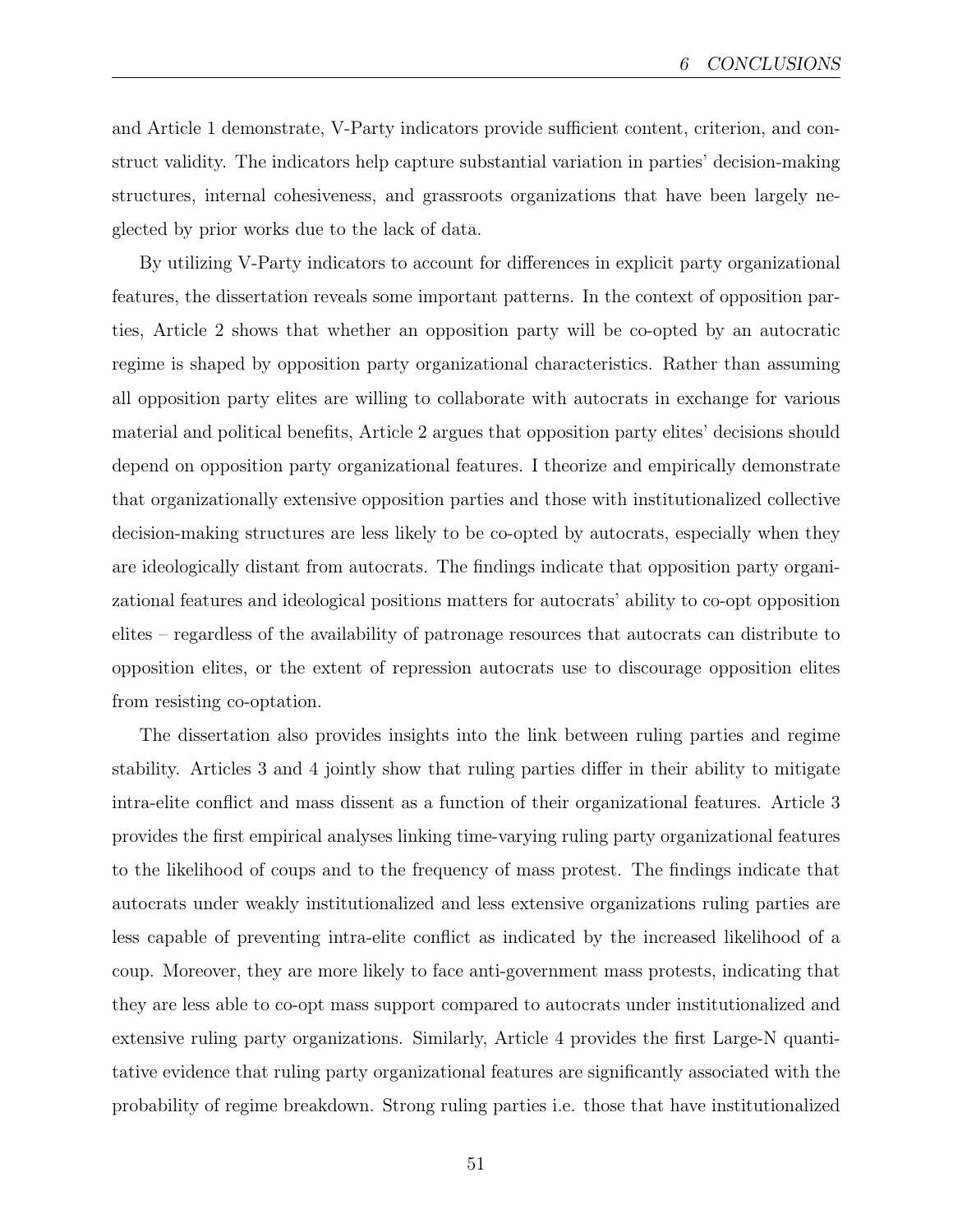collective decision-making structures, high levels of elite cohesion, and extensive organizations are less likely to break down than those that incorporate these attributes to a lesser extent. Moreover, the findings in Article 4 demonstrate that regime breakdowns in the context of strong ruling parties are more likely to occur under the control of sitting autocrats. The results show that autocrats with strong ruling parties are less likely to be forcibly ousted by regime insiders and outsiders, which is in line with the findings in Article 3 showing that these leaders are less prone to coups and mass protests. Taken together, these findings highlight the importance of adopting a more nuanced approach to ruling party organizations. Even among regimes that are often considered as party-based, there is significant variation in ruling party organizational features: ruling parties in these regimes are not uniformly strong, and some are even weaker than those in other types of regimes. Importantly, party organizational features often change through the lives of ruling parties, and as Articles 3 and 4 show, that has important implications for autocratic regime stability.

The dissertation also contributes to our understanding of how ruling parties shape autocrats' use of repression to maintain themselves in power. Article 3 argues that because autocrats with weakly institutionalized and less extensive ruling party organizations face greater threats to their hold on power and enjoy higher discretionary power, they should have greater incentives and abilities to deploy violent repression. The results of this article support this claim: Autocrats under such parties use more violent repression to maintain themselves in power than their counterparts under more institutionalized and extensive ruling party organizations. The results also indicate that weakly institutionalized ruling parties with extensive party organizations are especially repressive. Accordingly, when the enhanced capacity to deploy repression – thanks to extensive ruling party organization – is combined with high levels of discretionary power, i.e., low levels of party institutionalization repression becomes more prevalent.

The findings in this dissertation have important implications for future research on political parties and regime change in autocracies. An important lesson is that existing research has suffered from a limited understanding of the substantive content of parties, which has crucial ramifications for our understanding of the oft-cited regime stabilizing role of parties. Notwithstanding a handful of recent studies (e.g., Levitsky & Way, 2012), previous

52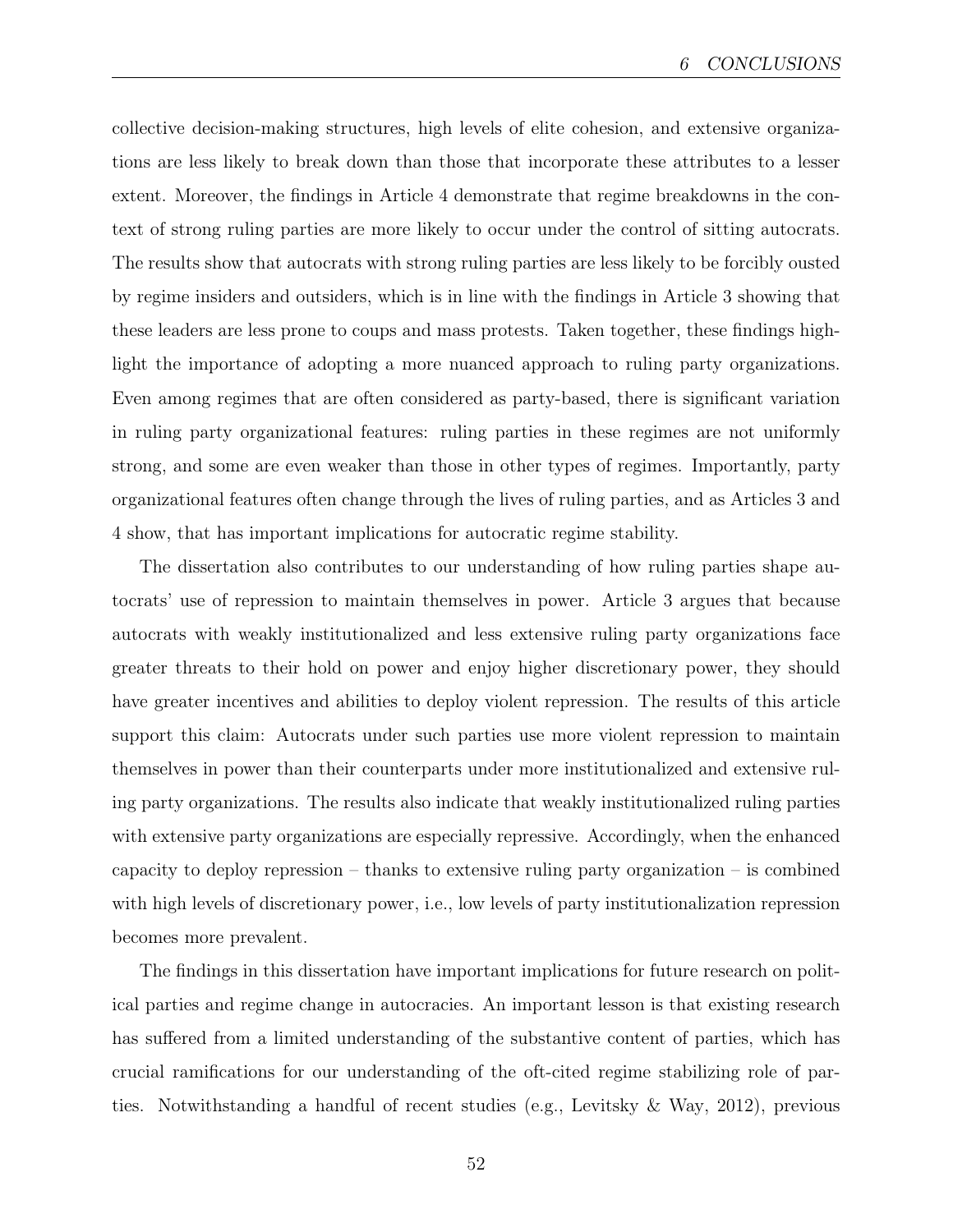works tend to make general claims about the regime stabilizing role of ruling parties based on a few exceptionally strong ruling parties such as the Chinese Communist Party (CCP) or Communist Party of Soviet Union (CPSU). But a careful look into explicit organizational features of ruling parties demonstrates that ruling parties differ substantially in their ability to contribute to regime stability (see also Meng, 2021). On this background, future studies should pay more attention to ruling party organizational features such as their decision-making structures and grassroots organizations in explanations of regime stability. This dissertation provides a more nuanced investigation of ruling parties' ability to mitigate threats from regime insiders and outsiders by analyzing how party organizational features affect the likelihood of coups and the extent of mass protests autocratic regimes face. It also examines the link between ruling parties' organizational features and regime outcomes. By looking deeper into internal features of ruling parties, future research should also analyze a number of other effects scholars have attributed to ruling parties, such as civil war onset (Fjelde, 2010; Keefer, 2008) and economic growth (Gehlbach & Keefer, 2011, 2012).

The findings in this dissertation also have implications for research tying opposition parties to regime change. Despite lack of access to financial resources, repression, or the risk of exclusion from formal politics, opposition parties do build extensive and institutionalized organizations. As I show in this dissertation, such opposition parties are especially likely to resist autocrats' attempts at co-opting them. Resisting co-optation is the first step for opposition parties to effectively compete against autocrats and push for a regime change. Autocrats worldwide have managed to remain in power despite having to regularly compete in multiparty elections, in part because they were successful in co-opting opposition parties (Arriola et al., 2021). Thus, to better understand why some autocratic elections result in electoral turnover while others do not, future research should pay more attention to opposition party organizational features shaping autocrats' ability to co-opt opposition elites.

A number of countries as different as Hungary, Turkey, Venezuela, and Russia are currently experiencing autocratization as incumbent governments are gradually undermining core institutional requirements of electoral democracy (Lührmann & Lindberg, 2019). The co-optation of opposition parties such as the Nationalist Action Party (MHP) in Turkey has played a major role in enabling incumbents to undermine democratic institutions. It is likely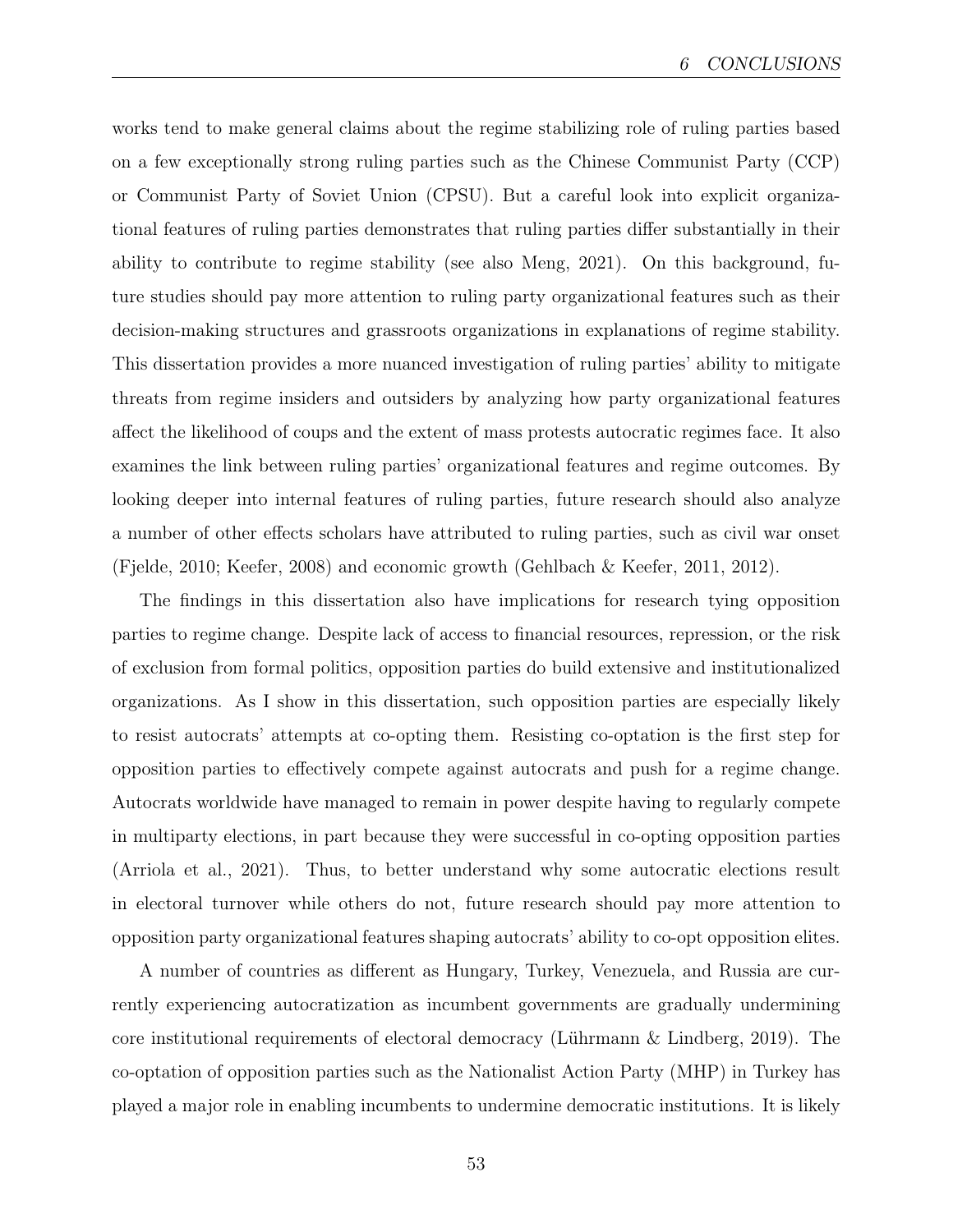that without the alliance established with MHP, the ruling Justice and Development Party would have failed to maintain its parliamentary majority and to win the 2017 constitutional referendum with a razor-thin vote margin. Thus, this dissertation's emphasis on opposition party organizational features may also help explain autocratization. From a broader perspective, my findings suggest that electoral regimes may be more prone to autocratization when ruling parties compete against opposition parties lacking institutionalized collective decision-making structures and extensive grassroots organizations. In many young democracies where institutional safeguards of democracy is underdeveloped, opposition parties often emerge as the key actors to monitor and constrain ruling party behavior (Grzymala-Busse, 2007). When opposition parties forge an alliance with ruling parties instead of pushing for electoral turnover, autocrats may enjoy greater ability to undermine democratic institutions. The potential link between opposition party organizational features and autocratization may be a promising topic for future research.

To sum up, this dissertation contributes to the study of political parties in autocracies. We know much less about political parties in autocracies than we do in democracies. I hope that this dissertation will further our understanding of how parties organize in autocracies, how they constrain and enable political behavior, and ultimately how they affect substantial political outcomes such as regime stability and democratization.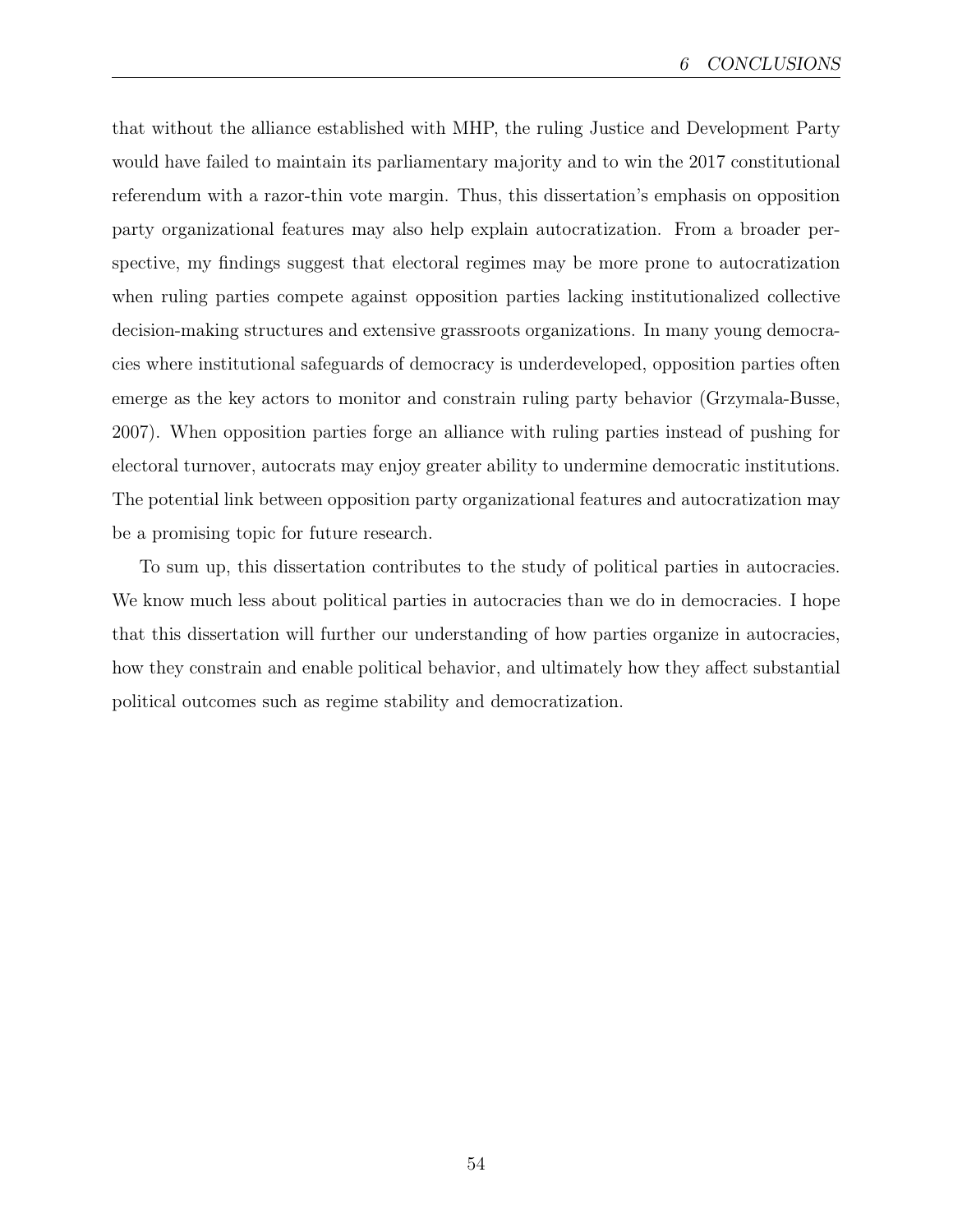## References

- Acemoglu, D., & Robinson, J. A. (2006). Economic origins of dictatorship and democracy. Cambridge University Press.
- Adcock, R., & Collier, D. (2001). Measurement validity: A shared standard for qualitative and quantitative research. American Political Science Review, 95 (3), 529–546.
- Aksoy, D., Carter, D. B., & Wright, J. (2012). Terrorism in dictatorships. The Journal of Politics, 74 (3), 810–826.
- Albertus, M., & Menaldo, V. (2018). Authoritarianism and the elite origins of democracy. Cambridge University Press.
- Albrecht, H. (2005). How can opposition support authoritarianism? Lessons from Egypt. Democratization, 12 (3), 378–397.
- Arriola, L. (2013). Multi-ethnic coalitions in Africa: Business financing of opposition election campaigns. Cambridge University Press.
- Arriola, L., DeVaro, J., & Meng, A. (2021). Democratic subversion: Elite cooptation and opposition fragmentation. American Political Science Review, 115 (4), 1–15.
- Bäck, H. (2008). Intra-party politics and coalition formation: Evidence from Swedish local government. Party Politics,  $14(1)$ , 71–89.
- Banks, A. S. (2010). Cross-national time-series data archive. Databanks International. Retrieved from <http://www.databanksinternational.com.>
- Beaulieu, E. (2014). Electoral protest and democracy in the developing world. Cambridge University Press.
- Bell, A., & Jones, K. (2015). Explaining fixed effects: Random effects modeling of timeseries cross-sectional and panel data. Political Science Research and Methods,  $3(1)$ , 133–153.
- Bizzarro, F., Gerring, J., Knutsen, C. H., Hicken, A., Bernhard, M., Skaaning, S.-E., . . . Lindberg, S. I. (2018). Party strength and economic growth. World Politics,  $70(2)$ , 275–320.
- Blaydes, L. (2010). Elections and distributive politics in Mubarak's Egypt. Cambridge University Press.
- Bleck, J., & Van de Walle, N. (2018). Electoral politics in Africa since 1990: Continuity in change. Cambridge University Press.
- Boix, C. (2003). Democracy and redistribution. Cambridge University Press.
- Boix, C., Miller, M., & Rosato, S. (2013). A complete data set of political regimes, 1800– 2007. Comparative Political Studies, 46 (12), 1523–1554.
- Boix, C., & Svolik, M. W. (2013). The foundations of limited authoritarian government: Institutions, commitment, and power-sharing in dictatorships. The Journal of Politics,  $75(2)$ , 300-316.
- Bokobza, L., Krishnarajan, S., Nyrup, J., Sakstrup, C., & Aaskoven, L. (2021). The morning after: Cabinet instability and the purging of ministers after failed coup attempts in autocracies. The Journal of Politics, 1-35.
- Bove, V., & Rivera, M. (2015). Elite co-optation, repression, and coups in autocracies. International Interactions,  $\angle 41(3)$ , 453-479.
- Brancati, D. (2014). Democratic authoritarianism: Origins and effects. Annual Review of Political Science, 17, 313-326.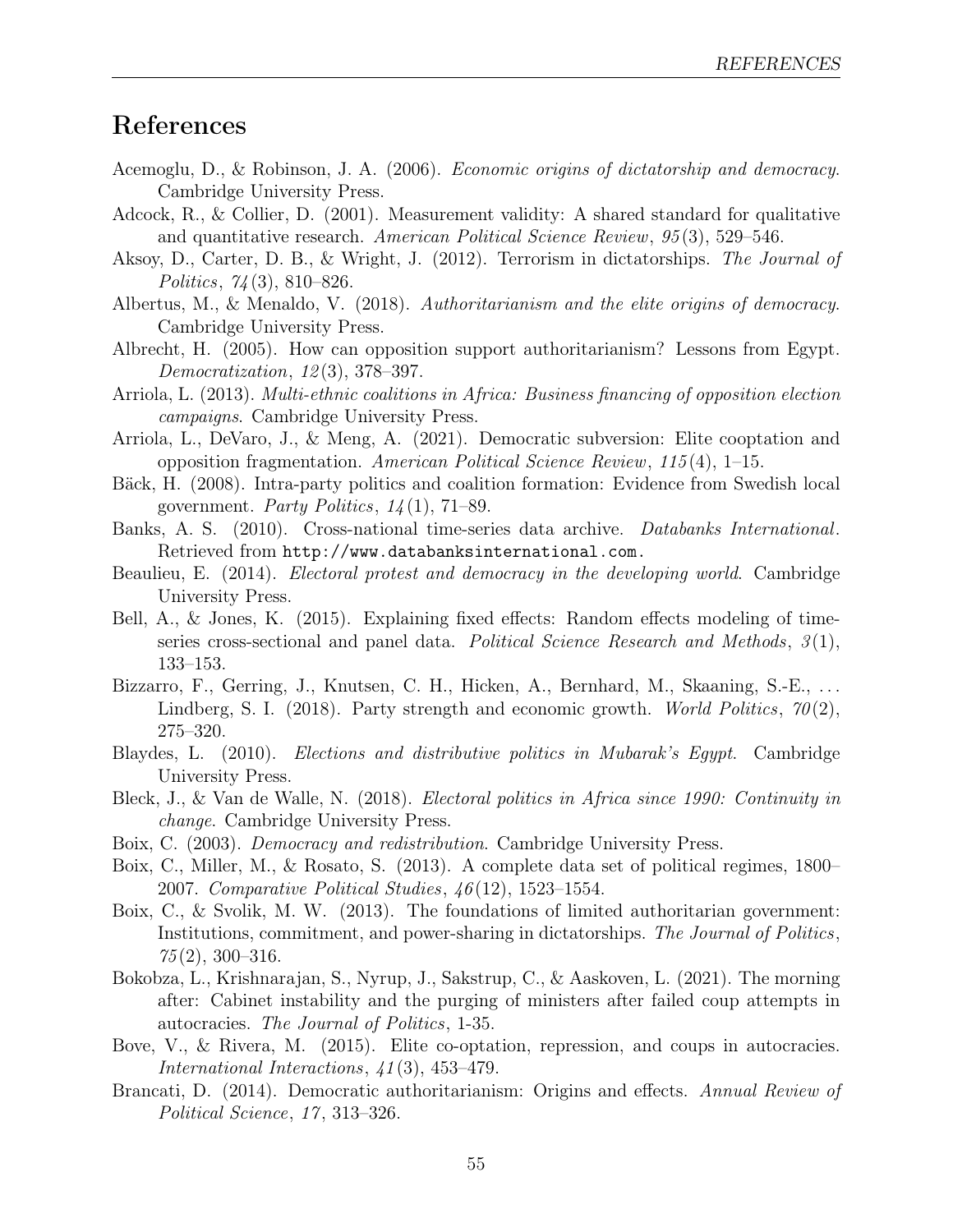- Brownlee, J. (2007). Authoritarianism in an age of democratization. Cambridge University Press Cambridge.
- Brownlee, J. (2009). Portents of pluralism: How hybrid regimes affect democratic transitions. American Journal of Political Science, 53(3), 515–532.
- Bruhn, K. (2010). Taking on goliath: The emergence of a new left party and the struggle for democracy in Mexico. Penn State Press.
- Buckles, G. (2019). Internal opposition dynamics and restraints on authoritarian control. British Journal of Political Science, 49 (3), 883–900.
- Bunce, V. J., & Wolchik, S. L. (2010). Defeating dictators: Electoral change and stability in competitive authoritarian regimes. World Politics, 62 (1), 43–86.
- Bunce, V. J., & Wolchik, S. L. (2011). Defeating authoritarian leaders in postcommunist countries. Cambridge University Press.
- Carbone, G. M. (2003). Political parties in a 'no-party democracy' hegemony and opposition under 'movement democracy' in Uganda. Party Politics,  $9(4)$ ,  $485-501$ .
- Cheibub, J. A., Gandhi, J., & Vreeland, J. R. (2010). Democracy and dictatorship revisited. Public Choice, 143 (1-2), 67–101.
- Conrad, C. R. (2014). Divergent incentives for dictators: Domestic institutions and (international promises not to) torture. Journal of Conflict Resolution, 58(1), 34–67.
- Coppedge, M., Gerring, J., Knutsen, C. H., Lindberg, S. I., Teorell, J., Altman, D., . . . Ziblatt, D. (2020). V-dem Country-Year Dataset v10. Gothenburg: Varieties of Democracy (V-Dem) Project. Retrieved from <https://doi.org/10.23696/vdemds20>
- Dahl, R. A. (1971). Polyarchy: Participation and opposition. Yale University Press.
- Davenport, C. (2007a). State repression and political order. Annual Review Political Science,  $10, 1-23.$
- Davenport, C. (2007b). State repression and the tyrannical peace. Journal of Peace Research,  $44(4)$ , 485–504.
- Djuve, V. L., Knutsen, C. H., & Wig, T. (2020). Patterns of regime breakdown since the French revolution. Comparative Political Studies, 53(6), 923–958.
- Düpont, N., Kavasoglu, B., Lührmann, A., & Reuter, O. J. (2022). Party organizations around the globe. Introducing the Varieties of Party Identity and Organization Dataset (V-Party). Electoral Studies, 75 .
- Duverger, M. (1959). Political parties, their organization and activity in the modern state. Methuen.
- Escribà-Folch, A. (2013). Repression, political threats, and survival under autocracy. International Political Science Review, 34 (5), 543–560.
- Fariss, C. J. (2014). Respect for human rights has improved over time: Modeling the changing standard of accountability. American Political Science Review, 108 (2), 297–318.
- Fjelde, H. (2010). Generals, dictators, and kings: Authoritarian regimes and civil conflict, 1973—2004. Conflict Management and Peace Science, 27 (3), 195–218.
- Frantz, E., & Kendall-Taylor, A. (2014). A dictator's toolkit: Understanding how co-optation affects repression in autocracies. Journal of Peace Research, 51 (3), 332–346.
- Frantz, E., Kendall-Taylor, A., Wright, J., & Xu, X. (2020). Personalization of power and repression in dictatorships. The Journal of Politics, 82 (1), 372–377.
- Gandhi, J. (2008). Political institutions under dictatorship. Cambridge University Press. Gandhi, J., & Lust-Okar, E. (2009). Elections under authoritarianism. Annual Review of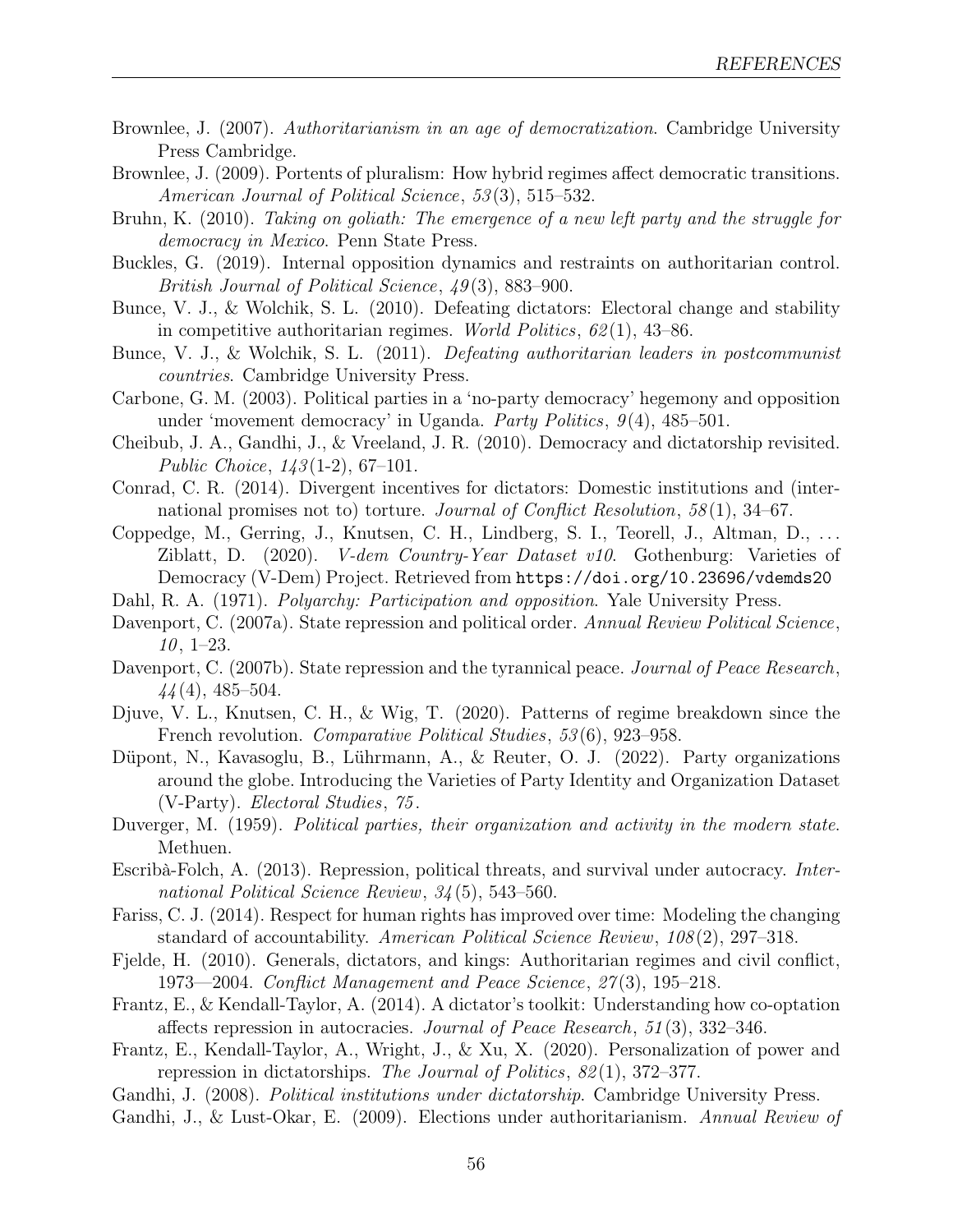Political Science, 12, 403-422.

- Gandhi, J., & Przeworski, A. (2007). Authoritarian institutions and the survival of autocrats. Comparative Political Studies,  $40(11)$ , 1279–1301.
- Gandhi, J., & Reuter, O. J. (2013). The incentives for pre-electoral coalitions in nondemocratic elections. *Democratization*, 20(1), 137–159.
- Geddes, B. (1999). What do we know about democratization after twenty years? Annual Review of Political Science,  $2(1)$ , 115–144.
- Geddes, B. (2003). Paradigms and sand castles: Theory building and research design in comparative politics. University of Michigan Press.
- Geddes, B., Wright, J., & Frantz, E. (2014). Autocratic breakdown and regime transitions: A new data set. Perspectives on Politics, 12 (2), 313–331.
- Geddes, B., Wright, J., Joseph George, & Frantz, E. (2018). How dictatorships work: Power, personalization, and collapse. Cambridge University Press.
- Gehlbach, S., & Keefer, P. (2011). Investment without democracy: Ruling-party institutionalization and credible commitment in autocracies. Journal of Comparative Economics,  $39(2)$ , 123–139.
- Gehlbach, S., & Keefer, P. (2012). Private investment and the institutionalization of collective action in autocracies: ruling parties and legislatures. The Journal of Politics,  $74(2)$ , 621–635.
- Greene, K. F. (2007). Why dominant parties lose: Mexico's democratization in comparative perspective. Cambridge University Press.
- Grzymala-Busse, A. (2002). Redeeming the communist past: The regeneration of communist parties in east central europe. Cambridge University Press.
- Grzymala-Busse, A. (2007). Rebuilding leviathan: Party competition and state exploitation in post-communist democracies. Cambridge University Press.
- Haber, S. (2006). Authoritarian government. In B. Weingast & D. Wittman (Eds.), The Oxford Handbook of Political Economy (pp. 693–707). Oxford University Press.
- Haggard, S., & Kaufman, R. R. (1995). The political economy of democratic transitions. Princeton University Press.
- Haggard, S., & Kaufman, R. R. (2016). Dictators and democrats: Masses, elites, and regime change. Princeton University Press.
- Haggard, S., Teo, T., & Kaufman, R. (2016). Distributive conflict and regime change: A qualitative dataset. Retrieved from [https://dataverse.harvard.edu/dataset](https://dataverse.harvard.edu/dataset.xhtml?persistentId=doi:10.7910/DVN/O0GKQK) [.xhtml?persistentId=doi:10.7910/DVN/O0GKQK](https://dataverse.harvard.edu/dataset.xhtml?persistentId=doi:10.7910/DVN/O0GKQK)
- Hanson, S. E. (2010). Post-imperial democracies: Ideology and party formation in Third Republic France, Weimar Germany, and Post-Soviet Russia. Cambridge University Press.
- Harmel, R., Svasand, L. G., & Mjedle, H. (2018). Institutionalisation (and deinstitutionalisation) of right-wing protest parties: the progress parties in denmark and norway. Rowman & Littlefield International Limited.
- Howard, M. M., & Roessler, P. G. (2006). Liberalizing electoral outcomes in competitive authoritarian regimes. American Journal of Political Science,  $50(2)$ , 365–381.
- Huntington, S. P. (1991). The third wave: Democratization in the late twentieth century. University of Oklahoma press.
- Janda, K. (1980). Political parties: A cross-national survey. New York: Free Press.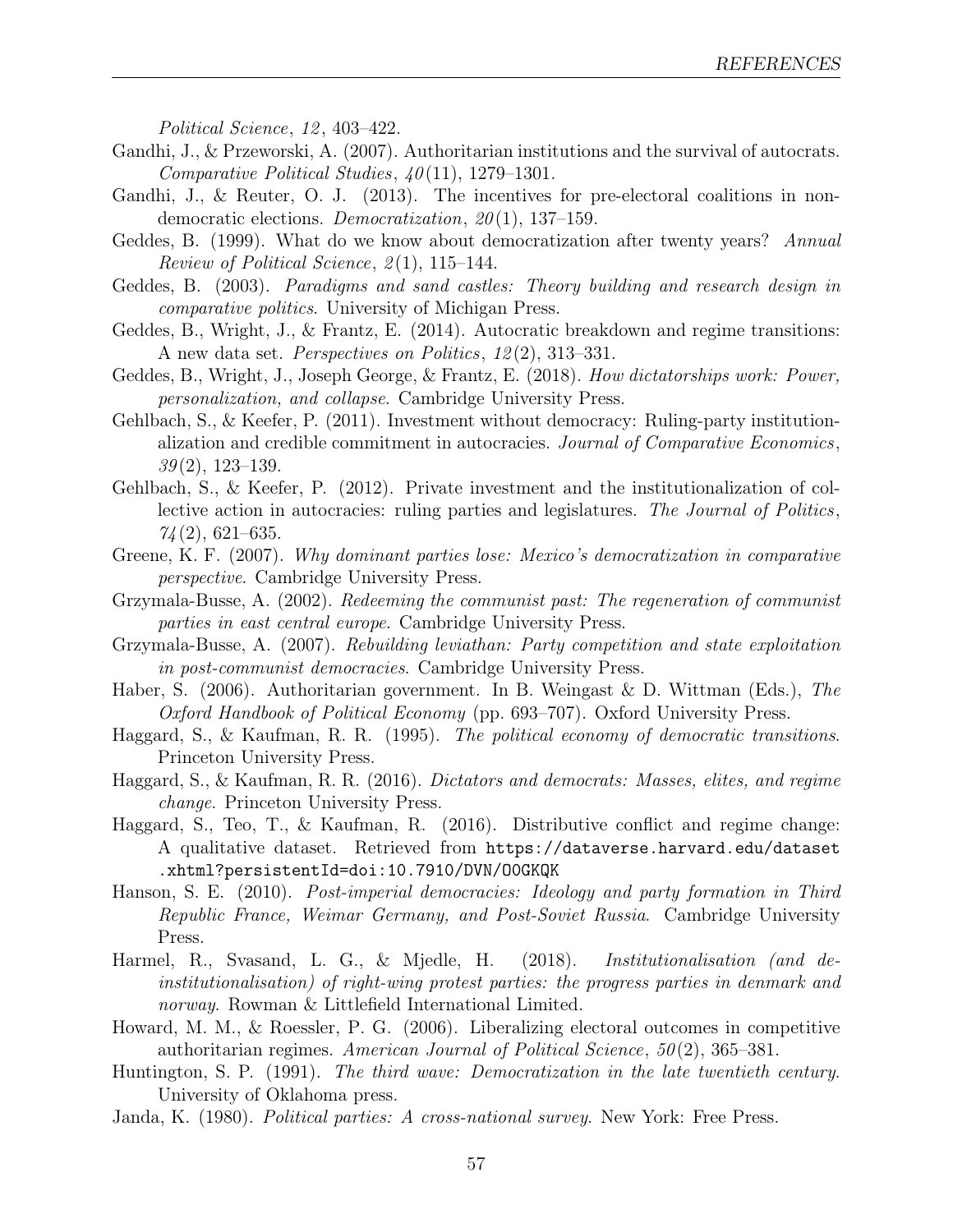Kalyvas, S. N. (1996). The rise of christian democracy in Europe. Cornell University Press.

- Kavasoglu, B. (2021). Opposition party organizational features, ideological orientations, and elite co-optation in electoral autocracies. Democratization, 1–21. Retrieved from <https://doi.org/10.1080/13510347.2021.1994552>
- Kavasoglu, B. (2022). Autocratic ruling parties during regime transitions: Investigating the democratizing effect of strong ruling parties. Party Politics, 28 (2), 377–388.
- Keefer, P. (2008). Insurgency and credible commitment in autocracies and democracies. The World Bank Economic Review, 22 (1), 33–61.
- Kim, N. K., & Kroeger, A. M. (2019). Conquering and coercing: Nonviolent anti-regime protests and the pathways to democracy. Journal of Peace Research, 56 (5), 650–666.
- Kitschelt, H. (1989). The logics of party formation: Ecological politics in Belgium and West Germany. Cornell University Press.
- Kitschelt, H. (1994). The transformation of European social democracy. Cambridge University Press.
- Kitschelt, H. (2014). Democratic accountability and linkages project. Retrieved from <https://sites.duke.edu/democracylinkage/data/>
- Langston, J. K. (2017). Democratization and authoritarian party survival: Mexico's PRI. Oxford University Press.
- LeBas, A. (2014). From protest to parties: Party-building and democratization in Africa. Oxford University Press.
- Levitsky, S. (2003). Transforming labor-based parties in Latin America: Argentine Peronism in comparative perspective. Cambridge University Press.
- Levitsky, S., & Way, L. A. (2010). Competitive authoritarianism: Hybrid regimes after the Cold War. Cambridge University Press.
- Levitsky, S., & Way, L. A. (2012). Beyond patronage: Violent struggle, ruling party cohesion, and authoritarian durability. *Perspectives on Politics*,  $10(4)$ , 869–889.
- Lindberg, S. I. (2006). Tragic protest: Why do opposition parties boycott elections? In A. Schedler (Ed.), Electoral authoritarianism: The dynamics of unfree competition. Lynne Rienner Publishers.
- Lührmann, A., & Lindberg, S. I. (2019). A third wave of autocratization is here: What is new about it? *Democratization*,  $26(7)$ , 1095–1113.
- Lührmann, A., Tannenberg, M., & Lindberg, S. I. (2018). Regimes of the World: Opening new avenues for the comparative study of political regimes. Politics and Governance,  $6(1), 60.$
- Lust, E. (2005). Structuring conflict in the Arab world: Incumbents, opponents, and institutions. Cambridge University Press.
- Lührmann, A., Düpont, N., Higashijima, M., Kavasoglu, Y. B., Marquardt, K. L., Bernhard, M., ... Seim, B. (2020). *V-Party: The Varieties of Party Identity and Organiza*tion Dataset. Gothenburg: Varieties of Democracy (V-Dem) Project. Retrieved from <https://www.v-dem.net/en/data/data/v-party-dataset/>
- Magaloni, B. (2006). Voting for autocracy: Hegemonic party survival and its demise in Mexico (Vol. 296). Cambridge University Press.
- Magaloni, B. (2008). Credible power-sharing and the longevity of authoritarian rule. Comparative Political Studies, 41 (4-5), 715–741.
- Magaloni, B., & Kricheli, R. (2010). Political order and one-party rule. Annual Review of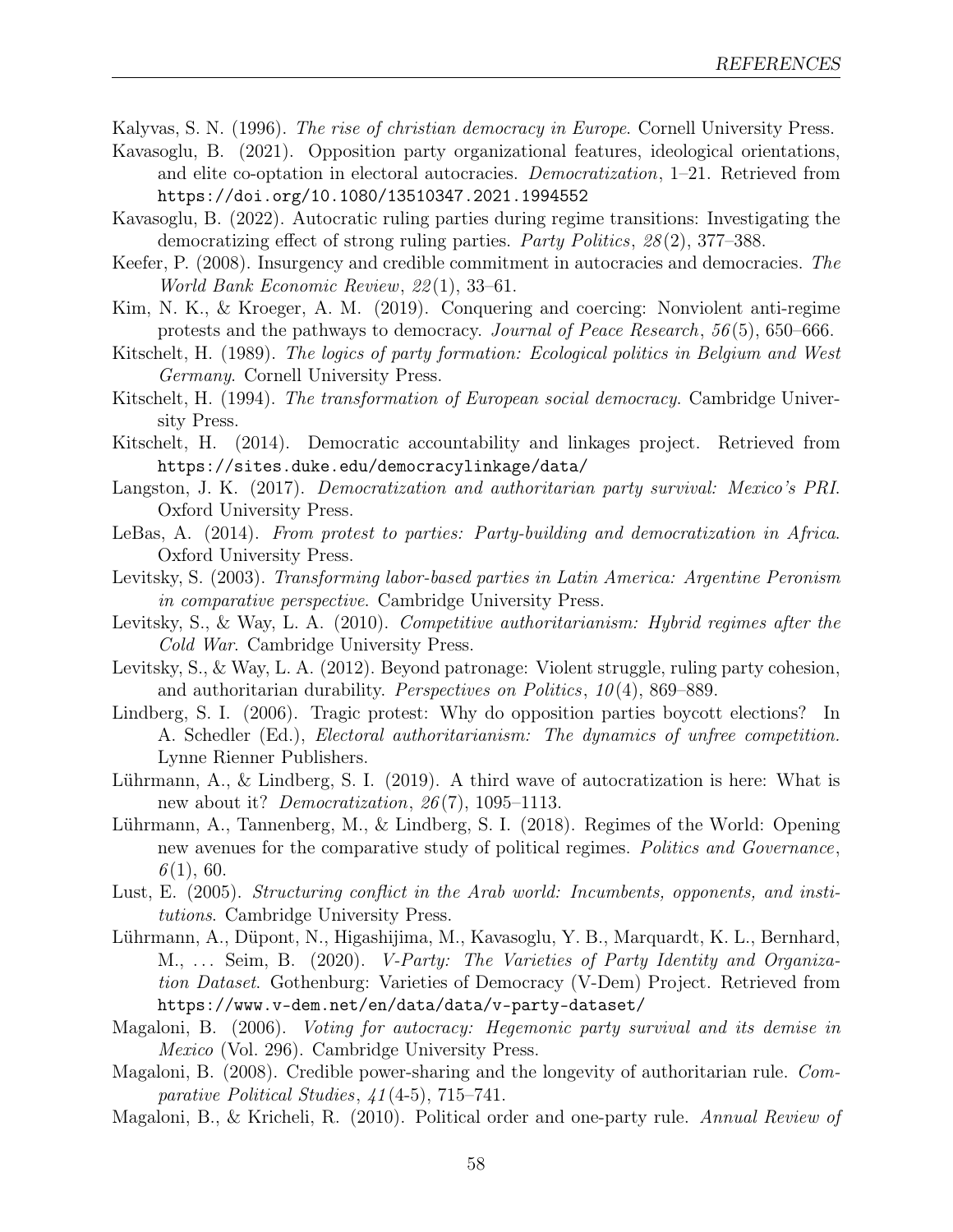Political Science, 13, 123-143.

- Meng, A. (2021). Ruling parties in authoritarian regimes: Rethinking institutional strength. British Journal of Political Science, 51 (2), 526–540.
- Miller, M. K. (2015). Electoral authoritarianism and human development. Comparative Political Studies, 48 (12), 1526–1562.
- Miller, M. K. (2020). The Autocratic Ruling Parties Dataset: Origins, durability, and death. Journal of Conflict Resolution, 64 (4), 756–782.
- Miller, M. K. (2021a). Don't call it a comeback: Autocratic ruling parties after democratization. *British Journal of Political Science*, 51(2), 559–583.
- Miller, M. K. (2021b). Shock to the system: Coups, elections, and war on the road to democratization. Princeton University Press.
- Moore, W. H. (1998). Repression and dissent: Substitution, context, and timing. American Journal of Political Science, 851–873.
- Morse, Y. L. (2018). How autocrats compete: Parties, patrons, and unfair elections in Africa. Cambridge University Press.
- Müller, W. C., & Strøm, K. (2003). Coalition governments in Western Europe. Oxford University Press.
- Mundlak, Y. (1978). On the pooling of time series and cross section data. *Econometrica:* Journal of the Econometric Society,  $46(1)$ , 69–85.
- Nafziger, E. W., & Auvinen, J. (2002). Economic development, inequality, war, and state violence. World Development,  $30(2)$ , 153–163.
- Nyrup, J., & Bramwell, S. (2020). Who governs? A new global dataset on members of cabinets. American Political Science Review, 114 (4), 1–9.
- O'Donnell, G., & Schmitter, P. C. (1986). Transitions from authoritarian rule: Tentative conclusions about uncertain democracies. Johns Hopkins University Press.
- Paget, D. (2019). The authoritarian origins of well-organized opposition parties: The rise of Chadema in Tanzania. African Affairs, 118 (473), 692–711.
- Panebianco, A. (1988). Political parties: Organization and power. Cambridge University Press.
- Pemstein, D., Marquardt, K. L., Tzelgov, E., Wang, Y.-t., Medzihorsky, J., Krusell, J., ... von Römer, J. (2020). The V-Dem measurement model: Latent variable analysis for cross-national and cross-temporal expert-coded data. Varieties of Democracy Institute Working Paper,  $21(5th$  Ed). [https://www.v-dem.net/en/news-publications/](https://www.v-dem.net/en/news-publications/working-papers/) [working-papers/](https://www.v-dem.net/en/news-publications/working-papers/).
- Pepinsky, T. (2014). The institutional turn in comparative authoritarianism. British Journal of Political Science, 44 (3), 631–653.
- Powell, J. M., & Thyne, C. L. (2011). Global instances of coups from 1950 to 2010: A new dataset. Journal of Peace Research, 48 (2), 249–259.
- Przeworski, A. (1991). Democracy and the market: Political and economic reforms in Eastern Europe and Latin America. Cambridge University Press.
- Randall, V., & Svåsand, L. (2002). Party institutionalization in new democracies. Party politics,  $8(1)$ , 5–29.
- Resnick, D. (2014). Compromise and contestation-understanding the drivers and implications of coalition behaviour in Africa. Journal of African Elections,  $13(1)$ ,  $43-65$ .
- Reuter, O. J. (2017). The origins of dominant parties: Building authoritarian institutions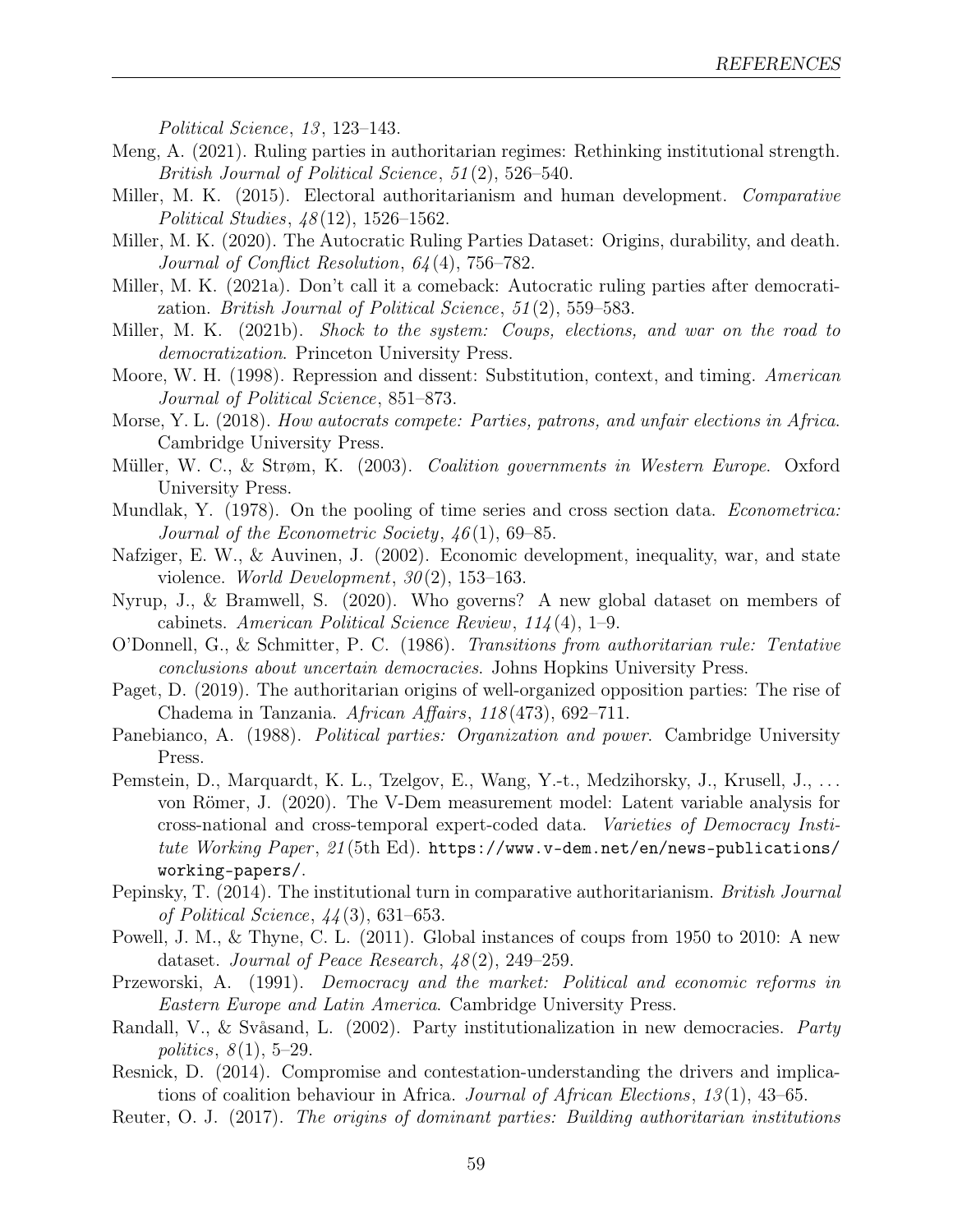in post-Soviet Russia. Cambridge University Press.

- Reuter, O. J., & Szakonyi, D. (2019). Elite defection under autocracy: Evidence from Russia. American Political Science Review, 113 (2), 552–568.
- Riedl, R. B. (2014). Authoritarian origins of democratic party systems in africa. Cambridge University Press.
- Riedl, R. B., Slater, D., Wong, J., & Ziblatt, D. (2020). Authoritarian-led democratization. Annual Review of Political Science, 23 , 315–332.
- Rigger, S. (2001). From opposition to power: Taiwan's Democratic Progressive Party. Lynne Rienner Publishers.
- Rivera, M. (2017). Authoritarian institutions and state repression: The divergent effects of legislatures and opposition parties on personal integrity rights. Journal of Conflict Resolution, 61 (10), 2183–2207.
- Roessler, P. (2011). The enemy within: Personal rule, coups, and civil war in africa. World Politics,  $63(2)$ , 300–346.
- Rohrschneider, R., & Whitefield, S. (2012). The strain of representation: How parties represent diverse voters in Western and Eastern Europe. Oxford University Press.
- Schedler, A. (2013). The politics of uncertainty: Sustaining and subverting electoral authoritarianism. Oxford University Press.
- Slater, D. (2003). Iron cage in an iron fist: Authoritarian institutions and the personalization of power in Malaysia. Comparative Politics, 36 (1), 81–101.
- Slater, D., & Wong, J. (2013). The strength to concede: Ruling parties and democratization in developmental Asia. Perspectives on Politics, 717–733.
- Strøm, K. (1994). The presthus debacle: Intraparty politics and bargaining failure in norway. American Political Science Review, 88 (1), 112–127.
- Svolik, M. W. (2012). The politics of authoritarian rule. Cambridge University Press.
- Tavits, M. (2013). Post-communist democracies and party organization. Cambridge University Press.
- Teorell, J. (2010). Determinants of democratization: Explaining regime change in the World, 1972–2006. Cambridge University Press.
- Van de Walle, N. (2006). Tipping games: when do opposition parties coalesce? In A. Schedler (Ed.), Electoral authoritarianism: The dynamics of unfree competition (pp. 77–94). Lynne Rienner Boulder.
- Van Dyck, B. (2017). The paradox of adversity: The contrasting fates of latin america's new left parties. Comparative Politics,  $\mathcal{A}\mathcal{G}(2)$ , 169–192.
- Vreeland, J. R. (2008). Political institutions and human rights: Why dictatorships enter into the United Nations Convention Against Torture. International Organization, 65–101.
- Wahman, M., Teorell, J., & Hadenius, A. (2013). Authoritarian regime types revisited: Updated data in comparative perspective. Contemporary Politics,  $19(1)$ , 19–34.
- Way, L. A., & Levitsky, S. (2006). The dynamics of autocratic coercion after the Cold War. Communist and Post-Communist Studies, 39 (3), 387–410.
- Wegner, E. (2011). Islamist opposition in authoritarian regimes: The Party of Justice and Development in Morocco. Syracuse University Press.
- Wintrobe, R. (1998). The political economy of dictatorship. Cambridge University Press.
- Wright, J., & Escribà-Folch, A. (2012). Authoritarian institutions and regime survival: Transitions to democracy and subsequent autocracy. British Journal of Political Science,